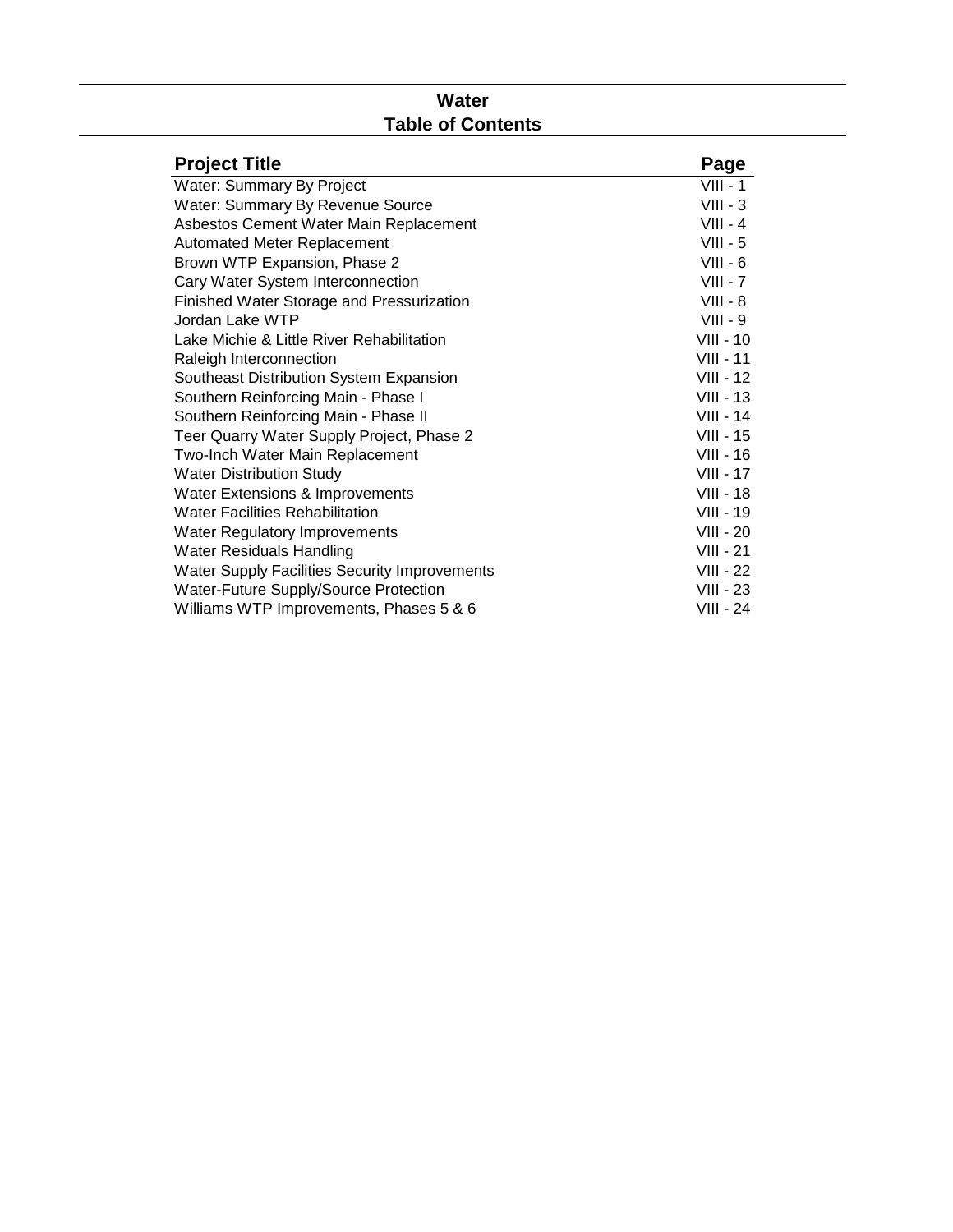#### **Program Category: Water**

| <b>SUMMARY BY PROJECT</b>                                              |                   |             |              |                  |            |            |             |                        |                      |  |  |  |
|------------------------------------------------------------------------|-------------------|-------------|--------------|------------------|------------|------------|-------------|------------------------|----------------------|--|--|--|
| Category                                                               | <b>Prior Year</b> | FY 2010-11  | FY 2011-12   | FY 2012-13       | FY 2013-14 | FY 2014-15 | FY 2015-16  | <b>Future</b><br>Years | <b>Total Request</b> |  |  |  |
| Asbestos<br><b>Cement Water</b><br>Main<br>Replacement                 | 750,000           | $\pmb{0}$   | $\mathbb{C}$ | $\pmb{0}$        | 0          | 0          | 0           | 0                      | 750,000              |  |  |  |
| Automated<br>Meter<br>Replacement                                      | 10,800,000        | 9,000,000   | 0            | $\mathbf 0$      | 0          | 0          | 0           | 0                      | 19,800,000           |  |  |  |
| <b>Brown WTP</b><br>Expansion,<br>Phase 2                              | 13,577,957        | 0           | 0            | $\mathbf 0$      | 0          | 0          | $\mathbf 0$ | 0                      | 13,577,957           |  |  |  |
| Cary Water<br>System<br>Interconnection                                | 3,000,000         | 0           | 0            | $\mathbf 0$      | 0          | 0          | $\mathbf 0$ | 0                      | 3,000,000            |  |  |  |
| <b>Finished Water</b><br>Storage and<br>Pressurization                 | 7,334,713         | 0           | 0            | $\mathbf 0$      | 0          | 0          | $\mathbf 0$ | 0                      | 7,334,713            |  |  |  |
| Jordan Lake<br><b>WTP</b>                                              | 1,500,000         | 0           | 5,000,000    | $\mathbf 0$      | 8,000,000  | 0          | 50,000,000  | 30,000,000             | 94,500,000           |  |  |  |
| Lake Michie &<br><b>Little River</b><br>Rehabilitation                 | 1,083,361         | 0           | O            | $\mathbf 0$      | 0          | 0          | $\mathbf 0$ | 0                      | 1,083,361            |  |  |  |
| Raleigh<br>Interconnection                                             | 5,925,000         | 0           | 0            | $\mathbf 0$      | 0          | 0          | 0           | 0                      | 5,925,000            |  |  |  |
| Southeast<br>Distribution<br>System<br>Expansion                       | 800,000           | $\mathbf 0$ | 0            | $\mathbf 0$      | 0          | 0          | 0           | 0                      | 800,000              |  |  |  |
| Southern<br>Reinforcing<br>Main - Phase I                              | 5,500,000         | $\mathbf 0$ | 0            | $\mathbf 0$      | 0          | 0          | $\pmb{0}$   | 0                      | 5,500,000            |  |  |  |
| Southern<br>Reinforcing<br>Main - Phase II                             | 800,000           | 3,000,000   | 0            | $\mathbf 0$      | 0          | 0          | 0           | 0                      | 3,800,000            |  |  |  |
| <b>Teer Quarry</b><br>Water Supply<br>Project, Phase<br>$\overline{2}$ | 15,516,950        | 0           | 0            | $\mathbf 0$      | 0          | 0          | 0           | 0                      | 15,516,950           |  |  |  |
| Two-Inch<br>Water Main<br>Replacement                                  | 2,088,000         | 0           | 0            | $\pmb{0}$        | 0          | 0          | 0           | 0                      | 2,088,000            |  |  |  |
| Water<br>Distribution<br>System<br>Rehabilitation                      | 17,700,000        | 5,000,000   | 7,500,000    | 7,000,000        | 7,000,000  | 7,000,000  | 7,000,000   | 7,000,000              | 65,200,000           |  |  |  |
| Water<br>Extensions &<br>Improvements                                  | 9,174,245         | 1,250,000   | 1,000,000    | 1,000,000        | 1,000,000  | 1,000,000  | 1,000,000   | 1,000,000              | 16,424,245           |  |  |  |
| <b>Water Facilities</b><br>Rehabilation                                | 15,120,000        | 6,184,000   | 1,609,000    | 1,603,000        | 1,300,000  | 1,700,000  | 1,300,000   | 2,600,000              | 31,416,000           |  |  |  |
| Water<br>Regulatory<br>Improvements                                    | 33,768,000        | 0           | 0            | $\boldsymbol{0}$ | 0          | 0          | $\pmb{0}$   | 0                      | 33,768,000           |  |  |  |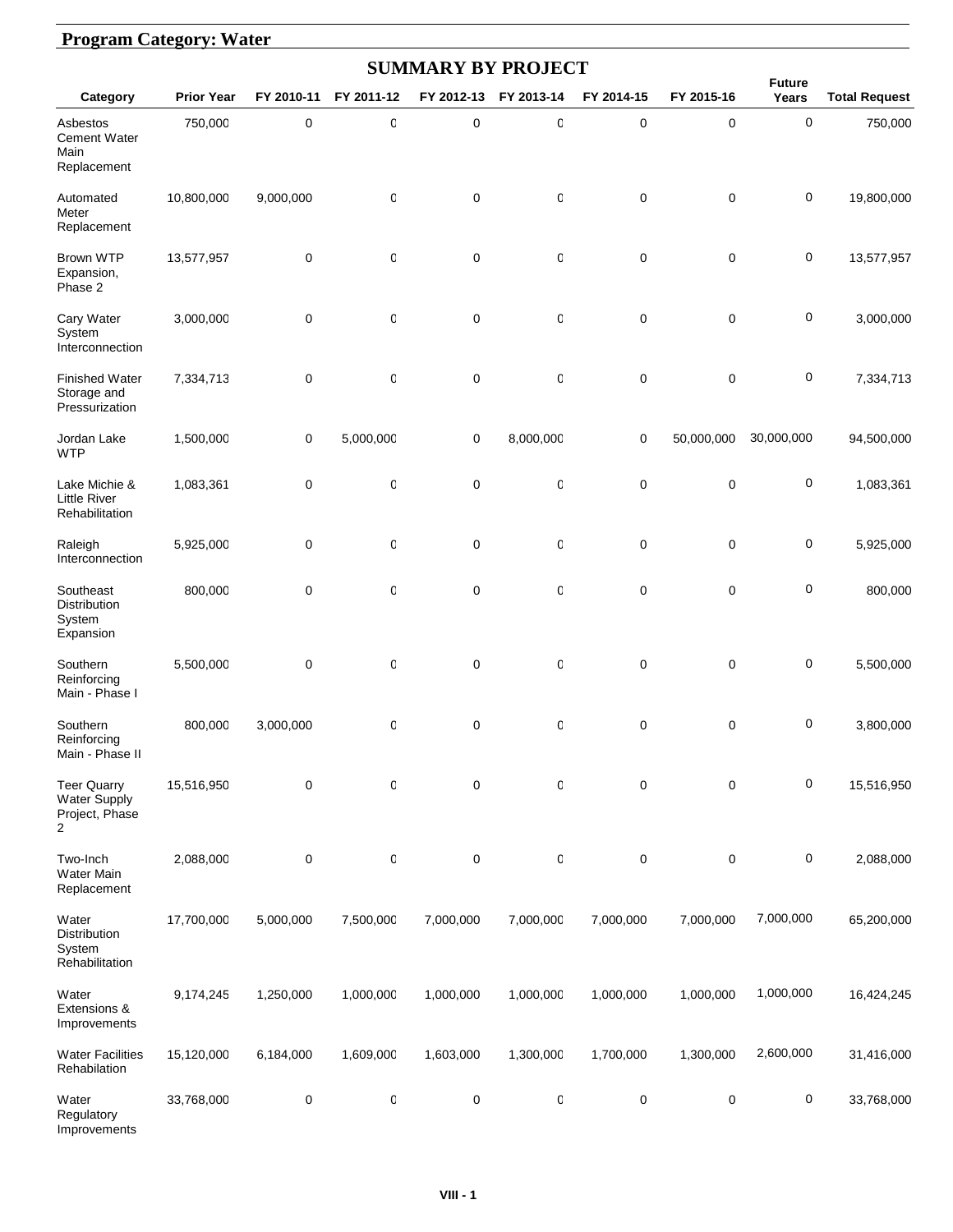|                                                                      | \$152,076,818 | \$24,734,000 | \$42,009,000 | \$11,703,000 | \$27,700,000 | \$10,800,000 | 63,870,000  | 41,600,000 | \$374,492,818 |
|----------------------------------------------------------------------|---------------|--------------|--------------|--------------|--------------|--------------|-------------|------------|---------------|
| Williams WTP<br>Improvements,<br>Phases 5 & 6                        | 3,055,271     | 0            | O            | 0            | 0            | 0            | $\mathbf 0$ | 0          | 3,055,271     |
| Water-Future<br>Supply/Source<br>Protection                          | 2,324,921     | 300,000      | 500,000      | 500,000      | 500,000      | 500,000      | 500,000     | 1,000,000  | 6,124,921     |
| <b>Water Supply</b><br><b>Facilities</b><br>Security<br>Improvements | 2,258,400     | 0            | C            | 0            | 0            | 0            | $\mathbf 0$ | 0          | 2,258,400     |
| Water<br>Residuals<br>Handling                                       | O             | 0            | 26,400,000   | 1,600,000    | 9,900,000    | 600,000      | 4,070,000   | 0          | 42,570,000    |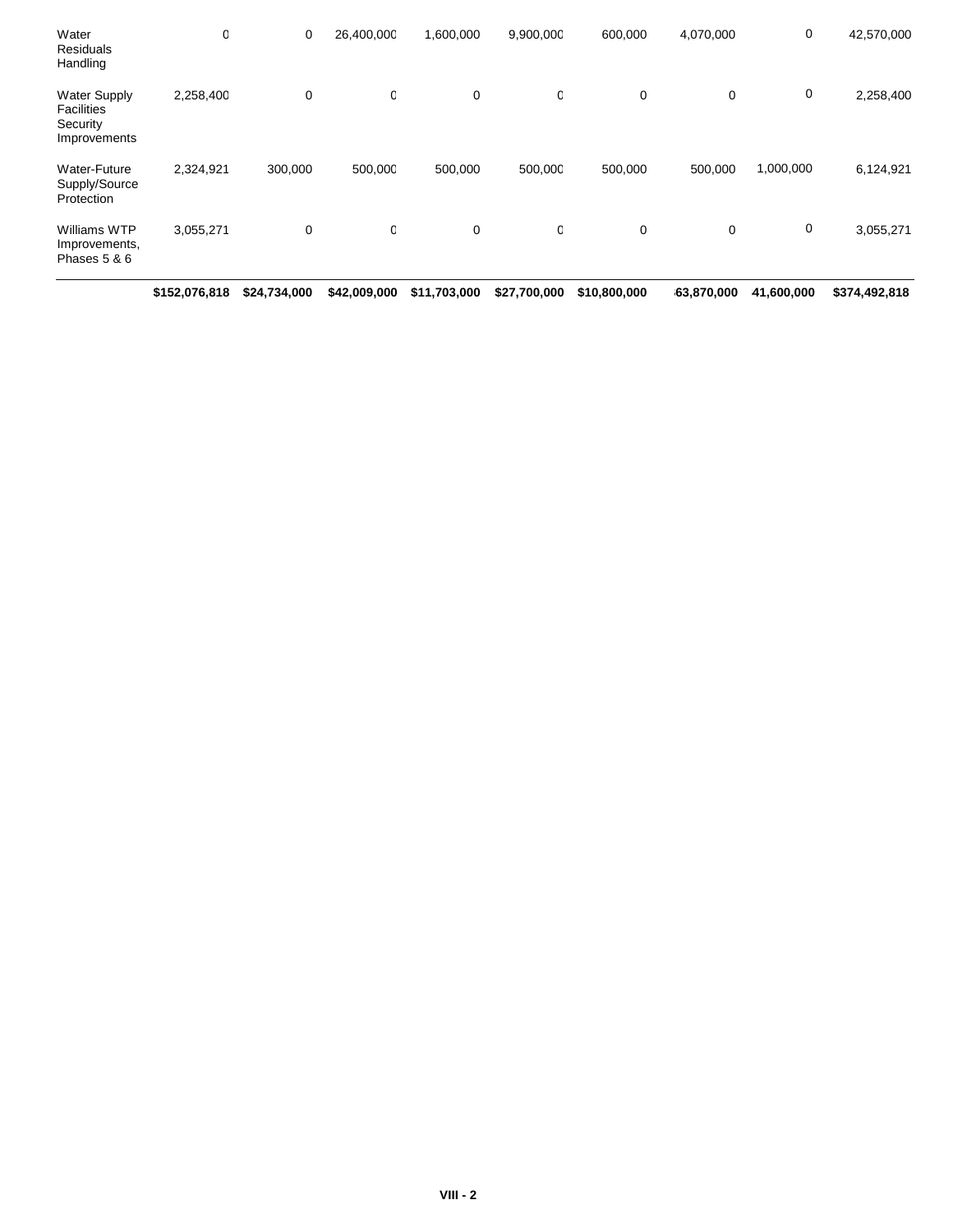#### **SUMMARY BY REVENUE SOURCE**

|                          |                   |                       |            |            |            |            |            | <b>Future</b> |                    |
|--------------------------|-------------------|-----------------------|------------|------------|------------|------------|------------|---------------|--------------------|
| Category                 | <b>Prior Year</b> | FY 2010-11            | FY 2011-12 | FY 2012-13 | FY 2013-14 | FY 2014-15 | FY 2015-16 | Years         | <b>Total Funds</b> |
| Unidentified             |                   | 0                     | 2,500,000  | 2,000,000  | 2.000.000  | 2,000,000  | 2,000,000  | 2,000,000     | 12,500,000         |
| <b>Rev Unauthorized</b>  |                   | 85,275,252 24,734,000 | 39,509,000 | 9,703,000  | 25,700,000 | 8,800,000  | 61,870,000 | 39,600,000    | 295, 191, 252      |
| <b>Rev Authorized</b>    | 4,730,000         | 0                     | 0          |            |            |            |            |               | 4,730,000          |
| Pay-As-You-Go            | 36,931,008        |                       | 0          |            |            |            |            | 0             | 36,931,008         |
| Other                    | 5,807,098         |                       | 0          |            |            |            |            |               | 5,807,098<br>0     |
| Intergovernmental        | 8,633,460         |                       | 0          |            |            |            |            | 0             | 8,633,460          |
| <b>Installment Sales</b> | $\Omega$          |                       | 0          |            |            |            |            |               |                    |
| Impact Fees              |                   |                       | 0          |            |            |            |            |               |                    |
| <b>GOB Unauthorized</b>  |                   |                       | 0          |            |            |            |            |               |                    |
| <b>GOB Authorized</b>    | 10,700,000        |                       | O          |            |            |            |            | 0             | 10,700,000         |

**\$152,076,818 \$24,734,000 \$42,009,000 \$11,703,000 \$27,700,000 \$10,800,000 \$63,870,000 \$41,600,000 \$374,492,818**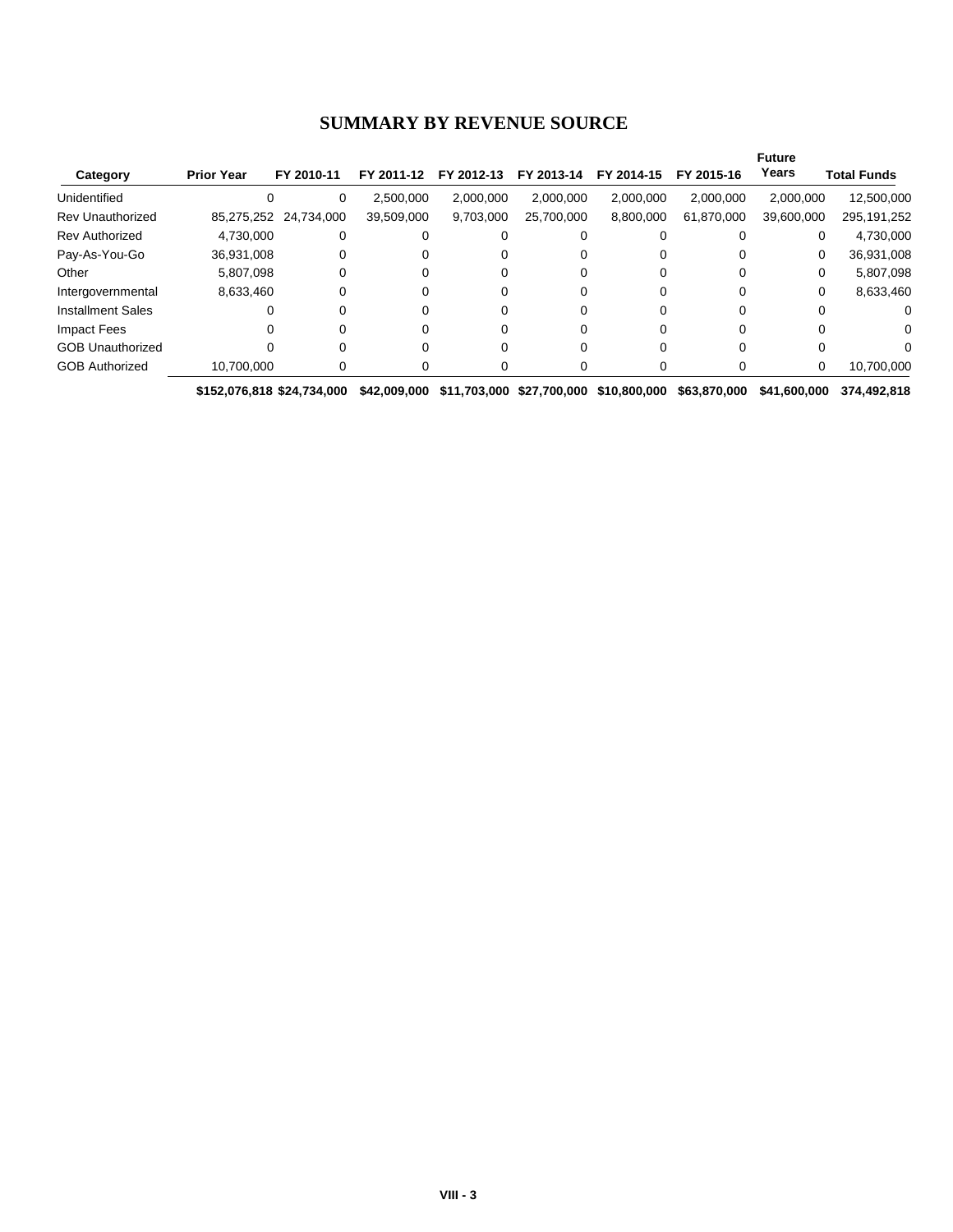| Service Area                                                      |                                                      |                                                            | Department        |                                                                           |                         | Division/Program:  |                             |                                     | District:    |  |
|-------------------------------------------------------------------|------------------------------------------------------|------------------------------------------------------------|-------------------|---------------------------------------------------------------------------|-------------------------|--------------------|-----------------------------|-------------------------------------|--------------|--|
| Water                                                             |                                                      |                                                            | Water Management  |                                                                           |                         | Administration     |                             | 3                                   |              |  |
| <b>Project Title</b><br>Asbestos Cement Water Main<br>Replacement |                                                      |                                                            | <b>Pin Number</b> |                                                                           |                         | <b>Master Plan</b> |                             |                                     |              |  |
| <b>Project Description</b>                                        |                                                      | from Orange Water and Sewer Authority and private systems. |                   | This project replaces asbestos cement water mains that have been acquired |                         |                    | Picture<br><b>Available</b> |                                     |              |  |
| <b>PROJECT STATUS -</b>                                           | <b>Total Expenditures</b>                            | May 2010<br>\$496,425                                      |                   | Beginning<br>Completion                                                   | <b>PROJECTED DATES:</b> | 07/04<br>11/09     |                             | <b>TYPE REQUEST</b><br>Continuation |              |  |
| <b>Appropriation</b>                                              | <b>Prior Year</b>                                    | 2010-11                                                    | 2011-12           | 2012-13                                                                   | 2013-14                 | 2014-15            | 2015-16                     | <b>Future</b><br>Years              | <b>TOTAL</b> |  |
| Construction                                                      | \$750,000                                            | \$0                                                        | \$0               | \$0                                                                       | \$0                     | \$0                | \$0                         | \$0                                 | \$750,000    |  |
| <b>Total</b>                                                      | \$750,000                                            | \$0                                                        | \$0               | \$0                                                                       | \$0                     | \$0                | \$0                         | \$0                                 | \$750,000    |  |
| Revenue                                                           | <b>Prior Year</b>                                    | 2010-11                                                    | 2011-12           | 2012-13                                                                   | 2013-14                 | 2014-15            | 2015-16                     | <b>Future</b><br>Years              | <b>TOTAL</b> |  |
| Pay-As-You-Go                                                     | \$0                                                  | \$0                                                        | \$0               | \$0                                                                       | \$0                     | \$0                | \$0                         | \$0                                 | \$0          |  |
| <b>GOB Authorized</b>                                             | \$0                                                  | \$0                                                        | \$0               | \$0                                                                       | \$0                     | \$0                | \$0                         | \$0                                 | \$0          |  |
| <b>GOB Unauthorized</b>                                           | \$0                                                  | \$0                                                        | \$0               | \$0                                                                       | \$0                     | \$0                | \$0                         | \$0                                 | \$0          |  |
| <b>Rev Authorized</b>                                             | \$500,000                                            | \$0                                                        | \$0               | \$0                                                                       | \$0                     | \$0                | \$0                         | \$0                                 | \$500,000    |  |
| <b>Rev Unauthorized</b>                                           | \$0                                                  | \$0                                                        | \$0               | \$0                                                                       | \$0                     | \$0                | \$0                         | \$0                                 | \$0          |  |
| <b>Installment Sales</b>                                          | \$0                                                  | \$0                                                        | \$0               | \$0                                                                       | \$0                     | \$0                | \$0                         | \$0                                 | \$0          |  |
| <b>Impact Fees</b>                                                | \$0                                                  | \$0                                                        | \$0               | \$0                                                                       | \$0                     | \$0                | \$0                         | \$0                                 | \$0          |  |
| Intergovernmental                                                 | \$0                                                  | \$0                                                        | \$0               | \$0                                                                       | \$0                     | \$0                | \$0                         | \$0                                 | \$0          |  |
| Other                                                             | \$250,000                                            | \$0                                                        | \$0               | \$0                                                                       | \$0                     | \$0                | \$0                         | \$0                                 | \$250,000    |  |
| Unidentified                                                      | \$0                                                  | \$0                                                        | \$0               | \$0                                                                       | \$0                     | \$0                | \$0                         | \$0                                 | \$0          |  |
| <b>Total</b>                                                      | \$750,000                                            | \$0                                                        | \$0               | \$0                                                                       | \$0                     | \$0                | \$0                         | \$0                                 | \$750,000    |  |
| <i><b>Operating</b></i>                                           | <b>Prior Year</b>                                    | 2010-11                                                    | 2011-12           | 2012-13                                                                   | 2013-14                 | 2014-15            | 2015-16                     | <b>Future</b><br>Years              | <b>TOTAL</b> |  |
| Capital Outlay                                                    | \$0                                                  | \$0                                                        | \$0               | \$0                                                                       | \$0                     | \$0                | \$0                         | \$0                                 | \$0          |  |
| Maint/Operations                                                  | \$0                                                  | \$0                                                        | \$0               | \$0                                                                       | \$0                     | \$0                | \$0                         | \$0                                 | \$0          |  |
| Personnel                                                         | \$0<br>\$0<br>\$0<br>\$0<br>\$0<br>\$0<br>\$0<br>\$0 |                                                            |                   |                                                                           |                         |                    |                             | \$0                                 |              |  |
| <b>Total</b>                                                      | \$0                                                  | \$0                                                        | \$0               | \$0                                                                       | \$0                     | \$0                | \$0                         | \$0                                 | \$0          |  |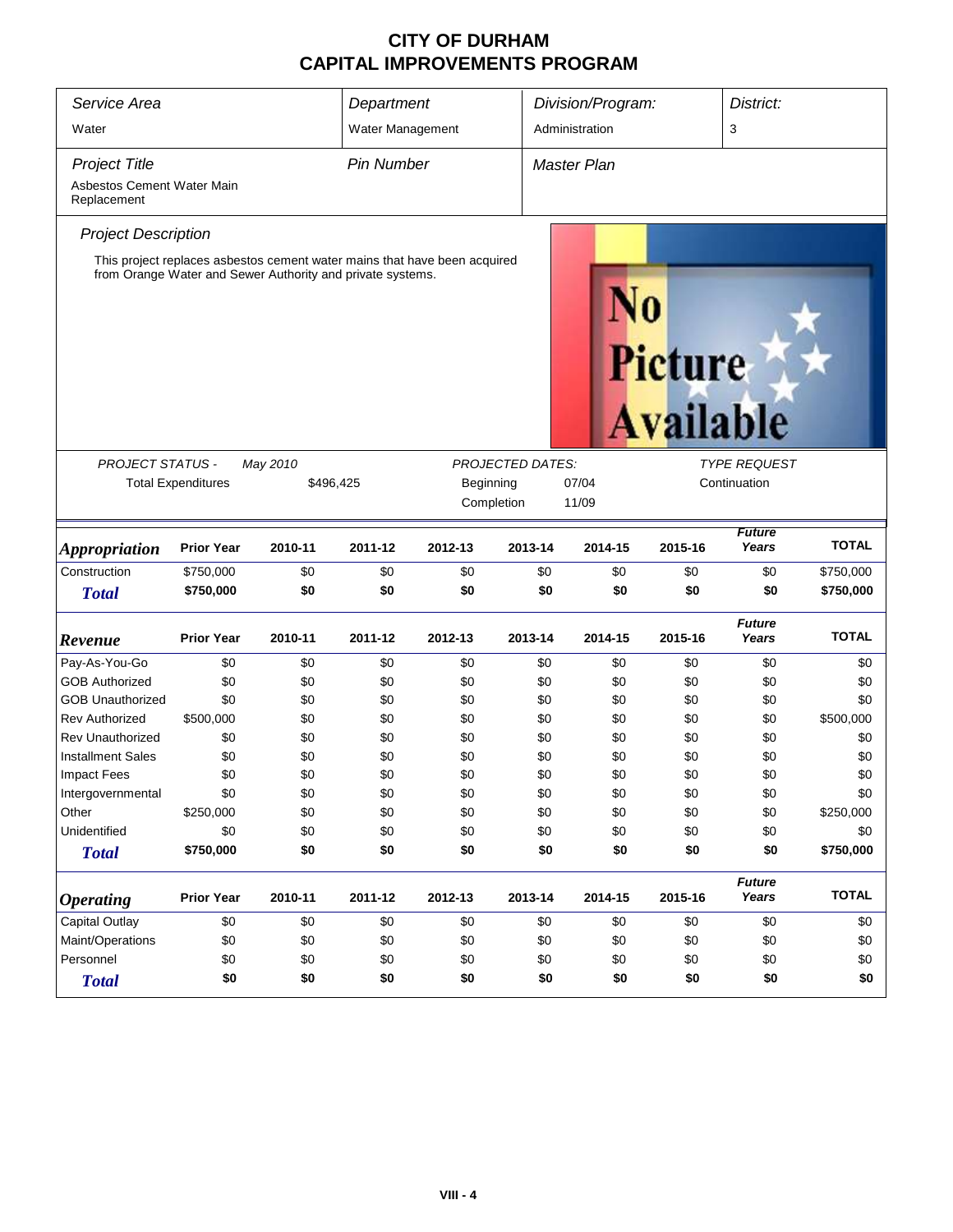| Service Area                |                           | Department                                                                |                   |            | Division/Program:       | District:          |         |                        |              |
|-----------------------------|---------------------------|---------------------------------------------------------------------------|-------------------|------------|-------------------------|--------------------|---------|------------------------|--------------|
|                             |                           |                                                                           |                   |            |                         |                    |         |                        |              |
| Water                       |                           |                                                                           | Water Management  |            |                         | Administration     |         | All                    |              |
| <b>Project Title</b>        |                           |                                                                           | <b>Pin Number</b> |            |                         | <b>Master Plan</b> |         |                        |              |
| Automated Meter Replacement |                           |                                                                           |                   |            |                         |                    |         |                        |              |
|                             |                           |                                                                           |                   |            |                         |                    |         |                        |              |
| <b>Project Description</b>  |                           |                                                                           |                   |            |                         |                    |         |                        |              |
|                             |                           | This project replaces all residential water meters with automated meters. |                   |            |                         |                    |         |                        |              |
|                             |                           |                                                                           |                   |            |                         |                    |         |                        |              |
|                             |                           |                                                                           |                   |            |                         |                    |         |                        |              |
|                             |                           |                                                                           |                   |            |                         |                    |         |                        |              |
|                             |                           |                                                                           |                   |            |                         |                    |         |                        |              |
|                             |                           |                                                                           |                   |            |                         |                    |         |                        |              |
|                             |                           |                                                                           |                   |            |                         |                    |         |                        |              |
|                             |                           |                                                                           |                   |            |                         |                    |         |                        |              |
|                             |                           |                                                                           |                   |            |                         |                    |         |                        |              |
|                             |                           |                                                                           |                   |            |                         |                    |         | <b>TYPE REQUEST</b>    |              |
| PROJECT STATUS -            | <b>Total Expenditures</b> | May 2010<br>\$5,008,211                                                   |                   | Beginning  | <b>PROJECTED DATES:</b> | 07/09              |         | Continuation           |              |
|                             |                           |                                                                           |                   | Completion |                         | 12/10              |         |                        |              |
|                             |                           |                                                                           |                   |            |                         |                    |         |                        |              |
| <b>Appropriation</b>        | <b>Prior Year</b>         | 2010-11                                                                   | 2011-12           | 2012-13    | 2013-14                 | 2014-15            | 2015-16 | <b>Future</b><br>Years | <b>TOTAL</b> |
| Planning/Design             | \$0                       | \$9,000,000                                                               | \$0               | \$0        | \$0                     | \$0                | \$0     | \$0                    | \$9,000,000  |
| Land                        | \$0                       | \$0                                                                       | \$0               | \$0        | \$0                     | \$0                | \$0     | \$0                    | \$0          |
| Construction                | \$0                       | \$0                                                                       | \$0               | \$0        | \$0                     | \$0                | \$0     | \$0                    | \$0          |
| Equip/Furnishings           | 10,800,000                | \$0                                                                       | \$0               | \$0        | \$0                     | \$0                | \$0     | \$0                    | 10,800,000   |
| Contingency                 | \$0                       | \$0                                                                       | \$0               | \$0        | \$0                     | \$0                | \$0     | \$0                    | \$0          |
| <b>Total</b>                | \$10,800,000              | \$9,000,000                                                               | \$0               | \$0        | \$0                     | \$0                | \$0     | \$0                    | \$19,800,000 |
|                             |                           |                                                                           |                   |            |                         |                    |         | <b>Future</b>          |              |
| Revenue                     | <b>Prior Year</b>         | 2010-11                                                                   | 2011-12           | 2012-13    | 2013-14                 | 2014-15            | 2015-16 | Years                  | <b>TOTAL</b> |
| Pay-As-You-Go               | \$5,400,000               | \$0                                                                       | \$0               | \$0        | \$0                     | \$0                | \$0     | \$0                    | \$5,400,000  |
| <b>GOB Authorized</b>       | \$0                       | \$0                                                                       | \$0               | \$0        | \$0                     | \$0                | \$0     | \$0                    | \$0          |
| <b>GOB Unauthorized</b>     | \$0                       | \$0                                                                       | \$0               | \$0        | \$0                     | \$0                | \$0     | \$0                    | \$0          |
| <b>Rev Authorized</b>       | \$0                       | \$0                                                                       | \$0               | \$0        | \$0                     | \$0                | \$0     | \$0                    | \$0          |
| Rev Unauthorized            | \$5,400,000               | \$9,000,000                                                               | \$0               | \$0        | \$0                     | \$0                | \$0     | \$0                    | 14,400,000   |
| <b>Installment Sales</b>    | \$0                       | \$0                                                                       | \$0               | \$0        | \$0                     | \$0                | \$0     | \$0                    | \$0          |
| <b>Impact Fees</b>          | \$0                       | \$0                                                                       | \$0               | \$0        | \$0                     | \$0                | \$0     | \$0                    | \$0          |
| Intergovernmental           | \$0                       | \$0                                                                       | \$0               | \$0        | \$0                     | \$0                | \$0     | \$0                    | \$0          |
| Other                       | \$0                       | \$0                                                                       | \$0               | \$0        | \$0                     | \$0                | \$0     | \$0                    | \$0          |
| Unidentified                | \$0                       | \$0                                                                       | \$0               | \$0        | \$0                     | \$0                | \$0     | \$0                    | \$0          |
| <b>Total</b>                | \$10,800,000              | \$9,000,000                                                               | \$0               | \$0        | \$0                     | \$0                | \$0     | \$0                    | \$19,800,000 |
|                             |                           |                                                                           |                   |            |                         |                    |         | <b>Future</b>          |              |
| <b>Operating</b>            | <b>Prior Year</b>         | 2010-11                                                                   | 2011-12           | 2012-13    | 2013-14                 | 2014-15            | 2015-16 | Years                  | <b>TOTAL</b> |
| Capital Outlay              | \$0                       | \$0                                                                       | \$0               | \$0        | \$0                     | \$0                | \$0     | \$0                    | \$0          |
| Maint/Operations            | \$0                       | \$0                                                                       | \$0               | \$0        | \$0                     | \$0                | \$0     | \$0                    | \$0          |
| Personnel                   | \$0                       | \$0                                                                       | \$0               | \$0        | \$0                     | \$0                | \$0     | \$0                    | \$0          |
| <b>Total</b>                | \$0                       | \$0                                                                       | \$0               | \$0        | \$0                     | \$0                | \$0     | \$0                    | \$0          |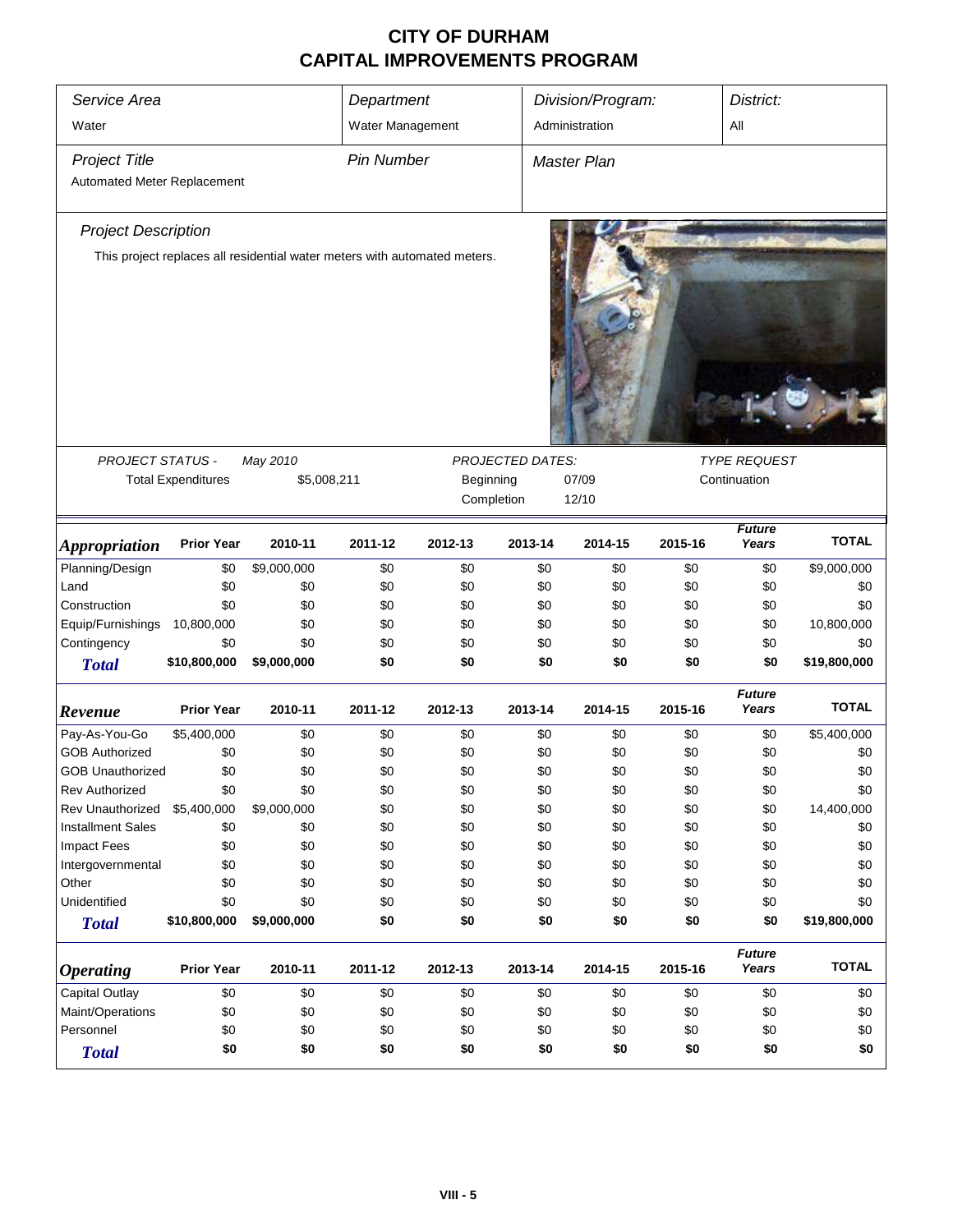| Service Area<br>Division/Program:<br>Department |                                                                                                                                                   |             |                   | District:                                                      |         |                                        |         |                        |              |  |
|-------------------------------------------------|---------------------------------------------------------------------------------------------------------------------------------------------------|-------------|-------------------|----------------------------------------------------------------|---------|----------------------------------------|---------|------------------------|--------------|--|
| Water                                           |                                                                                                                                                   |             | Water Management  |                                                                |         |                                        |         | 2                      |              |  |
|                                                 |                                                                                                                                                   |             |                   |                                                                |         |                                        |         |                        |              |  |
| <b>Project Title</b>                            |                                                                                                                                                   |             | <b>Pin Number</b> |                                                                |         | <b>Master Plan</b>                     |         |                        |              |  |
| Brown WTP Expansion, Phase 2                    |                                                                                                                                                   |             | 0835-04-72-9653   |                                                                |         | Water and Sewer Utility Strategic Plan |         |                        |              |  |
| <b>Project Description</b>                      |                                                                                                                                                   |             |                   |                                                                |         |                                        |         |                        |              |  |
|                                                 | The second expansion phase of the Brown WTP will be finished with current                                                                         |             |                   |                                                                |         |                                        |         |                        |              |  |
|                                                 | projects. Facility funding for both water treatment plants for residuals handling<br>wss moved to a new CIP item titled Water Residuals Handling. |             |                   |                                                                |         |                                        |         |                        |              |  |
|                                                 |                                                                                                                                                   |             |                   |                                                                |         |                                        |         |                        |              |  |
|                                                 |                                                                                                                                                   |             |                   |                                                                |         |                                        |         |                        |              |  |
|                                                 |                                                                                                                                                   |             |                   |                                                                |         |                                        |         |                        |              |  |
|                                                 |                                                                                                                                                   |             |                   |                                                                |         |                                        |         |                        |              |  |
|                                                 |                                                                                                                                                   |             |                   |                                                                |         |                                        |         |                        |              |  |
| <b>PROJECT STATUS -</b>                         |                                                                                                                                                   | May 2010    |                   | <b>TYPE REQUEST</b><br><b>PROJECTED DATES:</b><br>Continuation |         |                                        |         |                        |              |  |
|                                                 | <b>Total Expenditures</b>                                                                                                                         | \$5,580,000 |                   | Beginning                                                      |         | 01/06                                  |         |                        |              |  |
|                                                 |                                                                                                                                                   |             |                   | Completion                                                     |         | 01/16                                  |         |                        |              |  |
| <i><b>Appropriation</b></i>                     | <b>Prior Year</b>                                                                                                                                 | 2010-11     | 2011-12           | 2012-13                                                        | 2013-14 | 2014-15                                | 2015-16 | <b>Future</b><br>Years | <b>TOTAL</b> |  |
| Planning/Design                                 | \$5,735,000                                                                                                                                       | \$0         | \$0               | \$0                                                            | \$0     | \$0                                    | \$0     | \$0                    | \$5,735,000  |  |
| Land                                            | \$150,000                                                                                                                                         | \$0         | \$0               | \$0                                                            | \$0     | \$0                                    | \$0     | \$0                    | \$150,000    |  |
| Construction                                    | \$6,954,382                                                                                                                                       | \$0         | \$0               | \$0                                                            | \$0     | \$0                                    | \$0     | \$0                    | \$6,954,382  |  |
| Equip/Furnishings                               | \$481,575                                                                                                                                         | \$0         | \$0               | \$0                                                            | \$0     | \$0                                    | \$0     | \$0                    | \$481,575    |  |
| Contingency                                     | \$257,000                                                                                                                                         | \$0         | \$0               | \$0                                                            | \$0     | \$0                                    | \$0     | \$0                    | \$257,000    |  |
| <b>Total</b>                                    | \$13,577,957                                                                                                                                      | \$0         | \$0               | \$0                                                            | \$0     | \$0                                    | \$0     | \$0                    | \$13,577,957 |  |
| Revenue                                         | <b>Prior Year</b>                                                                                                                                 | 2010-11     | 2011-12           | 2012-13                                                        | 2013-14 | 2014-15                                | 2015-16 | <b>Future</b><br>Years | <b>TOTAL</b> |  |
| Pay-As-You-Go                                   | \$2,859,675                                                                                                                                       | \$0         | \$0               | \$0                                                            | \$0     | \$0                                    | \$0     | \$0                    | \$2,859,675  |  |
| <b>GOB Authorized</b>                           | \$1,000,000                                                                                                                                       | \$0         | \$0               | \$0                                                            | \$0     | \$0                                    | \$0     | \$0                    | \$1,000,000  |  |
| <b>GOB Unauthorized</b>                         | \$0                                                                                                                                               | \$0         | \$0               | \$0                                                            | \$0     | \$0                                    | \$0     | \$0                    | \$0          |  |
| <b>Rev Authorized</b>                           | \$0                                                                                                                                               | \$0         | \$0               | \$0                                                            | \$0     | \$0                                    | \$0     | \$0                    | \$0          |  |
| Rev Unauthorized                                | \$3,457,920                                                                                                                                       | \$0         | \$0               | \$0                                                            | \$0     | \$0                                    | \$0     | \$0                    | \$3,457,920  |  |
| <b>Installment Sales</b>                        | \$0                                                                                                                                               | \$0         | \$0               | \$0                                                            | \$0     | \$0                                    | \$0     | \$0                    | \$0          |  |
| <b>Impact Fees</b>                              | \$0                                                                                                                                               | \$0         | \$0               | \$0                                                            | \$0     | \$0                                    | \$0     | \$0                    | \$0          |  |
| Intergovernmental                               | \$3,131,282                                                                                                                                       | \$0         | \$0               | \$0                                                            | \$0     | \$0                                    | \$0     | \$0                    | \$3,131,282  |  |
| Other                                           | \$3,129,080                                                                                                                                       | \$0         | \$0               | \$0                                                            | \$0     | \$0                                    | \$0     | \$0                    | \$3,129,080  |  |
| Unidentified                                    | \$0                                                                                                                                               | \$0         | \$0               | \$0                                                            | \$0     | \$0                                    | \$0     | \$0                    | \$0          |  |
| <b>Total</b>                                    | \$13,577,957                                                                                                                                      | \$0         | \$0               | \$0                                                            | \$0     | \$0                                    | \$0     | \$0                    | \$13,577,957 |  |
| <b>Operating</b>                                | <b>Prior Year</b>                                                                                                                                 | 2010-11     | 2011-12           | 2012-13                                                        | 2013-14 | 2014-15                                | 2015-16 | <b>Future</b><br>Years | <b>TOTAL</b> |  |
| Capital Outlay                                  | \$0                                                                                                                                               | \$0         | \$0               | \$0                                                            | \$0     | \$0                                    | \$0     | \$0                    | \$0          |  |
| Maint/Operations                                | \$11,000                                                                                                                                          | \$0         | \$0               | \$0                                                            | \$0     | \$0                                    | \$0     | \$0                    | \$11,000     |  |
| Personnel                                       | \$0                                                                                                                                               | \$0         | \$0               | \$0                                                            | \$0     | \$0                                    | \$0     | \$0                    | \$0          |  |
| <b>Total</b>                                    | \$11,000                                                                                                                                          | \$0         | \$0               | \$0                                                            | \$0     | \$0                                    | \$0     | \$0                    | \$11,000     |  |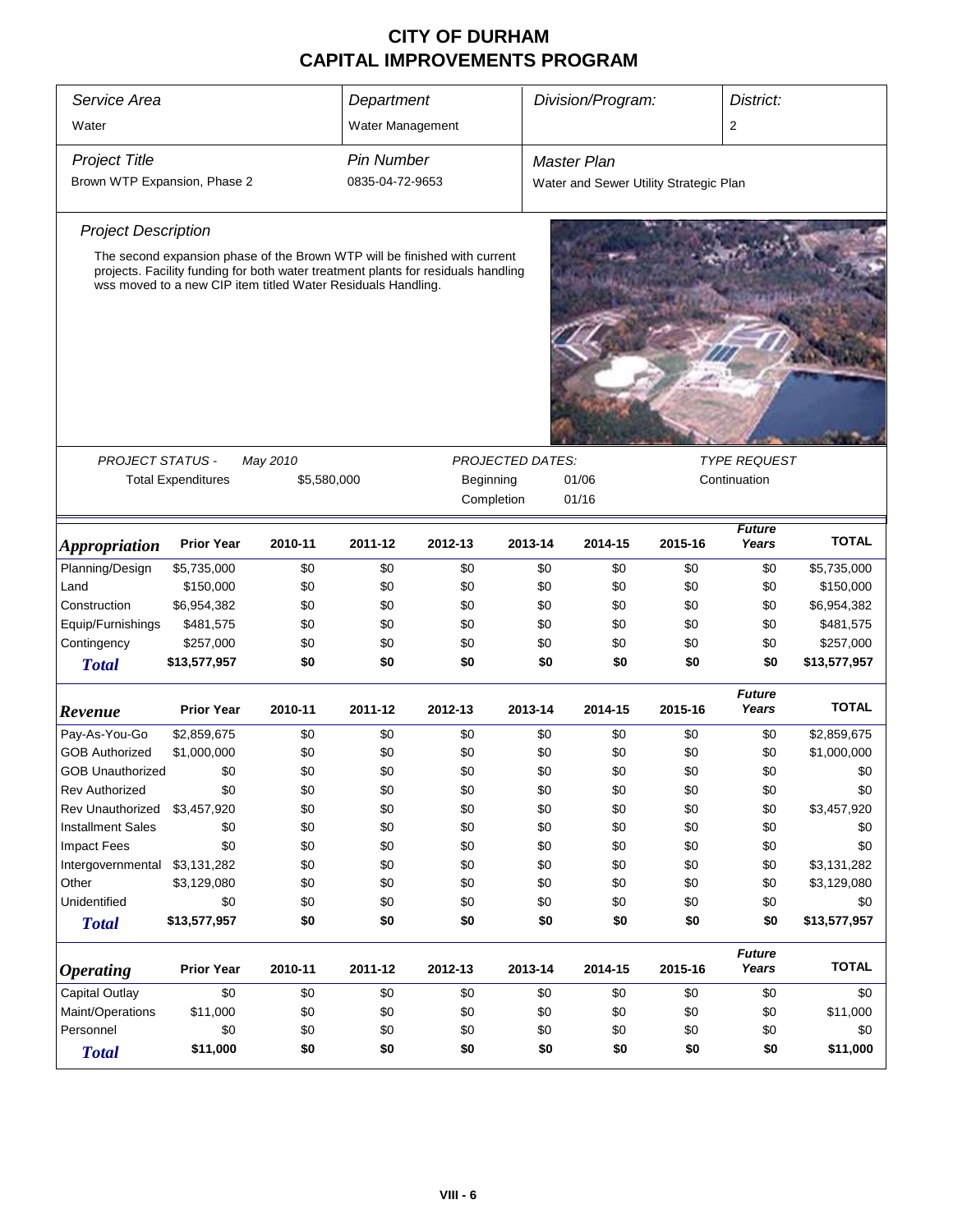| Service Area<br>Water             |                                                                                                                                                     |             | Department<br>Water Management |            |                         | Division/Program:  |                             |                        | District:<br>4 |  |
|-----------------------------------|-----------------------------------------------------------------------------------------------------------------------------------------------------|-------------|--------------------------------|------------|-------------------------|--------------------|-----------------------------|------------------------|----------------|--|
| <b>Project Title</b>              |                                                                                                                                                     |             | <b>Pin Number</b>              |            |                         | <b>Master Plan</b> |                             |                        |                |  |
| Cary Water System Interconnection |                                                                                                                                                     |             |                                |            |                         |                    |                             |                        |                |  |
| <b>Project Description</b>        |                                                                                                                                                     |             |                                |            |                         |                    |                             |                        |                |  |
|                                   | This project will provide interconnections between Durham's and Cary's water<br>distribution systems to provide emergency water supply when needed. |             |                                |            |                         |                    | Picture<br><b>Available</b> |                        |                |  |
| <b>PROJECT STATUS -</b>           |                                                                                                                                                     | May 2010    |                                |            | <b>PROJECTED DATES:</b> |                    |                             | <b>TYPE REQUEST</b>    |                |  |
|                                   | <b>Total Expenditures</b>                                                                                                                           | \$2,959,294 |                                | Beginning  |                         | 05/08              | <b>New</b>                  |                        |                |  |
|                                   |                                                                                                                                                     |             |                                | Completion |                         | 06/13              |                             |                        |                |  |
| <i><b>Appropriation</b></i>       | <b>Prior Year</b>                                                                                                                                   | 2010-11     | 2011-12                        | 2012-13    | 2013-14                 | 2014-15            | 2015-16                     | <b>Future</b><br>Years | <b>TOTAL</b>   |  |
| Planning/Design                   | \$0                                                                                                                                                 | \$0         | \$0                            | \$0        | \$0                     | \$0                | \$0                         | \$0                    | \$0            |  |
| Land                              | \$0                                                                                                                                                 | \$0         | \$0                            | \$0        | \$0                     | \$0                | \$0                         | \$0                    | \$0            |  |
| Construction                      | \$3,000,000                                                                                                                                         | \$0         | \$0                            | \$0        | \$0                     | \$0                | \$0                         | \$0                    | \$3,000,000    |  |
| Equip/Furnishings                 | \$0                                                                                                                                                 | \$0         | \$0                            | \$0        | \$0                     | \$0                | \$0                         | \$0                    | \$0            |  |
| Contingency                       | \$0                                                                                                                                                 | \$0         | \$0                            | \$0        | \$0                     | \$0                | \$0                         | \$0                    | \$0            |  |
| <b>Total</b>                      | \$3,000,000                                                                                                                                         | \$0         | \$0                            | \$0        | \$0                     | \$0                | \$0                         | \$0                    | \$3,000,000    |  |
| Revenue                           | <b>Prior Year</b>                                                                                                                                   | 2010-11     | 2011-12                        | 2012-13    | 2013-14                 | 2014-15            | 2015-16                     | <b>Future</b><br>Years | <b>TOTAL</b>   |  |
| Pay-As-You-Go                     | \$0                                                                                                                                                 | \$0         | \$0                            | \$0        | \$0                     | \$0                | \$0                         | \$0                    | \$0            |  |
| <b>GOB Authorized</b>             | \$3,000,000                                                                                                                                         | \$0         | \$0                            | \$0        | \$0                     | \$0                | \$0                         | \$0                    | \$3,000,000    |  |
| <b>GOB Unauthorized</b>           | \$0                                                                                                                                                 | \$0         | \$0                            | \$0        | \$0                     | \$0                | \$0                         | \$0                    | \$0            |  |
| <b>Rev Authorized</b>             | \$0                                                                                                                                                 | \$0         | \$0                            | \$0        | \$0                     | \$0                | \$0                         | \$0                    | \$0            |  |
| <b>Rev Unauthorized</b>           | \$0                                                                                                                                                 | \$0         | \$0                            | \$0        | \$0                     | \$0                | \$0                         | \$0                    | \$0            |  |
| <b>Installment Sales</b>          | \$0                                                                                                                                                 | \$0         | \$0                            | \$0        | \$0                     | \$0                | \$0                         | \$0                    | \$0            |  |
| <b>Impact Fees</b>                | \$0                                                                                                                                                 | \$0         | \$0                            | \$0        | \$0                     | \$0                | \$0                         | \$0                    | \$0            |  |
| Intergovernmental                 | \$0                                                                                                                                                 | \$0         | \$0                            | \$0        | \$0                     | \$0                | \$0                         | \$0                    | \$0            |  |
| Other                             | \$0                                                                                                                                                 | \$0         | \$0                            | \$0        | \$0                     | \$0                | \$0                         | \$0                    | \$0            |  |
| Unidentified                      | \$0                                                                                                                                                 | \$0         | \$0                            | \$0        | \$0                     | \$0                | \$0                         | \$0                    | \$0            |  |
| <b>Total</b>                      | \$3,000,000                                                                                                                                         | \$0         | \$0                            | \$0        | \$0                     | \$0                | \$0                         | \$0                    | \$3,000,000    |  |
| <b>Operating</b>                  | <b>Prior Year</b>                                                                                                                                   | 2010-11     | 2011-12                        | 2012-13    | 2013-14                 | 2014-15            | 2015-16                     | <b>Future</b><br>Years | <b>TOTAL</b>   |  |
| Capital Outlay                    | \$0                                                                                                                                                 | \$0         | \$0                            | \$0        | \$0                     | \$0                | \$0                         | \$0                    | \$0            |  |
| Maint/Operations                  | \$0                                                                                                                                                 | \$0         | \$0                            | \$0        | \$0                     | \$0                | \$0                         | \$0                    | \$0            |  |
| Personnel                         | \$0                                                                                                                                                 | \$0         | \$0                            | \$0        | \$0                     | \$0                | \$0                         | \$0                    | \$0            |  |
| <b>Total</b>                      | \$0                                                                                                                                                 | \$0         | \$0                            | \$0        | \$0                     | \$0                | \$0                         | \$0                    | \$0            |  |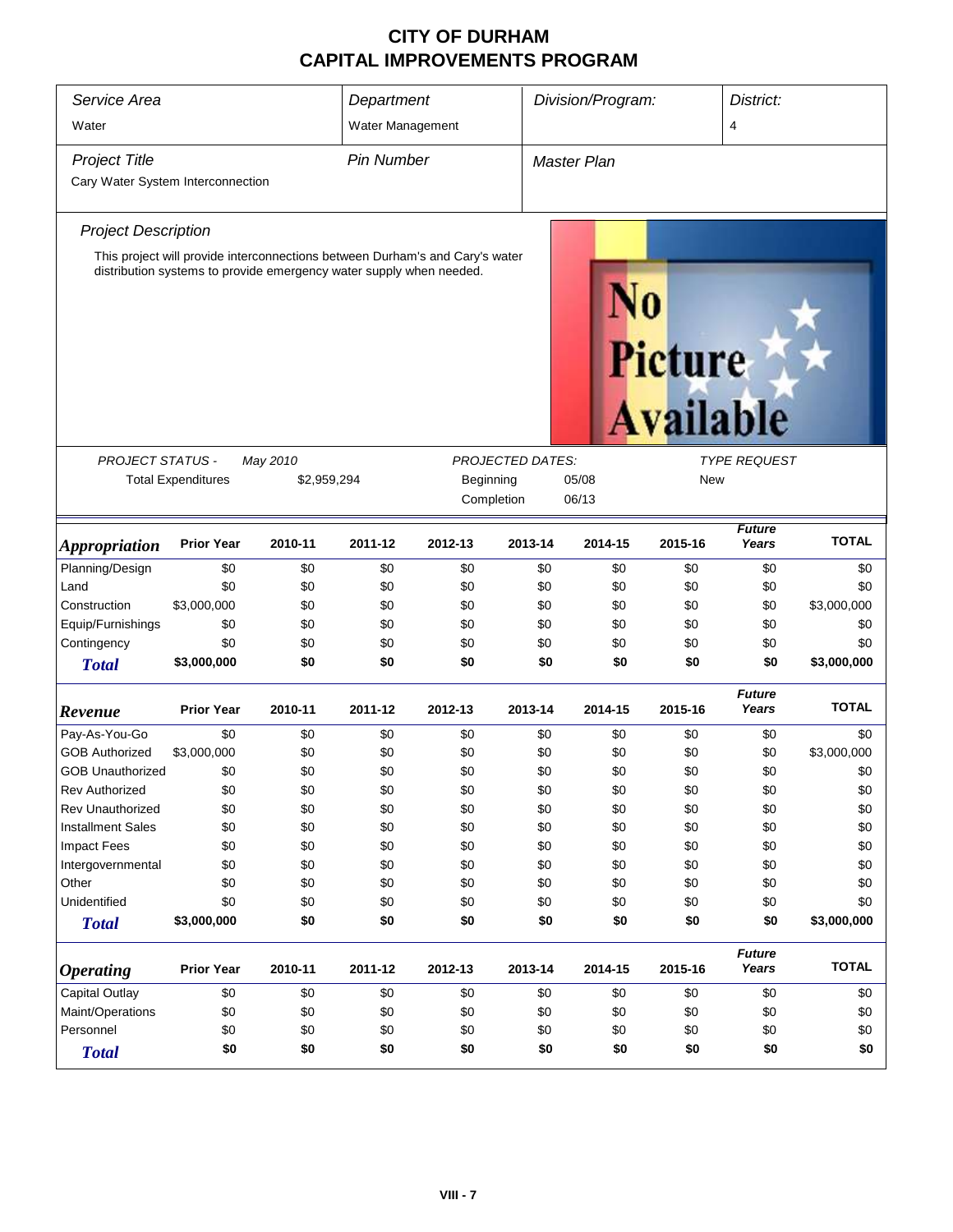| Division/Program:<br>Service Area<br>District:<br>Department |                           |                                                                           |                   |                                    |                  |                                        |         |                        |              |
|--------------------------------------------------------------|---------------------------|---------------------------------------------------------------------------|-------------------|------------------------------------|------------------|----------------------------------------|---------|------------------------|--------------|
| Water                                                        |                           |                                                                           | Water Management  |                                    |                  |                                        |         | 4                      |              |
| <b>Project Title</b>                                         |                           |                                                                           | <b>Pin Number</b> |                                    |                  | <b>Master Plan</b>                     |         |                        |              |
| Finished Water Storage and<br>Pressurization                 |                           |                                                                           | 0747-01-46-3413   |                                    |                  | Water and Sewer Utility Strategic Plan |         |                        |              |
| <b>Project Description</b>                                   |                           |                                                                           |                   |                                    |                  |                                        |         |                        |              |
|                                                              |                           | This project will construct a new 2 million gallon elevated storage tank. |                   |                                    |                  |                                        |         |                        |              |
|                                                              |                           |                                                                           |                   |                                    |                  |                                        |         |                        |              |
|                                                              |                           |                                                                           |                   |                                    |                  |                                        |         |                        |              |
|                                                              |                           |                                                                           |                   |                                    |                  |                                        |         |                        |              |
|                                                              |                           |                                                                           |                   |                                    |                  |                                        |         |                        |              |
|                                                              |                           |                                                                           |                   |                                    |                  |                                        |         |                        |              |
|                                                              |                           |                                                                           |                   |                                    |                  |                                        |         |                        |              |
| PROJECT STATUS -                                             |                           | May 2010                                                                  |                   |                                    | PROJECTED DATES: |                                        |         | <b>TYPE REQUEST</b>    |              |
|                                                              | <b>Total Expenditures</b> | \$511,100                                                                 |                   | Beginning<br>07/04<br>Continuation |                  |                                        |         |                        |              |
|                                                              |                           |                                                                           |                   | Completion                         |                  | 09/14                                  |         |                        |              |
|                                                              |                           |                                                                           |                   |                                    |                  |                                        |         | <b>Future</b>          |              |
| <b>Appropriation</b>                                         | <b>Prior Year</b>         | 2010-11                                                                   | 2011-12           | 2012-13                            | 2013-14          | 2014-15                                | 2015-16 | Years                  | <b>TOTAL</b> |
| Planning/Design                                              | \$345,240                 | \$0                                                                       | \$0               | \$0                                | \$0              | \$0                                    | \$0     | \$0                    | \$345,240    |
| Land                                                         | \$100,000                 | \$0                                                                       | \$0               | \$0                                | \$0              | \$0                                    | \$0     | \$0                    | \$100,000    |
| Construction                                                 | \$6,139,473               | \$0                                                                       | \$0               | \$0                                | \$0              | \$0                                    | \$0     | \$0                    | \$6,139,473  |
| Equip/Furnishings                                            | \$0                       | \$0                                                                       | \$0               | \$0                                | \$0              | \$0                                    | \$0     | \$0                    | \$0          |
| Contingency                                                  | \$750,000                 | \$0                                                                       | \$0               | \$0                                | \$0              | \$0                                    | \$0     | \$0                    | \$750,000    |
| <b>Total</b>                                                 | \$7,334,713               | \$0                                                                       | \$0               | \$0                                | \$0              | \$0                                    | \$0     | \$0                    | \$7,334,713  |
| Revenue                                                      | <b>Prior Year</b>         | 2010-11                                                                   | 2011-12           | 2012-13                            | 2013-14          | 2014-15                                | 2015-16 | <b>Future</b><br>Years | <b>TOTAL</b> |
| Pay-As-You-Go                                                | \$445,240                 | \$0                                                                       | \$0               | \$0                                | \$0              | \$0                                    | \$0     | \$0                    | \$445,240    |
| <b>GOB Authorized</b>                                        | \$0                       | \$0                                                                       | \$0               | \$0                                | \$0              | \$0                                    | \$0     | \$0                    | \$0          |
| <b>GOB Unauthorized</b>                                      | \$0                       | \$0                                                                       | \$0               | \$0                                | \$0              | \$0                                    | \$0     | \$0                    | \$0          |
| Rev Authorized                                               | \$0                       | \$0                                                                       | \$0               | \$0                                | \$0              | \$0                                    | \$0     | \$0                    | \$0          |
| <b>Rev Unauthorized</b>                                      | \$6,100,000               | \$0                                                                       | \$0               | \$0                                | \$0              | \$0                                    | \$0     | \$0                    | \$6,100,000  |
| <b>Installment Sales</b>                                     | \$0                       | \$0                                                                       | \$0               | \$0                                | \$0              | \$0                                    | \$0     | \$0                    | \$0          |
| <b>Impact Fees</b>                                           | \$0                       | \$0                                                                       | \$0               | \$0                                | \$0              | \$0                                    | \$0     | \$0                    | \$0          |
| Intergovernmental                                            | \$389,473                 | \$0                                                                       | \$0               | \$0                                | \$0              | \$0                                    | \$0     | \$0                    | \$389,473    |
| Other                                                        | \$400,000                 | \$0                                                                       | \$0               | \$0                                | \$0              | \$0                                    | \$0     | \$0                    | \$400,000    |
| Unidentified                                                 | \$0                       | \$0                                                                       | \$0               | \$0                                | \$0              | \$0                                    | \$0     | \$0                    | \$0          |
| <b>Total</b>                                                 | \$7,334,713               | \$0                                                                       | \$0               | \$0                                | \$0              | \$0                                    | \$0     | \$0                    | \$7,334,713  |
|                                                              |                           |                                                                           |                   |                                    |                  |                                        |         | <b>Future</b>          |              |
| <b>Operating</b>                                             | <b>Prior Year</b>         | 2010-11                                                                   | 2011-12           | 2012-13                            | 2013-14          | 2014-15                                | 2015-16 | Years                  | <b>TOTAL</b> |
| <b>Capital Outlay</b>                                        | \$0                       | \$0                                                                       | \$0               | \$0                                | \$0              | \$0                                    | \$0     | \$0                    | \$0          |
| Maint/Operations                                             | \$92,000                  | \$46,000                                                                  | \$46,000          | \$46,000                           | \$0              | \$0                                    | \$0     | \$0                    | \$230,000    |
| Personnel                                                    | \$0                       | \$0                                                                       | \$0               | \$0                                | \$0              | \$0                                    | \$0     | \$0                    | \$0          |
| <b>Total</b>                                                 | \$92,000                  | \$46,000                                                                  | \$46,000          | \$46,000                           | \$0              | \$0                                    | \$0     | \$0                    | \$230,000    |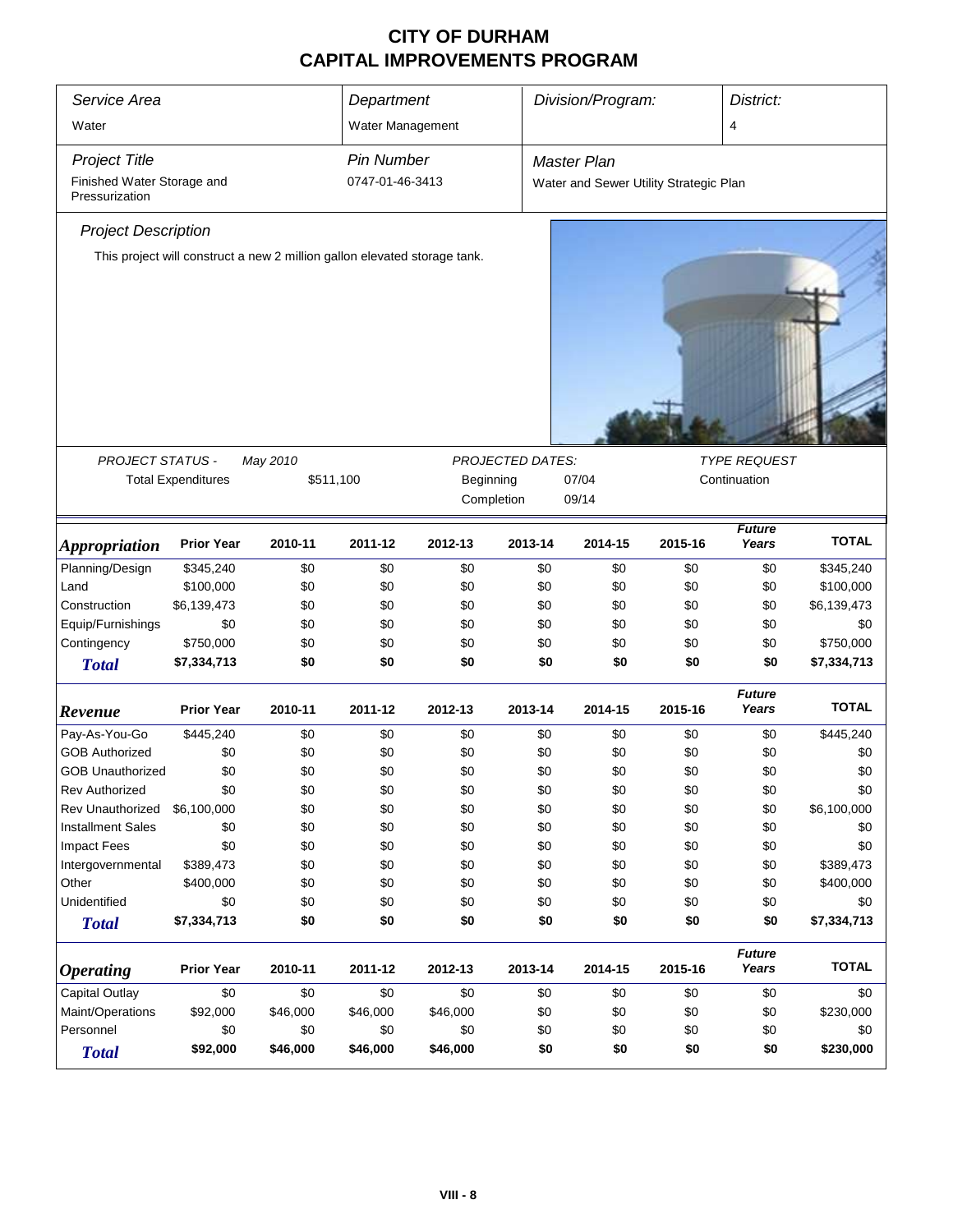| Service Area               |                                                                                                                                                                                                                                                                                                                                                                                                                                                           |          | Department        |         |                         | Division/Program:<br>District: |                                        |                        |              |
|----------------------------|-----------------------------------------------------------------------------------------------------------------------------------------------------------------------------------------------------------------------------------------------------------------------------------------------------------------------------------------------------------------------------------------------------------------------------------------------------------|----------|-------------------|---------|-------------------------|--------------------------------|----------------------------------------|------------------------|--------------|
| Water                      |                                                                                                                                                                                                                                                                                                                                                                                                                                                           |          | Water Management  |         |                         |                                |                                        | 3                      |              |
| <b>Project Title</b>       |                                                                                                                                                                                                                                                                                                                                                                                                                                                           |          | <b>Pin Number</b> |         |                         | <b>Master Plan</b>             |                                        |                        |              |
| Jordan Lake WTP            |                                                                                                                                                                                                                                                                                                                                                                                                                                                           |          | 0708-04-63-3956   |         |                         |                                | Water and Sewer Utility Strategic Plan |                        |              |
|                            |                                                                                                                                                                                                                                                                                                                                                                                                                                                           |          |                   |         |                         |                                |                                        |                        |              |
| <b>Project Description</b> |                                                                                                                                                                                                                                                                                                                                                                                                                                                           |          |                   |         |                         |                                |                                        |                        |              |
|                            | This project is for a new water supply intake on Jordan Lake. The initial<br>planning will investigate the options for utilizing our water allocation and the<br>land needs for pipe lines and pump stations. The next steps are preliminary<br>design, permiting, final design, and construction. A raw water pump station, a<br>raw water transmission line to Durham, and a potentially new water treatment<br>plant are options currently envisioned. |          |                   |         |                         |                                |                                        |                        |              |
|                            |                                                                                                                                                                                                                                                                                                                                                                                                                                                           |          |                   |         |                         |                                |                                        |                        |              |
| <b>PROJECT STATUS -</b>    |                                                                                                                                                                                                                                                                                                                                                                                                                                                           | May 2010 |                   |         | <b>PROJECTED DATES:</b> |                                |                                        | <b>TYPE REQUEST</b>    |              |
|                            | <b>Total Expenditures</b>                                                                                                                                                                                                                                                                                                                                                                                                                                 |          | \$273,800         |         | Beginning               | 09/09                          |                                        | Continuation           |              |
|                            |                                                                                                                                                                                                                                                                                                                                                                                                                                                           |          |                   |         | Completion              | 07/19                          |                                        |                        |              |
| <b>Appropriation</b>       | <b>Prior Year</b>                                                                                                                                                                                                                                                                                                                                                                                                                                         | 2010-11  | 2011-12           | 2012-13 | 2013-14                 | 2014-15                        | 2015-16                                | <b>Future</b><br>Years | <b>TOTAL</b> |
| Planning/Design            | \$1,500,000                                                                                                                                                                                                                                                                                                                                                                                                                                               | \$0      | \$5,000,000       | \$0     | \$8,000,000             | \$0                            | \$0                                    | \$0                    | 14,500,000   |
| Land                       | \$0                                                                                                                                                                                                                                                                                                                                                                                                                                                       | \$0      | \$0               | \$0     | \$0                     | \$0                            | \$0                                    | \$0                    | \$0          |
| Construction               | \$0                                                                                                                                                                                                                                                                                                                                                                                                                                                       | \$0      | \$0               | \$0     | \$0                     | \$0                            | 50,000,000                             | 30,000,000             | 80,000,000   |
| Equip/Furnishings          | \$0                                                                                                                                                                                                                                                                                                                                                                                                                                                       | \$0      | \$0               | \$0     | \$0                     | \$0                            | \$0                                    | \$0                    | \$0          |
| Contingency                | \$0                                                                                                                                                                                                                                                                                                                                                                                                                                                       | \$0      | \$0               | \$0     | \$0                     | \$0                            | \$0                                    | \$0                    | \$0          |
| <b>Total</b>               | \$1,500,000                                                                                                                                                                                                                                                                                                                                                                                                                                               | \$0      | \$5,000,000       | \$0     | \$8,000,000             |                                | \$0 \$50,000,000 \$30,000,000          |                        | \$94,500,000 |
| Revenue                    | <b>Prior Year</b>                                                                                                                                                                                                                                                                                                                                                                                                                                         | 2010-11  | 2011-12           | 2012-13 | 2013-14                 | 2014-15                        | 2015-16                                | <b>Future</b><br>Years | <b>TOTAL</b> |
| Pay-As-You-Go              | \$500,000                                                                                                                                                                                                                                                                                                                                                                                                                                                 | \$0      | \$0               | \$0     | \$0                     | \$0                            | \$0                                    | \$0                    | \$500,000    |
| <b>GOB Authorized</b>      | \$0                                                                                                                                                                                                                                                                                                                                                                                                                                                       | \$0      | \$0               | \$0     | \$0                     | \$0                            | \$0                                    | \$0                    | \$0          |
| <b>GOB Unauthorized</b>    | \$0                                                                                                                                                                                                                                                                                                                                                                                                                                                       | \$0      | \$0               | \$0     | \$0                     | \$0                            | \$0                                    | \$0                    | \$0          |
| <b>Rev Authorized</b>      | \$0                                                                                                                                                                                                                                                                                                                                                                                                                                                       | \$0      | \$0               | \$0     | \$0                     | \$0                            | \$0                                    | \$0                    | \$0          |
| <b>Rev Unauthorized</b>    | \$1,000,000                                                                                                                                                                                                                                                                                                                                                                                                                                               | \$0      | \$5,000,000       | \$0     | \$8,000,000             | \$0                            | 50,000,000                             | 30,000,000             | 94,000,000   |
| <b>Installment Sales</b>   | \$0                                                                                                                                                                                                                                                                                                                                                                                                                                                       | \$0      | \$0               | \$0     | \$0                     | \$0                            | \$0                                    | \$0                    | \$0          |
| <b>Impact Fees</b>         | \$0                                                                                                                                                                                                                                                                                                                                                                                                                                                       | \$0      | \$0               | \$0     | \$0                     | \$0                            | \$0                                    | \$0                    | \$0          |
| Intergovernmental          | \$0                                                                                                                                                                                                                                                                                                                                                                                                                                                       | \$0      | \$0               | \$0     | \$0                     | \$0                            | \$0                                    | \$0                    | \$0          |
| Other                      | \$0                                                                                                                                                                                                                                                                                                                                                                                                                                                       | \$0      | \$0               | \$0     | \$0                     | \$0                            | \$0                                    | \$0                    | \$0          |
| Unidentified               | \$0                                                                                                                                                                                                                                                                                                                                                                                                                                                       | \$0      | \$0               | \$0     | \$0                     | \$0                            | \$0                                    | \$0                    | \$0          |
| <b>Total</b>               | \$1,500,000                                                                                                                                                                                                                                                                                                                                                                                                                                               | \$0      | \$5,000,000       | \$0     | \$8,000,000             |                                | \$0 \$50,000,000 \$30,000,000          |                        | \$94,500,000 |
| <b>Operating</b>           | <b>Prior Year</b>                                                                                                                                                                                                                                                                                                                                                                                                                                         | 2010-11  | 2011-12           | 2012-13 | 2013-14                 | 2014-15                        | 2015-16                                | <b>Future</b><br>Years | <b>TOTAL</b> |
| Capital Outlay             | \$0                                                                                                                                                                                                                                                                                                                                                                                                                                                       | \$0      | \$0               | \$0     | \$0                     | \$0                            | \$0                                    | \$0                    | \$0          |
| Maint/Operations           | \$0                                                                                                                                                                                                                                                                                                                                                                                                                                                       | \$0      | \$0               | \$0     | \$0                     | \$0                            | \$0                                    | \$0                    | \$0          |
| Personnel                  | \$0                                                                                                                                                                                                                                                                                                                                                                                                                                                       | \$0      | \$0               | \$0     | \$0                     | \$0                            | \$0                                    | \$0                    | \$0          |
| <b>Total</b>               | \$0                                                                                                                                                                                                                                                                                                                                                                                                                                                       | \$0      | \$0               | \$0     | \$0                     | \$0                            | \$0                                    | \$0                    | \$0          |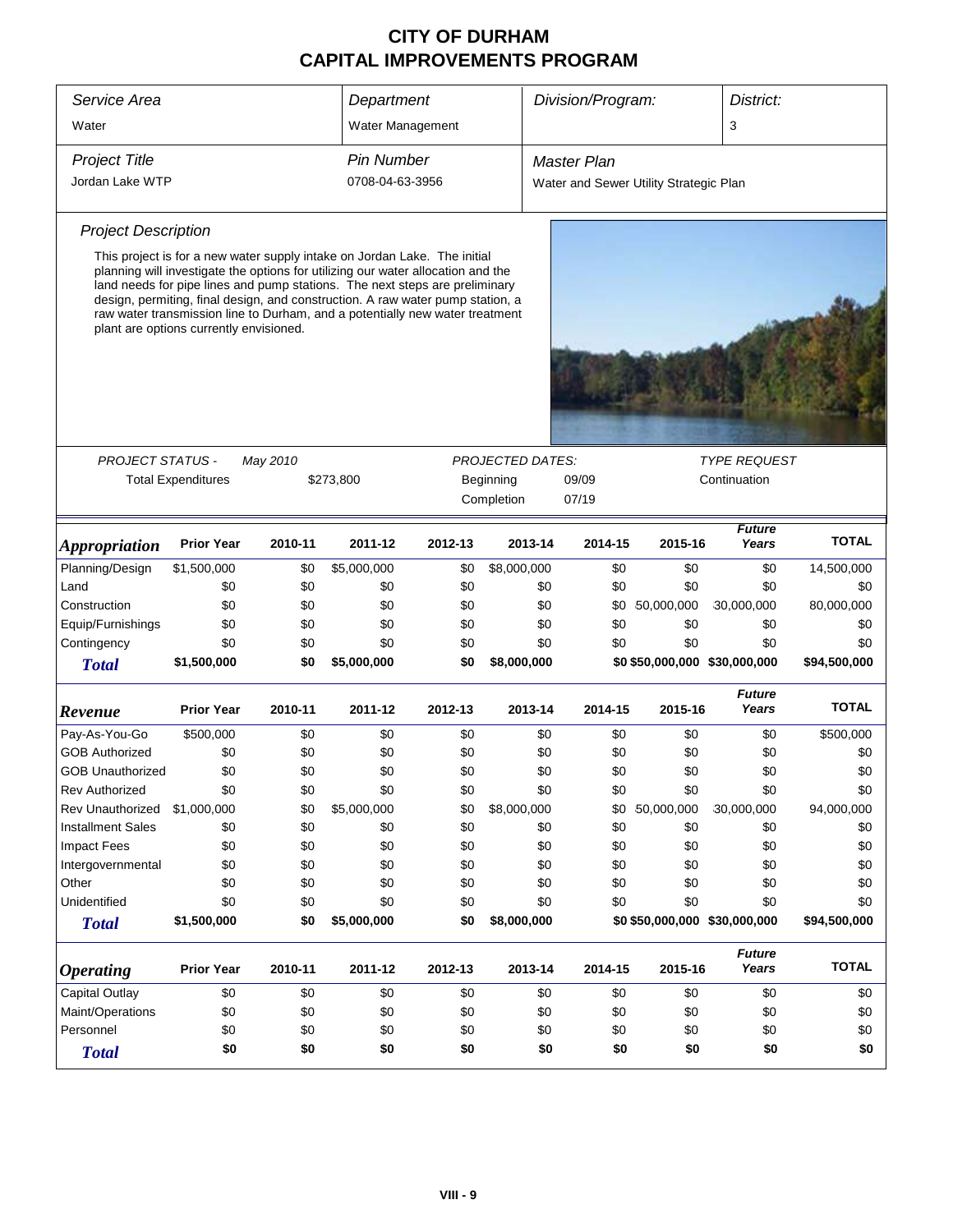| Service Area                              |                                                                                                                                                                                                                                                                                                                                                                                       |                       | Department        |           |                         | Division/Program: |         | District:                           |              |
|-------------------------------------------|---------------------------------------------------------------------------------------------------------------------------------------------------------------------------------------------------------------------------------------------------------------------------------------------------------------------------------------------------------------------------------------|-----------------------|-------------------|-----------|-------------------------|-------------------|---------|-------------------------------------|--------------|
| Water                                     |                                                                                                                                                                                                                                                                                                                                                                                       |                       | Water Management  |           |                         |                   |         | $\overline{2}$                      |              |
| <b>Project Title</b>                      |                                                                                                                                                                                                                                                                                                                                                                                       |                       | <b>Pin Number</b> |           |                         | Master Plan       |         |                                     |              |
| Lake Michie & Little River Rehabilitation |                                                                                                                                                                                                                                                                                                                                                                                       |                       | 0857-03-03-9360   |           |                         |                   |         |                                     |              |
| <b>Project Description</b>                |                                                                                                                                                                                                                                                                                                                                                                                       |                       |                   |           |                         |                   |         |                                     |              |
|                                           | This is a Dam Facility Rehabilitation project that combines the Lake Michie<br>Dam Repairs and Little River Dam Repairs projects. Lake Michie needs<br>upgrades to the pumping and electrical systems. Little River work includes<br>upgrades to the emergency power backup system and a building roof<br>replacement. Future work will be included in Water Facilities Rehabilation. |                       |                   |           |                         |                   |         |                                     |              |
|                                           |                                                                                                                                                                                                                                                                                                                                                                                       |                       |                   |           |                         |                   |         |                                     |              |
|                                           |                                                                                                                                                                                                                                                                                                                                                                                       |                       |                   |           |                         |                   |         |                                     |              |
| <b>PROJECT STATUS -</b>                   | <b>Total Expenditures</b>                                                                                                                                                                                                                                                                                                                                                             | May 2010<br>\$554,705 |                   | Beginning | <b>PROJECTED DATES:</b> | 07/04             |         | <b>TYPE REQUEST</b><br>Continuation |              |
|                                           |                                                                                                                                                                                                                                                                                                                                                                                       |                       |                   |           | Completion              | 07/16             |         |                                     |              |
|                                           |                                                                                                                                                                                                                                                                                                                                                                                       |                       |                   |           |                         |                   |         | <b>Future</b>                       | <b>TOTAL</b> |
| <i><b>Appropriation</b></i>               | <b>Prior Year</b>                                                                                                                                                                                                                                                                                                                                                                     | 2010-11               | 2011-12           | 2012-13   | 2013-14                 | 2014-15           | 2015-16 | Years                               |              |
| Planning/Design                           | \$20,000                                                                                                                                                                                                                                                                                                                                                                              | \$0                   | \$0               | \$0       | \$0                     | \$0               | \$0     | \$0                                 | \$20,000     |
| Land                                      | \$0                                                                                                                                                                                                                                                                                                                                                                                   | \$0                   | \$0               | \$0       | \$0                     | \$0               | \$0     | \$0                                 | \$0          |
| Construction                              | \$1,053,361                                                                                                                                                                                                                                                                                                                                                                           | \$0                   | \$0               | \$0       | \$0                     | \$0               | \$0     | \$0                                 | \$1,053,361  |
| Equip/Furnishings                         | \$0                                                                                                                                                                                                                                                                                                                                                                                   | \$0                   | \$0               | \$0       | \$0                     | \$0               | \$0     | \$0                                 | \$0          |
| Contingency                               | \$10,000                                                                                                                                                                                                                                                                                                                                                                              | \$0                   | \$0               | \$0       | \$0                     | \$0               | \$0     | \$0                                 | \$10,000     |
| <b>Total</b>                              | \$1,083,361                                                                                                                                                                                                                                                                                                                                                                           | \$0                   | \$0               | \$0       | \$0                     | \$0               | \$0     | \$0                                 | \$1,083,361  |
| Revenue                                   | <b>Prior Year</b>                                                                                                                                                                                                                                                                                                                                                                     | 2010-11               | 2011-12           | 2012-13   | 2013-14                 | 2014-15           | 2015-16 | <b>Future</b><br>Years              | <b>TOTAL</b> |
| Pay-As-You-Go                             | \$743,361                                                                                                                                                                                                                                                                                                                                                                             | \$0                   | \$0               | \$0       | \$0                     | \$0               | \$0     | \$0                                 | \$743,361    |
| <b>GOB Authorized</b>                     | \$0                                                                                                                                                                                                                                                                                                                                                                                   | \$0                   | \$0               | \$0       | \$0                     | \$0               | \$0     | \$0                                 | \$0          |
| <b>GOB Unauthorized</b>                   | \$0                                                                                                                                                                                                                                                                                                                                                                                   | \$0                   | \$0               | \$0       | \$0                     | \$0               | \$0     | \$0                                 | \$0          |
| <b>Rev Authorized</b>                     | \$0                                                                                                                                                                                                                                                                                                                                                                                   | \$0                   | \$0               | \$0       | \$0                     | \$0               | \$0     | \$0                                 | \$0          |
| <b>Rev Unauthorized</b>                   | \$340,000                                                                                                                                                                                                                                                                                                                                                                             | \$0                   | \$0               | \$0       | \$0                     | \$0               | \$0     | \$0                                 | \$340,000    |
| <b>Installment Sales</b>                  | \$0                                                                                                                                                                                                                                                                                                                                                                                   | \$0                   | \$0               | \$0       | \$0                     | \$0               | \$0     | \$0                                 | \$0          |
| <b>Impact Fees</b>                        | \$0                                                                                                                                                                                                                                                                                                                                                                                   | \$0                   | \$0               | \$0       | \$0                     | \$0               | \$0     | \$0                                 | \$0          |
| Intergovernmental                         | \$0                                                                                                                                                                                                                                                                                                                                                                                   | \$0                   | \$0               | \$0       | \$0                     | \$0               | \$0     | \$0                                 | \$0          |
| Other                                     | \$0                                                                                                                                                                                                                                                                                                                                                                                   | \$0                   | \$0               | \$0       | \$0                     | \$0               | \$0     | \$0                                 | \$0          |
| Unidentified                              | \$0                                                                                                                                                                                                                                                                                                                                                                                   | \$0                   | \$0               | \$0       | \$0                     | \$0               | \$0     | \$0                                 | \$0          |
| <b>Total</b>                              | \$1,083,361                                                                                                                                                                                                                                                                                                                                                                           | \$0                   | \$0               | \$0       | \$0                     | \$0               | \$0     | \$0                                 | \$1,083,361  |
| <b>Operating</b>                          | <b>Prior Year</b>                                                                                                                                                                                                                                                                                                                                                                     | 2010-11               | 2011-12           | 2012-13   | 2013-14                 | 2014-15           | 2015-16 | <b>Future</b><br>Years              | <b>TOTAL</b> |
| Capital Outlay                            | \$0                                                                                                                                                                                                                                                                                                                                                                                   | \$0                   | \$0               | \$0       | \$0                     | \$0               | \$0     | \$0                                 | \$0          |
| Maint/Operations                          | \$0                                                                                                                                                                                                                                                                                                                                                                                   | \$0                   | \$0               | \$0       | \$0                     | \$0               | \$0     | \$0                                 | \$0          |
| Personnel                                 | \$0                                                                                                                                                                                                                                                                                                                                                                                   | \$0                   | \$0               | \$0       | \$0                     | \$0               | \$0     | \$0                                 | \$0          |
| <b>Total</b>                              | \$0                                                                                                                                                                                                                                                                                                                                                                                   | \$0                   | \$0               | \$0       | \$0                     | \$0               | \$0     | \$0                                 | \$0          |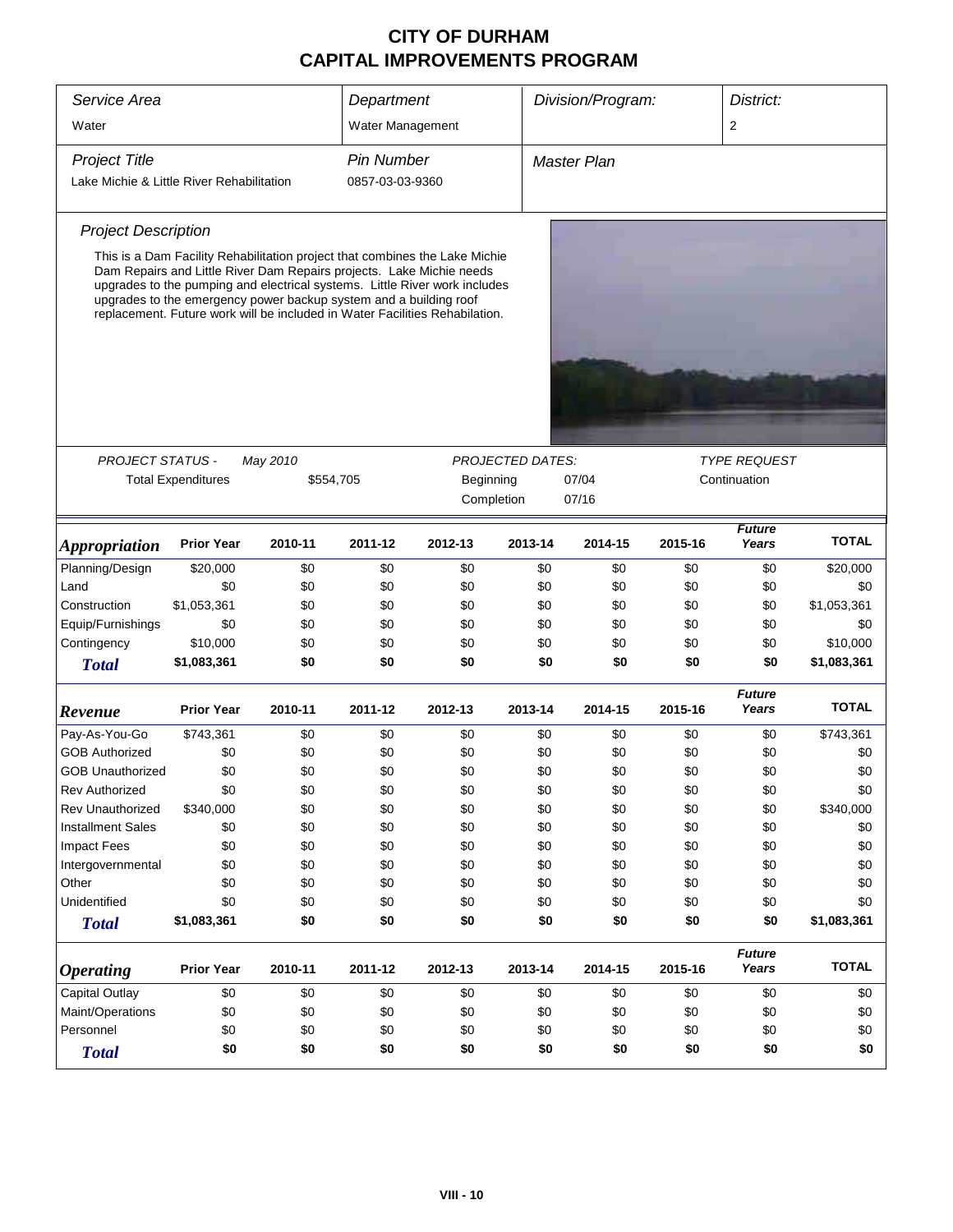| Service Area               | Department                                                                                                                                                                                                   |          |                                                                                                   | Division/Program: |         | District:          |                                        |                        |              |
|----------------------------|--------------------------------------------------------------------------------------------------------------------------------------------------------------------------------------------------------------|----------|---------------------------------------------------------------------------------------------------|-------------------|---------|--------------------|----------------------------------------|------------------------|--------------|
| Water                      |                                                                                                                                                                                                              |          | Water Management                                                                                  |                   |         | Administration     |                                        | 4                      |              |
| <b>Project Title</b>       |                                                                                                                                                                                                              |          | <b>Pin Number</b>                                                                                 |                   |         | <b>Master Plan</b> |                                        |                        |              |
| Raleigh Interconnection    |                                                                                                                                                                                                              |          |                                                                                                   |                   |         |                    | Water and Sewer Utility Strategic Plan |                        |              |
| <b>Project Description</b> |                                                                                                                                                                                                              |          |                                                                                                   |                   |         |                    |                                        |                        |              |
| <b>PROJECT STATUS -</b>    | This project will provide interconnections between Durham's and Raleigh's<br>water distribution systems along Alexander Drive and US 70. The connections<br>will provide emergency water supply when needed. | May 2010 |                                                                                                   |                   |         |                    | Picture<br><b>Available</b>            | <b>TYPE REQUEST</b>    |              |
|                            | <b>Total Expenditures</b>                                                                                                                                                                                    |          | <b>PROJECTED DATES:</b><br>Beginning<br>01/06<br>Continuation<br>\$930,903<br>Completion<br>06/10 |                   |         |                    |                                        |                        |              |
| <b>Appropriation</b>       | <b>Prior Year</b>                                                                                                                                                                                            | 2010-11  | 2011-12                                                                                           | 2012-13           | 2013-14 | 2014-15            | 2015-16                                | <b>Future</b><br>Years | <b>TOTAL</b> |
| Planning/Design            | \$0                                                                                                                                                                                                          | \$0      | \$0                                                                                               | \$0               | \$0     | \$0                | \$0                                    | \$0                    | \$0          |
| Land                       | \$0                                                                                                                                                                                                          | \$0      | \$0                                                                                               | \$0               | \$0     | \$0                | \$0                                    | \$0                    | \$0          |
| Construction               | \$5,925,000                                                                                                                                                                                                  | \$0      | \$0                                                                                               | \$0               | \$0     | \$0                | \$0                                    | \$0                    | \$5,925,000  |
| Equip/Furnishings          | \$0                                                                                                                                                                                                          | \$0      | \$0                                                                                               | \$0               | \$0     | \$0                | \$0                                    | \$0                    | \$0          |
| Contingency                | \$0                                                                                                                                                                                                          | \$0      | \$0                                                                                               | \$0               | \$0     | \$0                | \$0                                    | \$0                    | \$0          |
| <b>Total</b>               | \$5,925,000                                                                                                                                                                                                  | \$0      | \$0                                                                                               | \$0               | \$0     | \$0                | \$0                                    | \$0                    | \$5,925,000  |
| Revenue                    | <b>Prior Year</b>                                                                                                                                                                                            | 2010-11  | 2011-12                                                                                           | 2012-13           | 2013-14 | 2014-15            | 2015-16                                | <b>Future</b><br>Years | <b>TOTAL</b> |
| Pay-As-You-Go              | \$0                                                                                                                                                                                                          | \$0      | \$0                                                                                               | \$0               | \$0     | \$0                | \$0                                    | \$0                    | \$0          |
| <b>GOB Authorized</b>      | \$0                                                                                                                                                                                                          | \$0      | \$0                                                                                               | \$0               | \$0     | \$0                | \$0                                    | \$0                    | \$0          |
| <b>GOB Unauthorized</b>    | \$0                                                                                                                                                                                                          | \$0      | \$0                                                                                               | \$0               | \$0     | \$0                | \$0                                    | \$0                    | \$0          |
| <b>Rev Authorized</b>      | \$750,000                                                                                                                                                                                                    | \$0      | \$0                                                                                               | \$0               | \$0     | \$0                | \$0                                    | \$0                    | \$750,000    |
| Rev Unauthorized           | \$5,175,000                                                                                                                                                                                                  | \$0      | \$0                                                                                               | \$0               | \$0     | \$0                | \$0                                    | \$0                    | \$5,175,000  |
| <b>Installment Sales</b>   | \$0                                                                                                                                                                                                          | \$0      | \$0                                                                                               | \$0               | \$0     | \$0                | \$0                                    | \$0                    | \$0          |
| <b>Impact Fees</b>         | \$0                                                                                                                                                                                                          | \$0      | \$0                                                                                               | \$0               | \$0     | \$0                | \$0                                    | \$0                    | \$0          |
| Intergovernmental          | \$0                                                                                                                                                                                                          | \$0      | \$0                                                                                               | \$0               | \$0     | \$0                | \$0                                    | \$0                    | \$0          |
| Other                      | \$0                                                                                                                                                                                                          | \$0      | \$0                                                                                               | \$0               | \$0     | \$0                | \$0                                    | \$0                    | \$0          |
| Unidentified               | \$0                                                                                                                                                                                                          | \$0      | \$0                                                                                               | \$0               | \$0     | \$0                | \$0                                    | \$0                    | \$0          |
| <b>Total</b>               | \$5,925,000                                                                                                                                                                                                  | \$0      | \$0                                                                                               | \$0               | \$0     | \$0                | \$0                                    | \$0                    | \$5,925,000  |
| <b>Operating</b>           | <b>Prior Year</b>                                                                                                                                                                                            | 2010-11  | 2011-12                                                                                           | 2012-13           | 2013-14 | 2014-15            | 2015-16                                | <b>Future</b><br>Years | <b>TOTAL</b> |
| Capital Outlay             | \$0                                                                                                                                                                                                          | \$0      | \$0                                                                                               | \$0               | \$0     | \$0                | \$0                                    | \$0                    | \$0          |
| Maint/Operations           | \$0                                                                                                                                                                                                          | \$0      | \$0                                                                                               | \$0               | \$0     | \$0                | \$0                                    | \$0                    | \$0          |
| Personnel                  | \$0                                                                                                                                                                                                          | \$0      | \$0                                                                                               | \$0               | \$0     | \$0                | \$0                                    | \$0                    | \$0          |
| <b>Total</b>               | \$0                                                                                                                                                                                                          | \$0      | \$0                                                                                               | \$0               | \$0     | \$0                | \$0                                    | \$0                    | \$0          |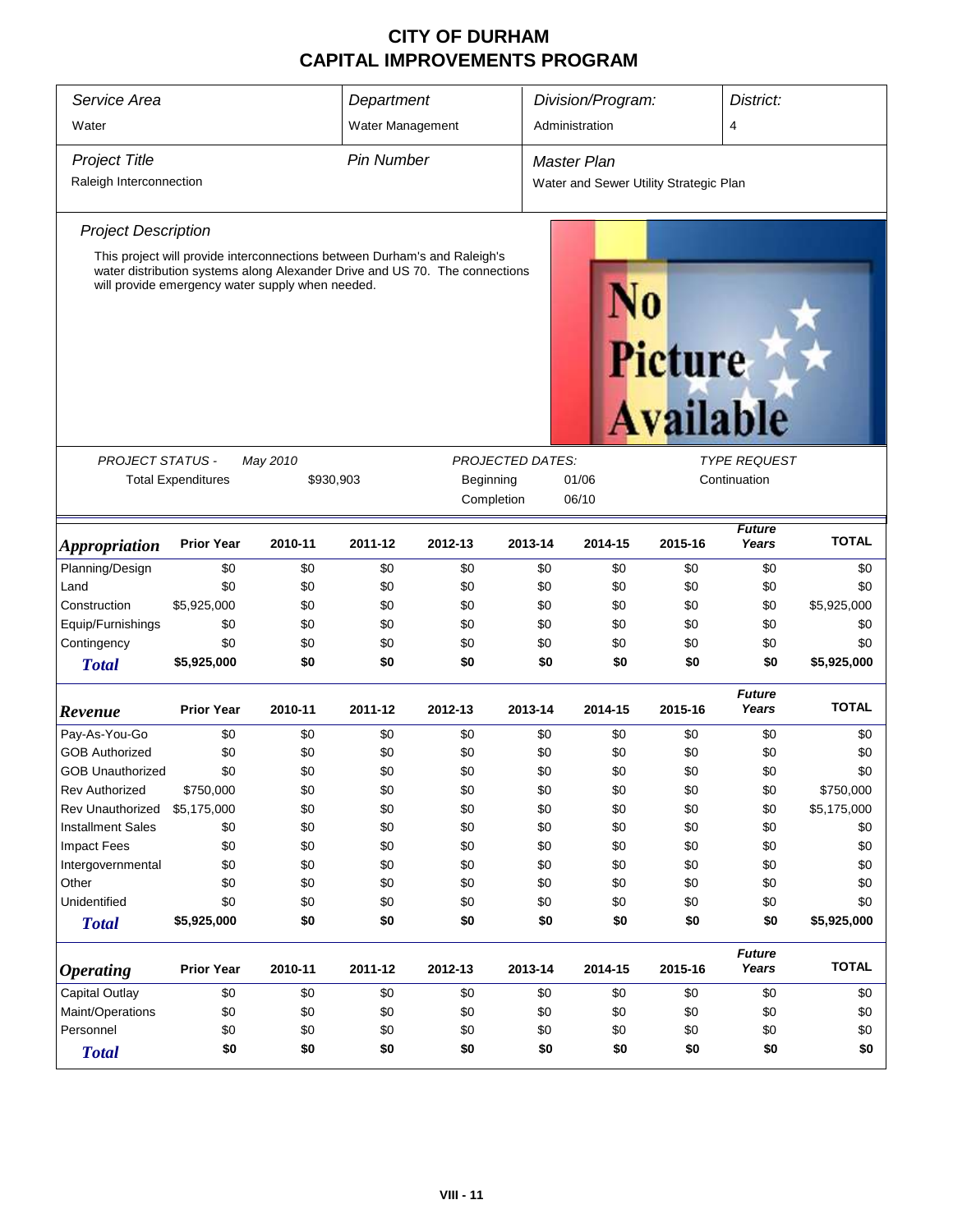| Service Area                                                                          |                                                                                                                                                                                                                                                                                     |         | Department        |           |            | Division/Program:               |         | District:              |              |
|---------------------------------------------------------------------------------------|-------------------------------------------------------------------------------------------------------------------------------------------------------------------------------------------------------------------------------------------------------------------------------------|---------|-------------------|-----------|------------|---------------------------------|---------|------------------------|--------------|
| Water                                                                                 |                                                                                                                                                                                                                                                                                     |         | Water Management  |           |            |                                 |         | 1,4                    |              |
| <b>Project Title</b>                                                                  |                                                                                                                                                                                                                                                                                     |         | <b>Pin Number</b> |           |            | <b>Master Plan</b>              |         |                        |              |
| Southeast Distribution System Expansion                                               |                                                                                                                                                                                                                                                                                     |         |                   |           |            | <b>Water Distribution Study</b> |         |                        |              |
| <b>Project Description</b>                                                            |                                                                                                                                                                                                                                                                                     |         |                   |           |            |                                 |         |                        |              |
|                                                                                       | This project includes the necessary system improvements (mains, booster<br>stations and tank) necessary to meet the anticipated growth in Southeast<br>Durham. The 2002 Water Distribution Study identified this need, which<br>included a general tank location, and size of main. |         |                   |           |            |                                 | Picture | <b>Available</b>       |              |
| <b>PROJECT STATUS -</b><br><b>PROJECTED DATES:</b><br><b>TYPE REQUEST</b><br>May 2010 |                                                                                                                                                                                                                                                                                     |         |                   |           |            |                                 |         |                        |              |
|                                                                                       | <b>Total Expenditures</b>                                                                                                                                                                                                                                                           |         | \$0               | Beginning | New        |                                 |         |                        |              |
|                                                                                       |                                                                                                                                                                                                                                                                                     |         |                   |           | Completion | 09/09<br>08/12                  |         |                        |              |
| <b>Appropriation</b>                                                                  | <b>Prior Year</b>                                                                                                                                                                                                                                                                   | 2010-11 | 2011-12           | 2012-13   | 2013-14    | 2014-15                         | 2015-16 | <b>Future</b><br>Years | <b>TOTAL</b> |
| Planning/Design                                                                       | \$800,000                                                                                                                                                                                                                                                                           | \$0     | \$0               | \$0       | \$0        | \$0                             | \$0     | \$0                    | \$800,000    |
| Land                                                                                  | \$0                                                                                                                                                                                                                                                                                 | \$0     | \$0               | \$0       | \$0        | \$0                             | \$0     | \$0                    | \$0          |
| Construction                                                                          | \$0                                                                                                                                                                                                                                                                                 | \$0     | \$0               | \$0       | \$0        | \$0                             | \$0     | \$0                    | \$0          |
| Equip/Furnishings                                                                     | \$0                                                                                                                                                                                                                                                                                 | \$0     | \$0               | \$0       | \$0        | \$0                             | \$0     | \$0                    | \$0          |
| Contingency                                                                           | \$0                                                                                                                                                                                                                                                                                 | \$0     | \$0               | \$0       | \$0        | \$0                             | \$0     | \$0                    | \$0          |
| <b>Total</b>                                                                          | \$800,000                                                                                                                                                                                                                                                                           | \$0     | \$0               | \$0       | \$0        | \$0                             | \$0     | \$0                    | \$800,000    |
| Revenue                                                                               | <b>Prior Year</b>                                                                                                                                                                                                                                                                   | 2010-11 | 2011-12           | 2012-13   | 2013-14    | 2014-15                         | 2015-16 | <b>Future</b><br>Years | <b>TOTAL</b> |
| Pay-As-You-Go                                                                         | \$0                                                                                                                                                                                                                                                                                 | \$0     | \$0               | \$0       | \$0        | \$0                             | \$0     | \$0                    | \$0          |
| <b>GOB Authorized</b>                                                                 | \$0                                                                                                                                                                                                                                                                                 | \$0     | \$0               | \$0       | \$0        | \$0                             | \$0     | \$0                    | \$0          |
| <b>GOB Unauthorized</b>                                                               | \$0                                                                                                                                                                                                                                                                                 | \$0     | \$0               | \$0       | \$0        | \$0                             | \$0     | \$0                    | \$0          |
| <b>Rev Authorized</b>                                                                 | \$0                                                                                                                                                                                                                                                                                 | \$0     | \$0               | \$0       | \$0        | \$0                             | \$0     | \$0                    | \$0          |
| <b>Rev Unauthorized</b>                                                               | \$800,000                                                                                                                                                                                                                                                                           | \$0     | \$0               | \$0       | \$0        | \$0                             | \$0     | \$0                    | \$800,000    |
| <b>Installment Sales</b>                                                              | \$0                                                                                                                                                                                                                                                                                 | \$0     | \$0               | \$0       | \$0        | \$0                             | \$0     | \$0                    | \$0          |
| Impact Fees                                                                           | \$0                                                                                                                                                                                                                                                                                 | \$0     | \$0               | \$0       | \$0        | \$0                             | \$0     | \$0                    | \$0          |
| Intergovernmental                                                                     | \$0                                                                                                                                                                                                                                                                                 | \$0     | \$0               | \$0       | \$0        | \$0                             | \$0     | \$0                    | \$0          |
| Other                                                                                 | \$0                                                                                                                                                                                                                                                                                 | \$0     | \$0               | \$0       | \$0        | \$0                             | \$0     | \$0                    | \$0          |
| Unidentified                                                                          | \$0                                                                                                                                                                                                                                                                                 | \$0     | \$0               | \$0       | \$0        | \$0                             | \$0     | \$0                    | \$0          |
| <b>Total</b>                                                                          | \$800,000                                                                                                                                                                                                                                                                           | \$0     | \$0               | \$0       | \$0        | \$0                             | \$0     | \$0                    | \$800,000    |
| <b>Operating</b>                                                                      | <b>Prior Year</b>                                                                                                                                                                                                                                                                   | 2010-11 | 2011-12           | 2012-13   | 2013-14    | 2014-15                         | 2015-16 | <b>Future</b><br>Years | <b>TOTAL</b> |
| Capital Outlay<br>\$0<br>\$0<br>\$0<br>\$0<br>\$0<br>\$0<br>\$0<br>\$0                |                                                                                                                                                                                                                                                                                     |         |                   |           |            | \$0                             |         |                        |              |
| Maint/Operations                                                                      | \$0                                                                                                                                                                                                                                                                                 | \$0     | \$0               | \$0       | \$0        | \$0                             | \$0     | \$0                    | \$0          |
| Personnel                                                                             | \$0                                                                                                                                                                                                                                                                                 | \$0     | \$0               | \$0       | \$0        | \$0                             | \$0     | \$0                    | \$0          |
| <b>Total</b>                                                                          | \$0<br>\$0<br>\$0<br>\$0<br>\$0<br>\$0<br>\$0<br>\$0                                                                                                                                                                                                                                |         |                   |           |            |                                 |         |                        | \$0          |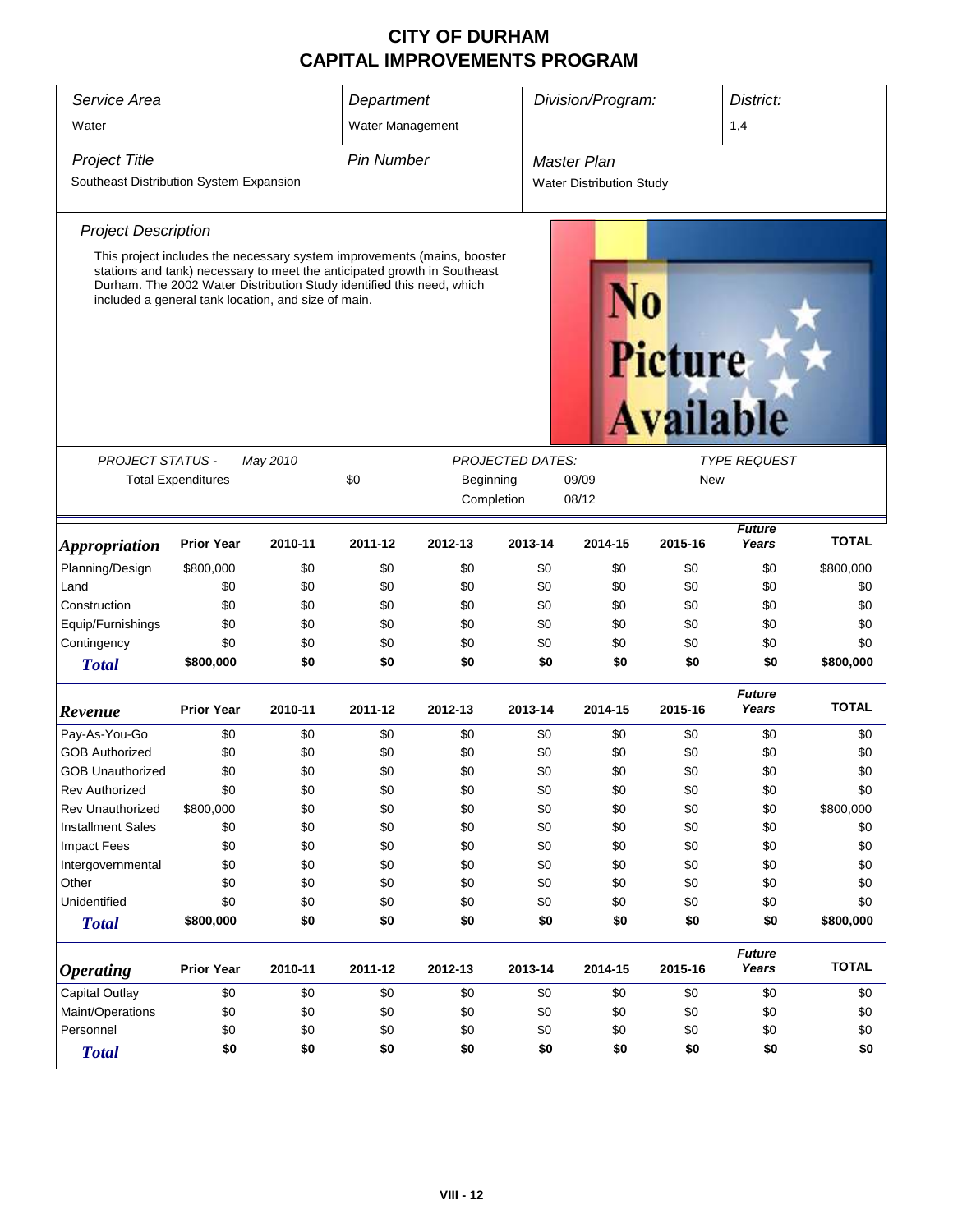| Service Area                        |                                                                                                                                                                                                                               |          | Department                                        |            |                         | Division/Program:<br>District:              |                                      |                             |              |
|-------------------------------------|-------------------------------------------------------------------------------------------------------------------------------------------------------------------------------------------------------------------------------|----------|---------------------------------------------------|------------|-------------------------|---------------------------------------------|--------------------------------------|-----------------------------|--------------|
| Water                               |                                                                                                                                                                                                                               |          | Water Management                                  |            |                         | Administration                              |                                      | 1,4                         |              |
| <b>Project Title</b>                |                                                                                                                                                                                                                               |          | <b>Pin Number</b>                                 |            |                         | <b>Master Plan</b>                          |                                      |                             |              |
| Southern Reinforcing Main - Phase I |                                                                                                                                                                                                                               |          |                                                   |            |                         |                                             |                                      |                             |              |
| <b>Project Description</b>          |                                                                                                                                                                                                                               |          |                                                   |            |                         |                                             | <b>EASTERN</b><br><b>REINFORCING</b> |                             |              |
|                                     | The Southern Reinforcing Main is needed to meet the water demands in<br>Southeast Durham, including RTP. Phase I is the construction of a 36"<br>transition main from Clay Street to the Ellis Road Tank, along Pettigrew St. |          |                                                   |            |                         | <b>EAST</b><br><b>DURHAM</b><br><b>TANK</b> | MAIN                                 | <b>ELLIS</b><br><b>TANK</b> |              |
| <b>PROJECT STATUS -</b>             |                                                                                                                                                                                                                               | May 2010 |                                                   |            | <b>PROJECTED DATES:</b> |                                             |                                      | <b>TYPE REQUEST</b>         |              |
|                                     | <b>Total Expenditures</b>                                                                                                                                                                                                     |          | \$4,489,013<br>Beginning<br>07/07<br>Continuation |            |                         |                                             |                                      |                             |              |
|                                     |                                                                                                                                                                                                                               |          |                                                   | Completion |                         |                                             |                                      |                             |              |
| <b>Appropriation</b>                | <b>Prior Year</b>                                                                                                                                                                                                             | 2010-11  | 2011-12                                           | 2012-13    | 2013-14                 | 2014-15                                     | 2015-16                              | <b>Future</b><br>Years      | <b>TOTAL</b> |
| Planning/Design                     | \$0                                                                                                                                                                                                                           | \$0      | \$0                                               | \$0        | \$0                     | \$0                                         | \$0                                  | \$0                         | \$0          |
| Land                                | \$0                                                                                                                                                                                                                           | \$0      | \$0                                               | \$0        | \$0                     | \$0                                         | \$0                                  | \$0                         | \$0          |
| Construction                        | \$5,500,000                                                                                                                                                                                                                   | \$0      | \$0                                               | \$0        | \$0                     | \$0                                         | \$0                                  | \$0                         | \$5,500,000  |
| Equip/Furnishings                   | \$0                                                                                                                                                                                                                           | \$0      | \$0                                               | \$0        | \$0                     | \$0                                         | \$0                                  | \$0                         | \$0          |
| Contingency                         | \$0                                                                                                                                                                                                                           | \$0      | \$0                                               | \$0        | \$0                     | \$0                                         | \$0                                  | \$0                         | \$0          |
| <b>Total</b>                        | \$5,500,000                                                                                                                                                                                                                   | \$0      | \$0                                               | \$0        | \$0                     | \$0                                         | \$0                                  | \$0                         | \$5,500,000  |
| Revenue                             | <b>Prior Year</b>                                                                                                                                                                                                             | 2010-11  | 2011-12                                           | 2012-13    | 2013-14                 | 2014-15                                     | 2015-16                              | <b>Future</b><br>Years      | <b>TOTAL</b> |
| Pay-As-You-Go                       | \$500,000                                                                                                                                                                                                                     | \$0      | \$0                                               | \$0        | \$0                     | \$0                                         | \$0                                  | \$0                         | \$500,000    |
| <b>GOB Authorized</b>               | \$4,600,000                                                                                                                                                                                                                   | \$0      | \$0                                               | \$0        | \$0                     | \$0                                         | \$0                                  | \$0                         | \$4,600,000  |
| <b>GOB Unauthorized</b>             | \$0                                                                                                                                                                                                                           | \$0      | \$0                                               | \$0        | \$0                     | \$0                                         | \$0                                  | \$0                         | \$0          |
| <b>Rev Authorized</b>               | \$400,000                                                                                                                                                                                                                     | \$0      | \$0                                               | \$0        | \$0                     | \$0                                         | \$0                                  | \$0                         | \$400,000    |
| <b>Rev Unauthorized</b>             | \$0                                                                                                                                                                                                                           | \$0      | \$0                                               | \$0        | \$0                     | \$0                                         | \$0                                  | \$0                         | \$0          |
| <b>Installment Sales</b>            | \$0                                                                                                                                                                                                                           | \$0      | \$0                                               | \$0        | \$0                     | \$0                                         | \$0                                  | \$0                         | \$0          |
| <b>Impact Fees</b>                  | \$0                                                                                                                                                                                                                           | \$0      | \$0                                               | \$0        | \$0                     | \$0                                         | \$0                                  | \$0                         | \$0          |
| Intergovernmental                   | \$0                                                                                                                                                                                                                           | \$0      | \$0                                               | \$0        | \$0                     | \$0                                         | \$0                                  | \$0                         | \$0          |
| Other                               | \$0                                                                                                                                                                                                                           | \$0      | \$0                                               | \$0        | \$0                     | \$0                                         | \$0                                  | \$0                         | \$0          |
| Unidentified                        | \$0                                                                                                                                                                                                                           | \$0      | \$0                                               | \$0        | \$0                     | \$0                                         | \$0                                  | \$0                         | \$0          |
| <b>Total</b>                        | \$5,500,000                                                                                                                                                                                                                   | \$0      | \$0                                               | \$0        | \$0                     | \$0                                         | \$0                                  | \$0                         | \$5,500,000  |
| <b>Operating</b>                    | <b>Prior Year</b>                                                                                                                                                                                                             | 2010-11  | 2011-12                                           | 2012-13    | 2013-14                 | 2014-15                                     | 2015-16                              | <b>Future</b><br>Years      | <b>TOTAL</b> |
| Capital Outlay                      | \$0                                                                                                                                                                                                                           | \$0      | \$0                                               | \$0        | \$0                     | \$0                                         | \$0                                  | \$0                         | \$0          |
| Maint/Operations                    | \$0                                                                                                                                                                                                                           | \$0      | \$0                                               | \$0        | \$0                     | \$0                                         | \$0                                  | \$0                         | \$0          |
| Personnel                           | \$0                                                                                                                                                                                                                           | \$0      | \$0                                               | \$0        | \$0                     | \$0                                         | \$0                                  | \$0                         | \$0          |
| <b>Total</b>                        | \$0                                                                                                                                                                                                                           | \$0      | \$0                                               | \$0        | \$0                     | \$0                                         | \$0                                  | \$0                         | \$0          |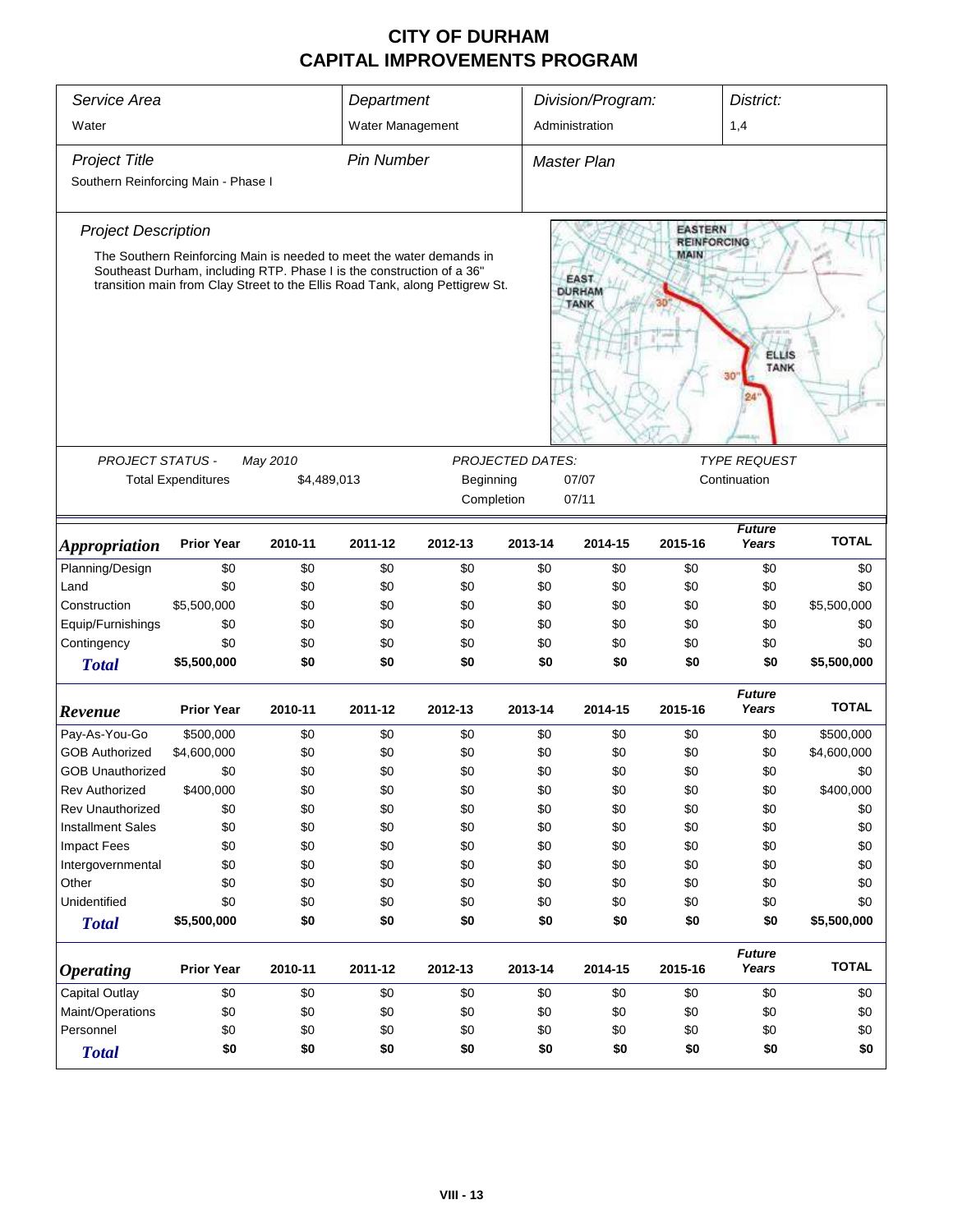| Service Area<br>Water                |                           |                                                                                                                                                                                                                                                                                                                   | Department<br>Water Management                                                     |         |            | Division/Program:  |                             | District:<br>1,4       |              |
|--------------------------------------|---------------------------|-------------------------------------------------------------------------------------------------------------------------------------------------------------------------------------------------------------------------------------------------------------------------------------------------------------------|------------------------------------------------------------------------------------|---------|------------|--------------------|-----------------------------|------------------------|--------------|
| <b>Project Title</b>                 |                           |                                                                                                                                                                                                                                                                                                                   | <b>Pin Number</b>                                                                  |         |            | <b>Master Plan</b> |                             |                        |              |
| Southern Reinforcing Main - Phase II |                           |                                                                                                                                                                                                                                                                                                                   |                                                                                    |         |            |                    |                             |                        |              |
| <b>Project Description</b>           |                           |                                                                                                                                                                                                                                                                                                                   |                                                                                    |         |            |                    |                             |                        |              |
|                                      |                           | The Southern Reinforcing Main - Phase II is needed to meet water demands in<br>Southeast Durham, including RTP. This line is also needed reinforce the<br>proposed Southeast Pressure Zone. The line will be constructed from the Ellis<br>Road Water Tank to near the intersection of US 70 and Mineral Springs. |                                                                                    |         |            |                    | Picture<br><b>Available</b> |                        |              |
|                                      |                           |                                                                                                                                                                                                                                                                                                                   |                                                                                    |         |            |                    |                             |                        |              |
| PROJECT STATUS -                     | <b>Total Expenditures</b> | May 2010                                                                                                                                                                                                                                                                                                          | <b>PROJECTED DATES:</b><br><b>TYPE REQUEST</b><br>\$0<br>Beginning<br>07/09<br>New |         |            |                    |                             |                        |              |
|                                      |                           |                                                                                                                                                                                                                                                                                                                   |                                                                                    |         | Completion | 12/12              |                             |                        |              |
| <i><b>Appropriation</b></i>          | <b>Prior Year</b>         | 2010-11                                                                                                                                                                                                                                                                                                           | 2011-12                                                                            | 2012-13 | 2013-14    | 2014-15            | 2015-16                     | <b>Future</b><br>Years | <b>TOTAL</b> |
| Planning/Design                      | \$800,000                 | \$0                                                                                                                                                                                                                                                                                                               | \$0                                                                                | \$0     | \$0        | \$0                | \$0                         | \$0                    | \$800,000    |
| Land                                 | \$0                       | \$0                                                                                                                                                                                                                                                                                                               | \$0                                                                                | \$0     | \$0        | \$0                | \$0                         | \$0                    | \$0          |
| Construction                         | \$0                       | \$3,000,000                                                                                                                                                                                                                                                                                                       | \$0                                                                                | \$0     | \$0        | \$0                | \$0                         | \$0                    | \$3,000,000  |
| Equip/Furnishings                    | \$0                       | \$0                                                                                                                                                                                                                                                                                                               | \$0                                                                                | \$0     | \$0        | \$0                | \$0                         | \$0                    | \$0          |
| Contingency                          | \$0                       | \$0                                                                                                                                                                                                                                                                                                               | \$0                                                                                | \$0     | \$0        | \$0                | \$0                         | \$0                    | \$0          |
| <b>Total</b>                         | \$800,000                 | \$3,000,000                                                                                                                                                                                                                                                                                                       | \$0                                                                                | \$0     | \$0        | \$0                | \$0                         | \$0                    | \$3,800,000  |
| Revenue                              | <b>Prior Year</b>         | 2010-11                                                                                                                                                                                                                                                                                                           | 2011-12                                                                            | 2012-13 | 2013-14    | 2014-15            | 2015-16                     | <b>Future</b><br>Years | <b>TOTAL</b> |
| Pay-As-You-Go                        | \$0                       | \$0                                                                                                                                                                                                                                                                                                               | \$0                                                                                | \$0     | \$0        | \$0                | \$0                         | \$0                    | \$0          |
| <b>GOB Authorized</b>                | \$0                       | \$0                                                                                                                                                                                                                                                                                                               | \$0                                                                                | \$0     | \$0        | \$0                | \$0                         | \$0                    | \$0          |
| <b>GOB Unauthorized</b>              | \$0                       | \$0                                                                                                                                                                                                                                                                                                               | \$0                                                                                | \$0     | \$0        | \$0                | \$0                         | \$0                    | \$0          |
| <b>Rev Authorized</b>                | \$0                       | \$0                                                                                                                                                                                                                                                                                                               | \$0                                                                                | \$0     | \$0        | \$0                | \$0                         | \$0                    | \$0          |
| Rev Unauthorized                     | \$800,000                 | \$3,000,000                                                                                                                                                                                                                                                                                                       | \$0                                                                                | \$0     | \$0        | \$0                | \$0                         | \$0                    | \$3,800,000  |
| <b>Installment Sales</b>             | \$0                       | \$0                                                                                                                                                                                                                                                                                                               | \$0                                                                                | \$0     | \$0        | \$0                | \$0                         | \$0                    | \$0          |
| Impact Fees                          | \$0                       | \$0                                                                                                                                                                                                                                                                                                               | \$0                                                                                | \$0     | \$0        | \$0                | \$0                         | \$0                    | \$0          |
| Intergovernmental                    | \$0                       | \$0                                                                                                                                                                                                                                                                                                               | \$0                                                                                | \$0     | \$0        | \$0                | \$0                         | \$0                    | \$0          |
| Other                                | \$0                       | \$0                                                                                                                                                                                                                                                                                                               | \$0                                                                                | \$0     | \$0        | \$0                | \$0                         | \$0                    | \$0          |
| Unidentified                         | \$0                       | \$0                                                                                                                                                                                                                                                                                                               | \$0                                                                                | \$0     | \$0        | \$0                | \$0                         | \$0                    | \$0          |
| <b>Total</b>                         | \$800,000                 | \$3,000,000                                                                                                                                                                                                                                                                                                       | \$0                                                                                | \$0     | \$0        | \$0                | \$0                         | \$0                    | \$3,800,000  |
| <i><b>Operating</b></i>              | <b>Prior Year</b>         | 2010-11                                                                                                                                                                                                                                                                                                           | 2011-12                                                                            | 2012-13 | 2013-14    | 2014-15            | 2015-16                     | <b>Future</b><br>Years | <b>TOTAL</b> |
| <b>Capital Outlay</b>                | \$0                       | \$0                                                                                                                                                                                                                                                                                                               | \$0                                                                                | \$0     | \$0        | \$0                | \$0                         | \$0                    | \$0          |
| Maint/Operations                     | \$0                       | \$0                                                                                                                                                                                                                                                                                                               | \$0                                                                                | \$0     | \$0        | \$0                | \$0                         | \$0                    | \$0          |
| Personnel                            | \$0                       | \$0                                                                                                                                                                                                                                                                                                               | \$0                                                                                | \$0     | \$0        | \$0                | \$0                         | \$0                    | \$0          |
| <b>Total</b>                         | \$0                       | \$0                                                                                                                                                                                                                                                                                                               | \$0                                                                                | \$0     | \$0        | \$0                | \$0                         | \$0                    | \$0          |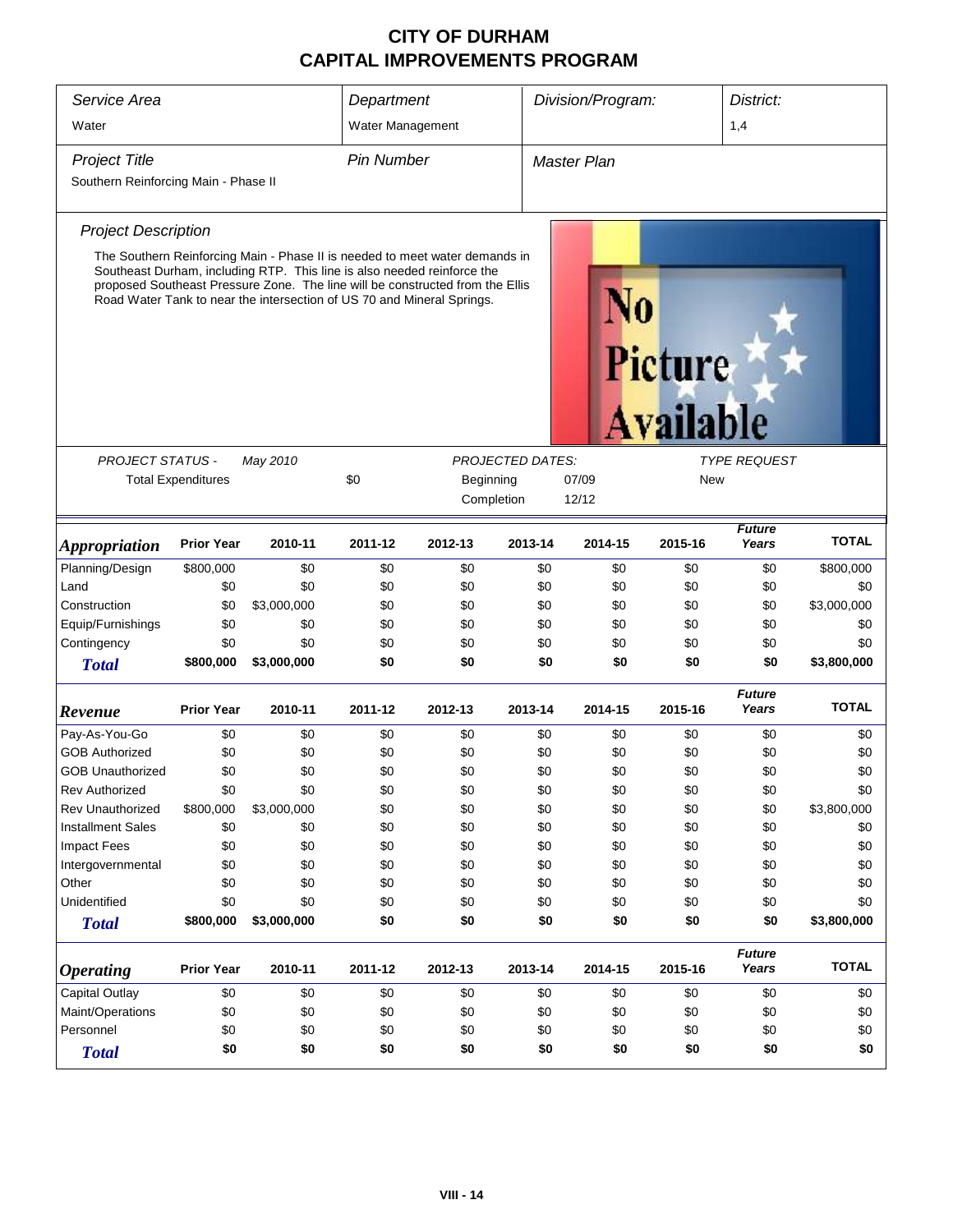| Service Area                                 |                                                                                                                                                                                                                         |          | Department        |           |                         | Division/Program:                      |         | District:              |              |
|----------------------------------------------|-------------------------------------------------------------------------------------------------------------------------------------------------------------------------------------------------------------------------|----------|-------------------|-----------|-------------------------|----------------------------------------|---------|------------------------|--------------|
| Water                                        |                                                                                                                                                                                                                         |          | Water Management  |           |                         | Administration                         |         | 2                      |              |
| <b>Project Title</b>                         |                                                                                                                                                                                                                         |          | <b>Pin Number</b> |           |                         | <b>Master Plan</b>                     |         |                        |              |
| Teer Quarry Water Supply Project, Phase<br>2 |                                                                                                                                                                                                                         |          | 0834-04-44-4458   |           |                         | Water and Sewer Utility Strategic Plan |         |                        |              |
| <b>Project Description</b>                   |                                                                                                                                                                                                                         |          |                   |           |                         |                                        |         |                        |              |
|                                              | This project will convert an abandoned stone quarry in northern Durham into a<br>raw water storage facility. The finished project will add approximately 7 MGD<br>of water supply to the City's existing 37 MGD supply. |          |                   |           |                         |                                        |         |                        |              |
|                                              |                                                                                                                                                                                                                         |          |                   |           |                         |                                        |         |                        |              |
| <b>PROJECT STATUS -</b>                      |                                                                                                                                                                                                                         | May 2010 |                   |           | <b>PROJECTED DATES:</b> |                                        |         | <b>TYPE REQUEST</b>    |              |
|                                              | <b>Total Expenditures</b>                                                                                                                                                                                               |          | \$627,262         | Beginning |                         | 07/04                                  |         | Continuation           |              |
|                                              |                                                                                                                                                                                                                         |          |                   |           | Completion              | 07/12                                  |         |                        |              |
| <i><b>Appropriation</b></i>                  | <b>Prior Year</b>                                                                                                                                                                                                       | 2010-11  | 2011-12           | 2012-13   | 2013-14                 | 2014-15                                | 2015-16 | <b>Future</b><br>Years | <b>TOTAL</b> |
| Planning/Design                              | \$3,380,000                                                                                                                                                                                                             | \$0      | \$0               | \$0       | \$0                     | \$0                                    | \$0     | \$0                    | \$3,380,000  |
| Land                                         | \$0                                                                                                                                                                                                                     | \$0      | \$0               | \$0       | \$0                     | \$0                                    | \$0     | \$0                    | \$0          |
| Construction                                 | \$9,709,560                                                                                                                                                                                                             | \$0      | \$0               | \$0       | \$0                     | \$0                                    | \$0     | \$0                    | \$9,709,560  |
| Equip/Furnishings                            | \$0                                                                                                                                                                                                                     | \$0      | \$0               | \$0       | \$0                     | \$0                                    | \$0     | \$0                    | \$0          |
| Contingency                                  | \$2,427,390                                                                                                                                                                                                             | \$0      | \$0               | \$0       | \$0                     | \$0                                    | \$0     | \$0                    | \$2,427,390  |
| <b>Total</b>                                 | \$15,516,950                                                                                                                                                                                                            | \$0      | \$0               | \$0       | \$0                     | \$0                                    | \$0     | \$0                    | \$15,516,950 |
| Revenue                                      | <b>Prior Year</b>                                                                                                                                                                                                       | 2010-11  | 2011-12           | 2012-13   | 2013-14                 | 2014-15                                | 2015-16 | <b>Future</b><br>Years | <b>TOTAL</b> |
| Pay-As-You-Go                                | \$5,353,500                                                                                                                                                                                                             | \$0      | \$0               | \$0       | \$0                     | \$0                                    | \$0     | \$0                    | \$5,353,500  |
| <b>GOB Authorized</b>                        | \$0                                                                                                                                                                                                                     | \$0      | \$0               | \$0       | \$0                     | \$0                                    | \$0     | \$0                    | \$0          |
| <b>GOB Unauthorized</b>                      | \$0                                                                                                                                                                                                                     | \$0      | \$0               | \$0       | \$0                     | \$0                                    | \$0     | \$0                    | \$0          |
| <b>Rev Authorized</b>                        | \$200,000                                                                                                                                                                                                               | \$0      | \$0               | \$0       | \$0                     | \$0                                    | \$0     | \$0                    | \$200,000    |
| Rev Unauthorized                             | \$9,963,450                                                                                                                                                                                                             | \$0      | \$0               | \$0       | \$0                     | \$0                                    | \$0     | \$0                    | \$9,963,450  |
| <b>Installment Sales</b>                     | \$0                                                                                                                                                                                                                     | \$0      | \$0               | \$0       | \$0                     | \$0                                    | \$0     | \$0                    | \$0          |
| <b>Impact Fees</b>                           | \$0                                                                                                                                                                                                                     | \$0      | \$0               | \$0       | \$0                     | \$0                                    | \$0     | \$0                    | \$0          |
| Intergovernmental                            | \$0                                                                                                                                                                                                                     | \$0      | \$0               | \$0       | \$0                     | \$0                                    | \$0     | \$0                    | \$0          |
| Other                                        | \$0                                                                                                                                                                                                                     | \$0      | \$0               | \$0       | \$0                     | \$0                                    | \$0     | \$0                    | \$0          |
| Unidentified                                 | \$0                                                                                                                                                                                                                     | \$0      | \$0               | \$0       | \$0                     | \$0                                    | \$0     | \$0                    | \$0          |
| <b>Total</b>                                 | \$15,516,950                                                                                                                                                                                                            | \$0      | \$0               | \$0       | \$0                     | \$0                                    | \$0     | \$0                    | \$15,516,950 |
| <b>Operating</b>                             | <b>Prior Year</b>                                                                                                                                                                                                       | 2010-11  | 2011-12           | 2012-13   | 2013-14                 | 2014-15                                | 2015-16 | <b>Future</b><br>Years | <b>TOTAL</b> |
| <b>Capital Outlay</b>                        | \$0                                                                                                                                                                                                                     | \$0      | \$0               | \$0       | \$0                     | \$0                                    | \$0     | \$0                    | \$0          |
| Maint/Operations                             | \$0                                                                                                                                                                                                                     | \$0      | \$0               | \$0       | \$0                     | \$0                                    | \$0     | \$0                    | \$0          |
| Personnel                                    | \$0<br>\$0<br>\$0<br>\$0                                                                                                                                                                                                |          |                   |           |                         | \$0<br>\$0                             | \$0     | \$0                    | \$0          |
| <b>Total</b>                                 | \$0                                                                                                                                                                                                                     | \$0      | \$0               | \$0       | \$0                     | \$0                                    | \$0     | \$0                    | \$0          |
|                                              |                                                                                                                                                                                                                         |          |                   |           |                         |                                        |         |                        |              |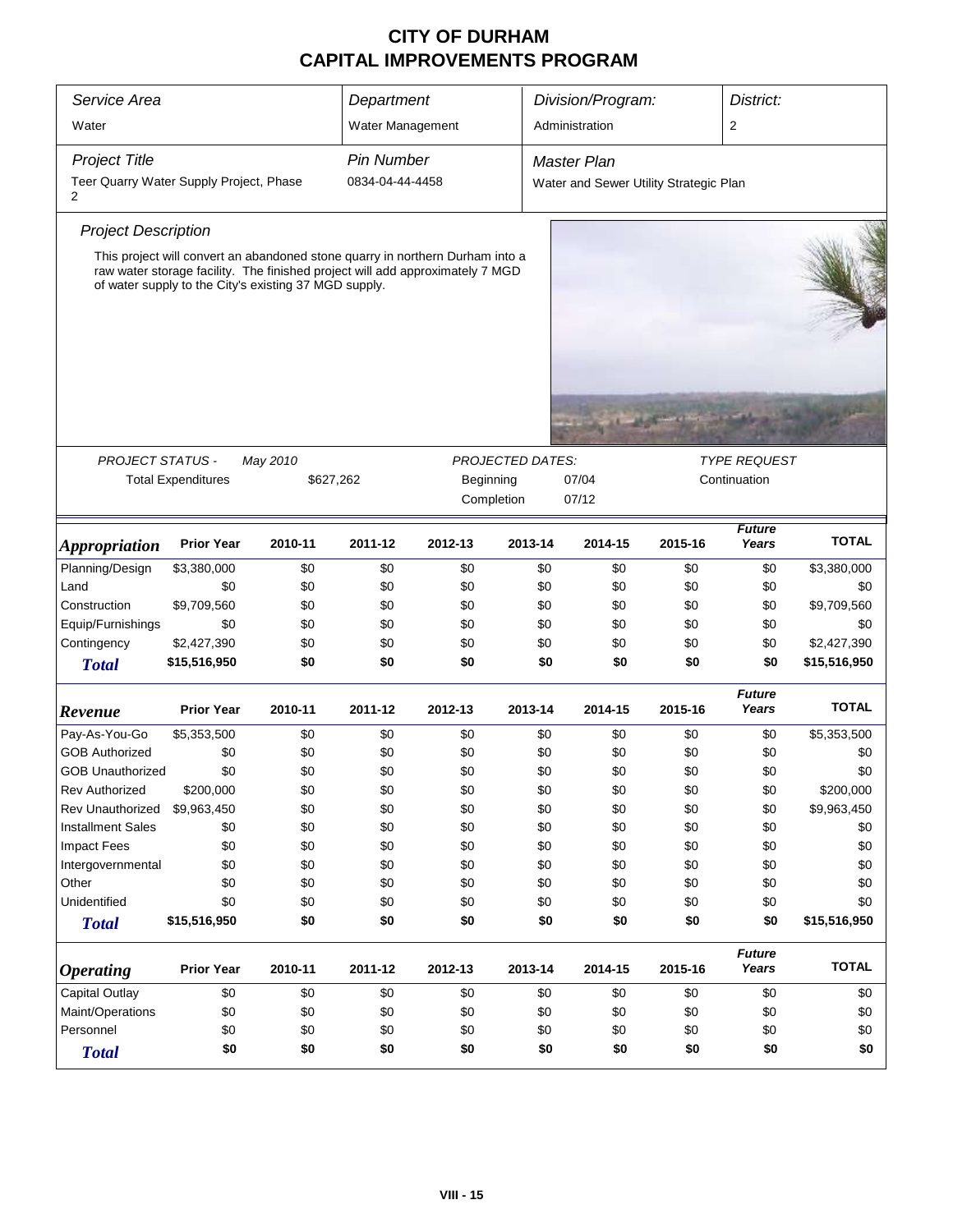| Service Area                    |                                                                                                                                                                                                            |             | Department        |              |         | Division/Program:  |                             | District:              |              |  |
|---------------------------------|------------------------------------------------------------------------------------------------------------------------------------------------------------------------------------------------------------|-------------|-------------------|--------------|---------|--------------------|-----------------------------|------------------------|--------------|--|
| Water                           |                                                                                                                                                                                                            |             | Water Management  |              |         | Administration     |                             | All                    |              |  |
| <b>Project Title</b>            |                                                                                                                                                                                                            |             | <b>Pin Number</b> |              |         | <b>Master Plan</b> |                             |                        |              |  |
| Two-Inch Water Main Replacement |                                                                                                                                                                                                            |             |                   |              |         |                    |                             |                        |              |  |
| <b>Project Description</b>      |                                                                                                                                                                                                            |             |                   |              |         |                    |                             |                        |              |  |
|                                 | This project strengthens the water distribution system by replacing existing two-<br>inch water mains with larger mains to provide improved fire protection and<br>greater capacity with less maintenance. |             |                   |              |         |                    | Picture<br><b>Available</b> |                        |              |  |
|                                 | <b>PROJECT STATUS -</b><br>May 2010<br><b>PROJECTED DATES:</b><br><b>TYPE REQUEST</b>                                                                                                                      |             |                   |              |         |                    |                             |                        |              |  |
|                                 | <b>Total Expenditures</b>                                                                                                                                                                                  | \$1,896,881 |                   | Continuation |         |                    |                             |                        |              |  |
|                                 |                                                                                                                                                                                                            |             |                   | Completion   |         | 10/09              |                             |                        |              |  |
| <i><b>Appropriation</b></i>     | <b>Prior Year</b>                                                                                                                                                                                          | 2010-11     | 2011-12           | 2012-13      | 2013-14 | 2014-15            | 2015-16                     | <b>Future</b><br>Years | <b>TOTAL</b> |  |
| Planning/Design                 | \$0                                                                                                                                                                                                        | \$0         | \$0               | \$0          | \$0     | \$0                | \$0                         | \$0                    | \$0          |  |
| Land                            | \$0                                                                                                                                                                                                        | \$0         | \$0               | \$0          | \$0     | \$0                | \$0                         | \$0                    | \$0          |  |
| Construction                    | \$2,088,000                                                                                                                                                                                                | \$0         | \$0               | \$0          | \$0     | \$0                | \$0                         | \$0                    | \$2,088,000  |  |
| Equip/Furnishings               | \$0                                                                                                                                                                                                        | \$0         | \$0               | \$0          | \$0     | \$0                | \$0                         | \$0                    | \$0          |  |
| Contingency                     | \$0                                                                                                                                                                                                        | \$0         | \$0               | \$0          | \$0     | \$0                | \$0                         | \$0                    | \$0          |  |
| <b>Total</b>                    | \$2,088,000                                                                                                                                                                                                | \$0         | \$0               | \$0          | \$0     | \$0                | \$0                         | \$0                    | \$2,088,000  |  |
| Revenue                         | <b>Prior Year</b>                                                                                                                                                                                          | 2010-11     | 2011-12           | 2012-13      | 2013-14 | 2014-15            | 2015-16                     | <b>Future</b><br>Years | <b>TOTAL</b> |  |
| Pay-As-You-Go                   | \$858,000                                                                                                                                                                                                  | \$0         | \$0               | \$0          | \$0     | \$0                | \$0                         | \$0                    | \$858,000    |  |
| <b>GOB Authorized</b>           | \$0                                                                                                                                                                                                        | \$0         | \$0               | \$0          | \$0     | \$0                | \$0                         | \$0                    | \$0          |  |
| <b>GOB Unauthorized</b>         | \$0                                                                                                                                                                                                        | \$0         | \$0               | \$0          | \$0     | \$0                | \$0                         | \$0                    | \$0          |  |
| <b>Rev Authorized</b>           | \$1,230,000                                                                                                                                                                                                | \$0         | \$0               | \$0          | \$0     | \$0                | \$0                         | \$0                    | \$1,230,000  |  |
| <b>Rev Unauthorized</b>         | \$0                                                                                                                                                                                                        | \$0         | \$0               | \$0          | \$0     | \$0                | \$0                         | \$0                    | \$0          |  |
| <b>Installment Sales</b>        | \$0                                                                                                                                                                                                        | \$0         | \$0               | \$0          | \$0     | \$0                | \$0                         | \$0                    | \$0          |  |
| <b>Impact Fees</b>              | \$0                                                                                                                                                                                                        | \$0         | \$0               | \$0          | \$0     | \$0                | \$0                         | \$0                    | \$0          |  |
| Intergovernmental               | \$0                                                                                                                                                                                                        | \$0         | \$0               | \$0          | \$0     | \$0                | \$0                         | \$0                    | \$0          |  |
| Other                           | \$0                                                                                                                                                                                                        | \$0         | \$0               | \$0          | \$0     | \$0                | \$0                         | \$0                    | \$0          |  |
| Unidentified                    | \$0                                                                                                                                                                                                        | \$0         | \$0               | \$0          | \$0     | \$0                | \$0                         | \$0                    | \$0          |  |
| <b>Total</b>                    | \$2,088,000                                                                                                                                                                                                | \$0         | \$0               | \$0          | \$0     | \$0                | \$0                         | \$0                    | \$2,088,000  |  |
| <b>Operating</b>                | <b>Prior Year</b>                                                                                                                                                                                          | 2010-11     | 2011-12           | 2012-13      | 2013-14 | 2014-15            | 2015-16                     | <b>Future</b><br>Years | <b>TOTAL</b> |  |
| Capital Outlay                  | \$0                                                                                                                                                                                                        | \$0         | \$0               | \$0          | \$0     | \$0                | \$0                         | \$0                    | \$0          |  |
| Maint/Operations                | \$0                                                                                                                                                                                                        | \$0         | \$0               | \$0          | \$0     | \$0                | \$0                         | \$0                    | \$0          |  |
| Personnel                       | \$0                                                                                                                                                                                                        | \$0         | \$0               | \$0          | \$0     | \$0                | \$0                         | \$0                    | \$0          |  |
| <b>Total</b>                    | \$0                                                                                                                                                                                                        | \$0         | \$0               | \$0          | \$0     | \$0                | \$0                         | \$0                    | \$0          |  |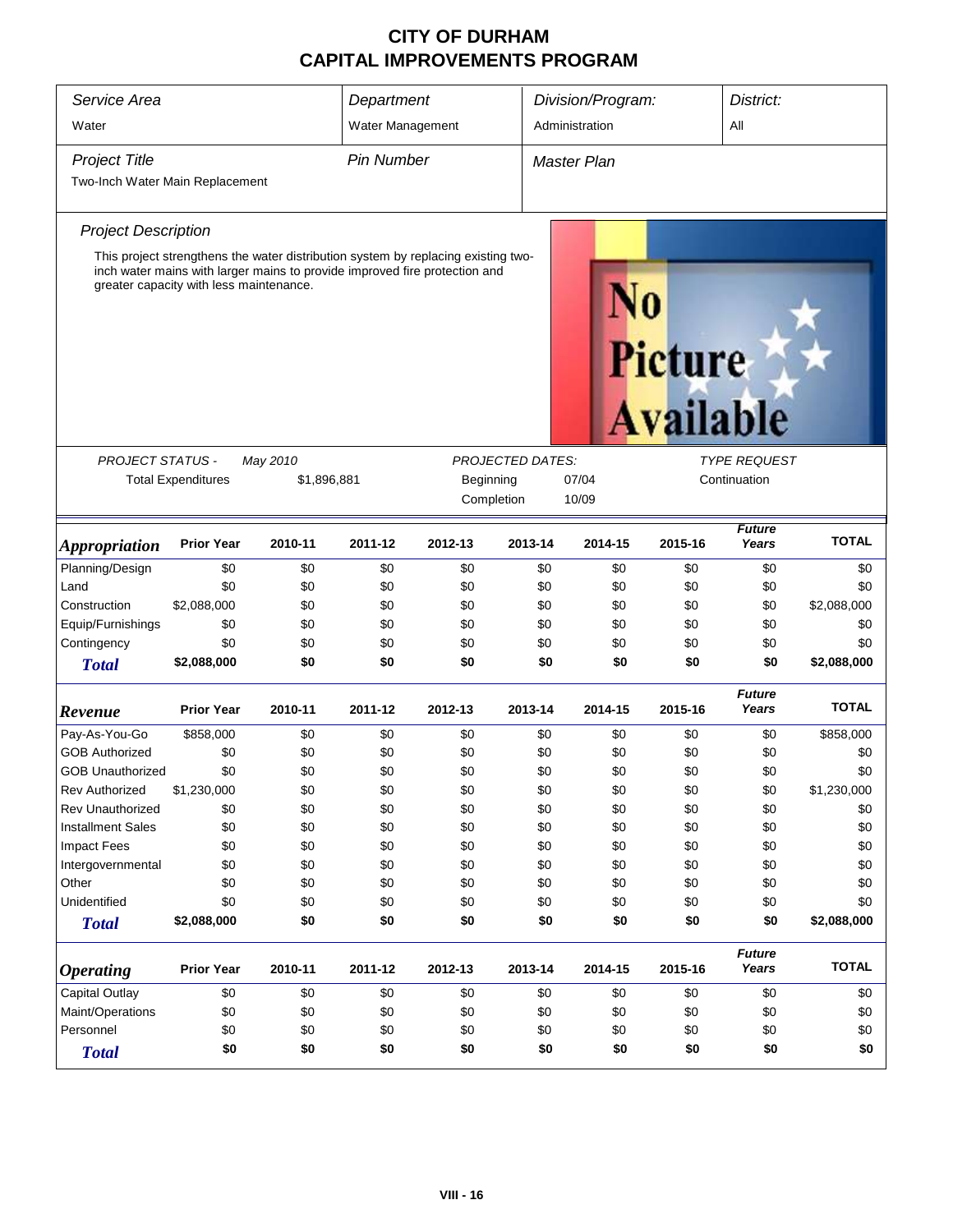| Service Area<br>Water                    |                                                                                                                                                                                                                                              |             | Department        | Water Management |                                      | Division/Program:  |                         | District:<br>All                    |              |
|------------------------------------------|----------------------------------------------------------------------------------------------------------------------------------------------------------------------------------------------------------------------------------------------|-------------|-------------------|------------------|--------------------------------------|--------------------|-------------------------|-------------------------------------|--------------|
| <b>Project Title</b>                     |                                                                                                                                                                                                                                              |             | <b>Pin Number</b> |                  |                                      | <b>Master Plan</b> |                         |                                     |              |
| Water Distribution System Rehabilitation |                                                                                                                                                                                                                                              |             |                   |                  |                                      |                    |                         |                                     |              |
| <b>Project Description</b>               |                                                                                                                                                                                                                                              |             |                   |                  |                                      |                    |                         |                                     |              |
|                                          | This project involves condition assesment, rehabilitation and replacement of                                                                                                                                                                 |             |                   |                  |                                      |                    |                         |                                     |              |
|                                          | the City's Water Distribution System. Mains, valves, hydrants and pump<br>stations are inspected and analyzed, for decisions on appropriate methods of<br>rehabiltation or replacement of vital infrastructure. This is an on-going program. |             |                   |                  |                                      |                    | <b>Picture</b>          | <b>Available</b>                    |              |
|                                          |                                                                                                                                                                                                                                              |             |                   |                  |                                      |                    |                         |                                     |              |
| PROJECT STATUS -                         | <b>Total Expenditures</b>                                                                                                                                                                                                                    | May 2010    | \$4,055,340       |                  | <b>PROJECTED DATES:</b><br>Beginning | 12/04              |                         | <b>TYPE REQUEST</b><br>Continuation |              |
|                                          |                                                                                                                                                                                                                                              |             |                   |                  | Completion                           | 12/24              |                         |                                     |              |
|                                          |                                                                                                                                                                                                                                              |             |                   |                  |                                      |                    |                         |                                     |              |
| <b>Appropriation</b>                     | <b>Prior Year</b>                                                                                                                                                                                                                            | 2010-11     | 2011-12           | 2012-13          | 2013-14                              | 2014-15            | 2015-16                 | <b>Future</b><br>Years              | <b>TOTAL</b> |
| Planning/Design                          | \$1,700,000                                                                                                                                                                                                                                  | \$0         | \$500,000         | \$0              | \$0                                  | \$0                | \$0                     | \$0                                 | \$2,200,000  |
| Land                                     | \$0                                                                                                                                                                                                                                          | \$0         | \$0               | \$0              | \$0                                  | \$0                | \$0                     | \$0                                 | \$0          |
| Construction                             | 16,000,000                                                                                                                                                                                                                                   | \$5,000,000 | \$7,000,000       | \$7,000,000      | \$7,000,000                          | \$7,000,000        | \$7,000,000             | \$7,000,000                         | 63,000,000   |
| Equip/Furnishings                        | \$0                                                                                                                                                                                                                                          | \$0         | \$0               | \$0              | \$0                                  | \$0                | \$0                     | \$0                                 | \$0          |
| Contingency                              | \$0                                                                                                                                                                                                                                          | \$0         | \$0               | \$0              | \$0                                  | \$0                | \$0                     | \$0                                 | \$0          |
| <b>Total</b>                             | \$17,700,000                                                                                                                                                                                                                                 | \$5,000,000 | \$7,500,000       | \$7,000,000      | \$7,000,000                          |                    | \$7,000,000 \$7,000,000 | \$7,000,000                         | \$65,200,000 |
| Revenue                                  | <b>Prior Year</b>                                                                                                                                                                                                                            | 2010-11     | 2011-12           | 2012-13          | 2013-14                              | 2014-15            | 2015-16                 | <b>Future</b><br>Years              | <b>TOTAL</b> |
| Pay-As-You-Go                            | 10,778,341                                                                                                                                                                                                                                   | \$0         | \$0               | \$0              | \$0                                  | \$0                | \$0                     | \$0                                 | 10,778,341   |
| <b>GOB Authorized</b>                    | \$1,700,000                                                                                                                                                                                                                                  | \$0         | \$0               | \$0              | \$0                                  | \$0                | \$0                     | \$0                                 | \$1,700,000  |
| <b>GOB Unauthorized</b>                  | \$0                                                                                                                                                                                                                                          | \$0         | \$0               | \$0              | \$0                                  | \$0                | \$0                     | \$0                                 | \$0          |
| <b>Rev Authorized</b>                    | \$0                                                                                                                                                                                                                                          | \$0         | \$0               | \$0              | \$0                                  | \$0                | \$0                     | \$0                                 | \$0          |
| Rev Unauthorized                         | \$4,721,659                                                                                                                                                                                                                                  | \$5,000,000 | \$5,000,000       | \$5,000,000      | \$5,000,000                          |                    | \$5,000,000 \$5,000,000 | \$5,000,000                         | 39,721,659   |
| <b>Installment Sales</b>                 | \$0                                                                                                                                                                                                                                          | \$0         | \$0               | \$0              | \$0                                  | \$0                | \$0                     | \$0                                 | \$0          |
| Impact Fees                              | \$0                                                                                                                                                                                                                                          | \$0         | \$0               | \$0              | \$0                                  | \$0                | \$0                     | \$0                                 | \$0          |
| Intergovernmental                        | \$500,000                                                                                                                                                                                                                                    | \$0         | \$0               | \$0              | \$0                                  | \$0                | \$0                     | \$0                                 | \$500,000    |
| Other                                    | \$0                                                                                                                                                                                                                                          | \$0         | \$0               | \$0              | \$0                                  | \$0                | \$0                     | \$0                                 | \$0          |
| Unidentified                             | \$0                                                                                                                                                                                                                                          | \$0         | \$2,500,000       | \$2,000,000      | \$2,000,000                          |                    | \$2,000,000 \$2,000,000 | \$2,000,000                         | 12,500,000   |
| <b>Total</b>                             | \$17,700,000                                                                                                                                                                                                                                 | \$5,000,000 | \$7,500,000       | \$7,000,000      | \$7,000,000                          |                    | \$7,000,000 \$7,000,000 | \$7,000,000                         | \$65,200,000 |
| <i><b>Operating</b></i>                  | <b>Prior Year</b>                                                                                                                                                                                                                            | 2010-11     | 2011-12           | 2012-13          | 2013-14                              | 2014-15            | 2015-16                 | <b>Future</b><br>Years              | <b>TOTAL</b> |
| <b>Capital Outlay</b>                    | \$0                                                                                                                                                                                                                                          | \$0         | \$0               | \$0              | \$0                                  | \$0                | \$0                     | \$0                                 | \$0          |
| Maint/Operations                         | \$0                                                                                                                                                                                                                                          | \$0         | \$0               | \$0              | \$0                                  | \$0                | \$0                     | \$0                                 | \$0          |
| Personnel                                | \$0<br>\$0<br>\$0<br>\$0<br>\$0<br>\$0<br>\$0<br>\$0<br>\$0                                                                                                                                                                                  |             |                   |                  |                                      |                    |                         |                                     |              |
| <b>Total</b>                             | \$0                                                                                                                                                                                                                                          | \$0         | \$0               | \$0              | \$0                                  | \$0                | \$0                     | \$0                                 | \$0          |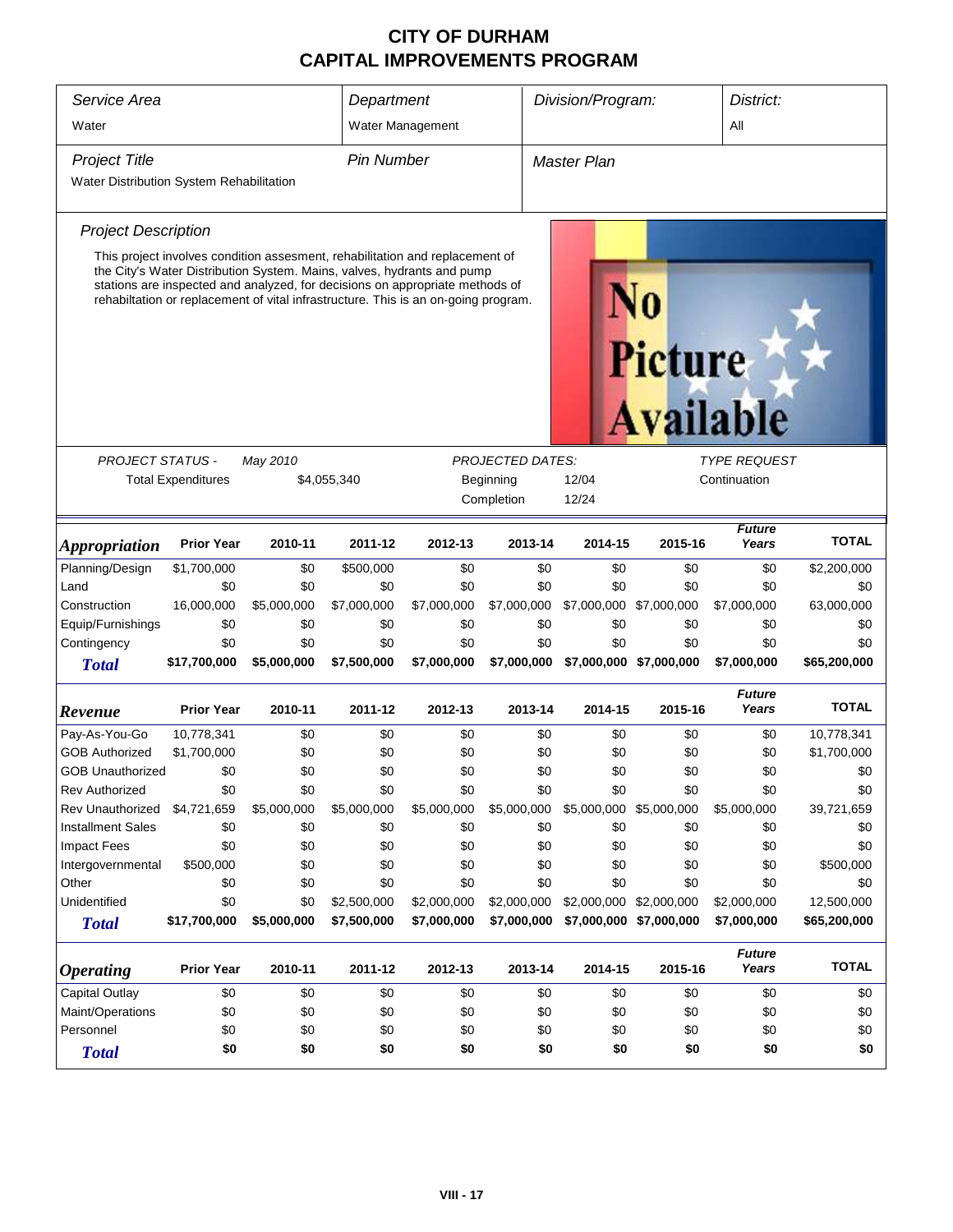| Service Area<br>Water                        |                           |             | Department<br><b>Public Works</b>                                                                                                                                                                                                    |             |                         | Division/Program:<br>Engineering       | District:               |                        |              |
|----------------------------------------------|---------------------------|-------------|--------------------------------------------------------------------------------------------------------------------------------------------------------------------------------------------------------------------------------------|-------------|-------------------------|----------------------------------------|-------------------------|------------------------|--------------|
| <b>Project Title</b>                         |                           |             | <b>Pin Number</b>                                                                                                                                                                                                                    |             |                         | <b>Master Plan</b>                     |                         |                        |              |
| Water Extensions & Improvements              |                           |             |                                                                                                                                                                                                                                      |             |                         |                                        |                         |                        |              |
|                                              |                           |             |                                                                                                                                                                                                                                      |             |                         | Water and Sewer Utility Strategic Plan |                         |                        |              |
| <b>Project Description</b>                   |                           |             |                                                                                                                                                                                                                                      |             |                         |                                        |                         |                        |              |
|                                              |                           |             | This ongoing program constructs water line extensions requested by petitions,<br>relocates water lines resulting from NCDOT projects, reimburses developers<br>for water improvements, and constructs lines to abate health hazards. |             |                         |                                        |                         |                        |              |
|                                              |                           |             |                                                                                                                                                                                                                                      |             |                         |                                        |                         |                        |              |
| <b>PROJECT STATUS -</b>                      |                           | May 2010    |                                                                                                                                                                                                                                      |             | <b>PROJECTED DATES:</b> |                                        |                         | <b>TYPE REQUEST</b>    |              |
|                                              | <b>Total Expenditures</b> |             |                                                                                                                                                                                                                                      |             | Beginning               |                                        | Continuation            |                        |              |
|                                              |                           |             | \$6,347,253<br>07/04<br>Completion<br>07/18                                                                                                                                                                                          |             |                         |                                        |                         |                        |              |
| <i><b>Appropriation</b></i>                  | <b>Prior Year</b>         | 2010-11     | 2011-12                                                                                                                                                                                                                              | 2012-13     | 2013-14                 | 2014-15                                | 2015-16                 | <b>Future</b><br>Years | <b>TOTAL</b> |
| Planning/Design                              | \$109,424                 | \$0         | \$0                                                                                                                                                                                                                                  | \$0         | \$0                     | \$0                                    | \$0                     | \$0                    | \$109,424    |
| Land                                         | \$0                       | \$0         | \$0                                                                                                                                                                                                                                  | \$0         | \$0                     | \$0                                    | \$0                     | \$0                    | \$0          |
| Construction                                 | \$9,051,382               | \$1,250,000 | \$1,000,000                                                                                                                                                                                                                          | \$1,000,000 | \$1,000,000             | \$1,000,000 \$1,000,000                |                         | \$1,000,000            | 16,301,382   |
| Equip/Furnishings                            | \$3,087                   | \$0         | \$0                                                                                                                                                                                                                                  | \$0         | \$0                     | \$0                                    | \$0                     | \$0                    | \$3,087      |
| Contingency                                  | \$10,352                  | \$0         | \$0                                                                                                                                                                                                                                  | \$0         | \$0                     | \$0                                    | \$0                     | \$0                    | \$10,352     |
| <b>Total</b>                                 | \$9,174,245               | \$1,250,000 | \$1,000,000                                                                                                                                                                                                                          | \$1,000,000 | \$1,000,000             |                                        | \$1,000,000 \$1,000,000 | \$1,000,000            | \$16,424,245 |
| Revenue                                      | <b>Prior Year</b>         | 2010-11     | 2011-12                                                                                                                                                                                                                              | 2012-13     | 2013-14                 | 2014-15                                | 2015-16                 | <b>Future</b><br>Years | <b>TOTAL</b> |
| Pay-As-You-Go                                | \$2,600,000               | \$0         | \$0                                                                                                                                                                                                                                  | \$0         | \$0                     | \$0                                    | \$0                     | \$0                    | \$2,600,000  |
| <b>GOB Authorized</b>                        | \$400,000                 | \$0         | \$0                                                                                                                                                                                                                                  | \$0         | \$0                     | \$0                                    | \$0                     | \$0                    | \$400,000    |
| <b>GOB Unauthorized</b>                      | \$0                       | \$0         | \$0                                                                                                                                                                                                                                  | \$0         | \$0                     | \$0                                    | \$0                     | \$0                    | \$0          |
| <b>Rev Authorized</b>                        | \$1,650,000               | \$0         | \$0                                                                                                                                                                                                                                  | \$0         | \$0                     | \$0                                    | \$0                     | \$0                    | \$1,650,000  |
| Rev Unauthorized                             | \$2,000,000               | \$1,250,000 | \$1,000,000                                                                                                                                                                                                                          | \$1,000,000 | \$1,000,000             | \$1,000,000 \$1,000,000                |                         | \$1,000,000            | \$9,250,000  |
| <b>Installment Sales</b>                     | \$0                       | \$0         | \$0                                                                                                                                                                                                                                  | \$0         | \$0                     | \$0                                    | \$0                     | \$0                    | \$0          |
| <b>Impact Fees</b>                           | \$0                       | \$0         | \$0                                                                                                                                                                                                                                  | \$0         | \$0                     | \$0                                    | \$0                     | \$0                    | \$0          |
| Intergovernmental                            | \$1,004,305               | \$0         | \$0                                                                                                                                                                                                                                  | \$0         | \$0                     | \$0                                    | \$0                     | \$0                    | \$1,004,305  |
| Other                                        | \$1,519,940               | \$0         | \$0                                                                                                                                                                                                                                  | \$0         | \$0                     | \$0                                    | \$0                     | \$0                    | \$1,519,940  |
| Unidentified                                 | \$0                       | \$0         | \$0                                                                                                                                                                                                                                  | \$0         | \$0                     | \$0                                    | \$0                     | \$0                    | \$0          |
| <b>Total</b>                                 | \$9,174,245               | \$1,250,000 | \$1,000,000                                                                                                                                                                                                                          | \$1,000,000 | \$1,000,000             |                                        | \$1,000,000 \$1,000,000 | \$1,000,000            | \$16,424,245 |
| <i><b>Operating</b></i>                      | <b>Prior Year</b>         | 2010-11     | 2011-12                                                                                                                                                                                                                              | 2012-13     | 2013-14                 | 2014-15                                | 2015-16                 | <b>Future</b><br>Years | <b>TOTAL</b> |
| Capital Outlay                               | \$0                       | \$0         | \$0                                                                                                                                                                                                                                  | \$0         | \$0                     | \$0                                    | \$0                     | \$0                    | \$0          |
| Maint/Operations                             | \$0                       | \$0         | \$0                                                                                                                                                                                                                                  | \$0         | \$0                     | \$0                                    | \$0                     | \$0                    | \$0          |
| \$0<br>Personnel<br>\$0<br>\$0<br>\$0<br>\$0 |                           |             |                                                                                                                                                                                                                                      |             |                         | \$0                                    | \$0                     | \$0                    | \$0          |
| <b>Total</b>                                 | \$0                       | \$0         | \$0                                                                                                                                                                                                                                  | \$0         | \$0                     | \$0                                    | \$0                     | \$0                    | \$0          |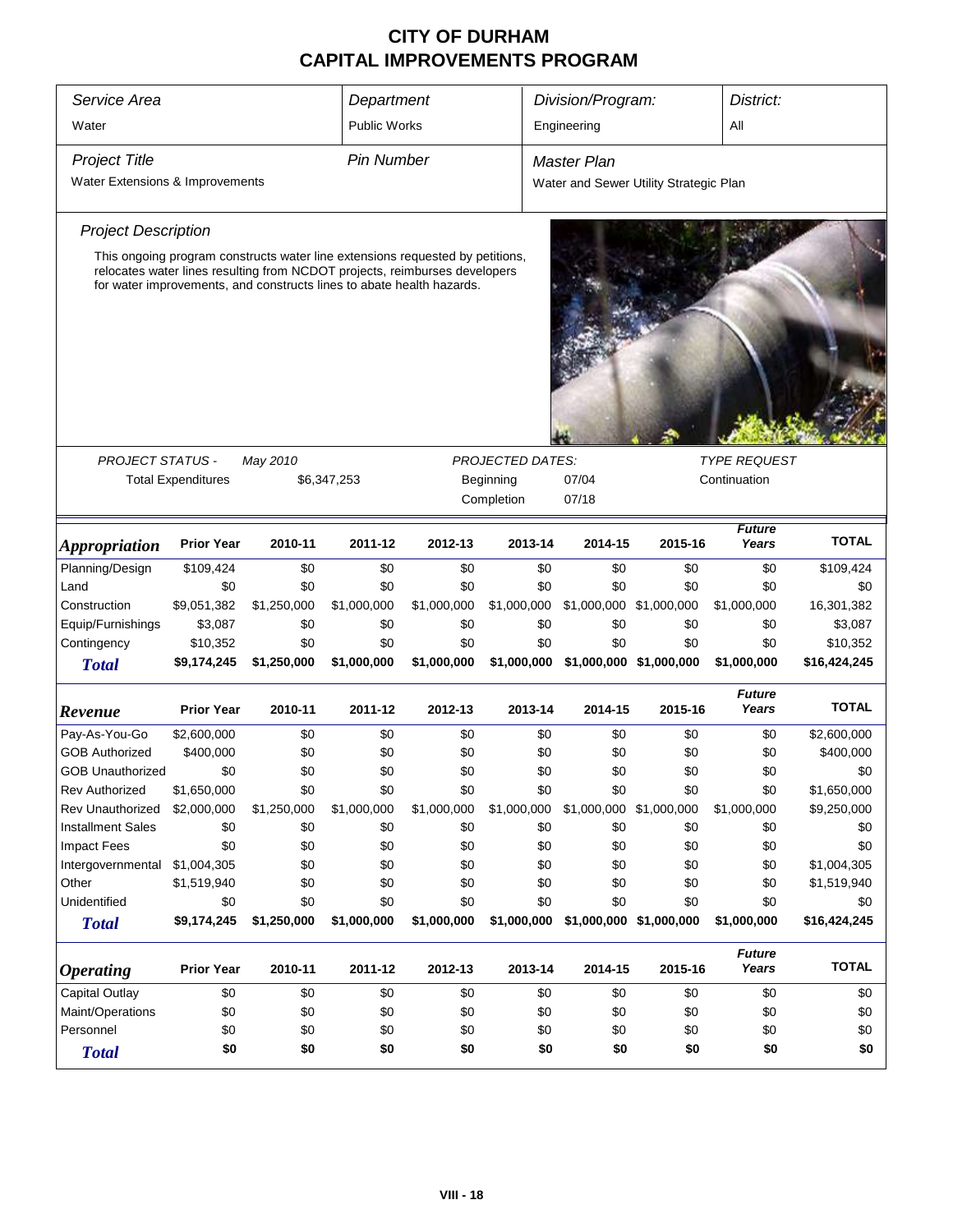| Service Area<br>Water                                                                                                                                                                                                                                                            |                                                                     |                    | Department                           | Water Management   |                    | Division/Program:                                            |                                |                        | District:           |
|----------------------------------------------------------------------------------------------------------------------------------------------------------------------------------------------------------------------------------------------------------------------------------|---------------------------------------------------------------------|--------------------|--------------------------------------|--------------------|--------------------|--------------------------------------------------------------|--------------------------------|------------------------|---------------------|
| <b>Project Title</b><br><b>Water Facilities Rehabilation</b>                                                                                                                                                                                                                     |                                                                     |                    | <b>Pin Number</b><br>0835-04-72-9653 |                    |                    | <b>Master Plan</b><br>Water and Sewer Utility Strategic Plan |                                |                        |                     |
| <b>Project Description</b>                                                                                                                                                                                                                                                       |                                                                     |                    |                                      |                    |                    |                                                              |                                |                        |                     |
| This project is to maintain the infrastructure at the water faciities, enhance the<br>current operation, and maintain compliance with State regulations.<br>Picture<br><b>Available</b><br><b>PROJECT STATUS -</b><br><b>PROJECTED DATES:</b><br><b>TYPE REQUEST</b><br>May 2010 |                                                                     |                    |                                      |                    |                    |                                                              |                                |                        |                     |
|                                                                                                                                                                                                                                                                                  |                                                                     |                    |                                      |                    |                    |                                                              |                                |                        |                     |
|                                                                                                                                                                                                                                                                                  | <b>Total Expenditures</b><br>\$4,203,340<br>Beginning<br>Completion |                    |                                      |                    |                    | 12/09<br>12/18                                               |                                | Continuation           |                     |
| <b>Appropriation</b>                                                                                                                                                                                                                                                             | <b>Prior Year</b>                                                   | 2010-11            | 2011-12                              | 2012-13            | 2013-14            | 2014-15                                                      | 2015-16                        | Future<br>Years        | <b>TOTAL</b>        |
| Planning/Design                                                                                                                                                                                                                                                                  | \$1,356,000                                                         | \$0                | \$0                                  | \$0                | \$0                | \$0                                                          | \$0                            | \$0                    | \$1,356,000         |
| Land                                                                                                                                                                                                                                                                             | \$0                                                                 | \$0                | \$0                                  | \$0                | \$0                | \$0                                                          | \$0                            | \$0                    | \$0                 |
| Construction                                                                                                                                                                                                                                                                     | 12,979,000                                                          | \$6,184,000        | \$1,609,000                          | \$1,603,000        | \$1,300,000        |                                                              | \$1,700,000 \$1,300,000        | \$2,600,000            | 29,275,000          |
| Equip/Furnishings                                                                                                                                                                                                                                                                | \$0                                                                 | \$0                | \$0                                  | \$0                | \$0                | \$0                                                          | \$0                            | \$0                    | \$0                 |
| Contingency                                                                                                                                                                                                                                                                      | \$785,000                                                           | \$0                | \$0                                  | \$0                | \$0                | \$0                                                          | \$0                            | \$0                    | \$785,000           |
| <b>Total</b>                                                                                                                                                                                                                                                                     | \$15,120,000                                                        | \$6,184,000        | \$1,609,000                          | \$1,603,000        | \$1,300,000        |                                                              | \$1,700,000 \$1,300,000        | \$2,600,000            | \$31,416,000        |
| Revenue                                                                                                                                                                                                                                                                          | <b>Prior Year</b>                                                   | 2010-11            | 2011-12                              | 2012-13            | 2013-14            | 2014-15                                                      | 2015-16                        | <b>Future</b><br>Years | <b>TOTAL</b>        |
| Pay-As-You-Go                                                                                                                                                                                                                                                                    | \$1,510,777                                                         | \$0                | \$0                                  | \$0                | \$0                | \$0                                                          | \$0                            | \$0                    | \$1,510,777         |
| <b>GOB Authorized</b>                                                                                                                                                                                                                                                            | \$0                                                                 | \$0                | \$0                                  | \$0                | \$0                | \$0                                                          | \$0                            | \$0                    | \$0                 |
| <b>GOB Unauthorized</b>                                                                                                                                                                                                                                                          | \$0                                                                 | \$0                | \$0                                  | \$0                | \$0                | \$0                                                          | \$0                            | \$0                    | \$0                 |
| <b>Rev Authorized</b>                                                                                                                                                                                                                                                            | \$0                                                                 | \$0                | \$0                                  | \$0                | \$0                | \$0                                                          | \$0                            | \$0                    | \$0                 |
| <b>Rev Unauthorized</b>                                                                                                                                                                                                                                                          | 13,609,223                                                          | \$6,184,000        | \$1,609,000                          | \$1,603,000        | \$1,300,000        | \$1,700,000 \$1,300,000                                      |                                | \$2,600,000            | 29,905,223          |
| <b>Installment Sales</b>                                                                                                                                                                                                                                                         | \$0                                                                 | \$0                | \$0                                  | \$0                | \$0                | \$0                                                          | \$0                            | \$0                    | \$0                 |
| Impact Fees                                                                                                                                                                                                                                                                      | \$0                                                                 | \$0                | \$0                                  | \$0                | \$0                | \$0                                                          | \$0                            | \$0                    | \$0                 |
| Intergovernmental                                                                                                                                                                                                                                                                | \$0                                                                 | \$0                | \$0                                  | \$0                | \$0                | \$0                                                          | \$0                            | \$0                    | \$0                 |
| Other<br>Unidentified                                                                                                                                                                                                                                                            | \$0                                                                 | \$0                | \$0                                  | \$0                | \$0                | \$0                                                          | \$0                            | \$0                    | \$0                 |
|                                                                                                                                                                                                                                                                                  | \$0<br>\$15,120,000                                                 | \$0<br>\$6,184,000 | \$0<br>\$1,609,000                   | \$0<br>\$1,603,000 | \$0<br>\$1,300,000 | \$0                                                          | \$0<br>\$1,700,000 \$1,300,000 | \$0<br>\$2,600,000     | \$0<br>\$31,416,000 |
| <b>Total</b>                                                                                                                                                                                                                                                                     |                                                                     |                    |                                      |                    |                    |                                                              |                                |                        |                     |
| <b>Operating</b>                                                                                                                                                                                                                                                                 | <b>Prior Year</b>                                                   | 2010-11            | 2011-12                              | 2012-13            | 2013-14            | 2014-15                                                      | 2015-16                        | <b>Future</b><br>Years | <b>TOTAL</b>        |
| <b>Capital Outlay</b>                                                                                                                                                                                                                                                            | \$0                                                                 | \$0                | \$0                                  | \$0                | \$0                | \$0                                                          | \$0                            | \$0                    | \$0                 |
| Maint/Operations                                                                                                                                                                                                                                                                 | \$0                                                                 | \$0                | \$0                                  | \$0                | \$0                | \$0                                                          | \$0                            | \$0                    | \$0                 |
| Personnel                                                                                                                                                                                                                                                                        | \$0                                                                 | \$0                | \$0                                  | \$0                | \$0                | \$0                                                          | \$0                            | \$0                    | \$0                 |
| <b>Total</b>                                                                                                                                                                                                                                                                     | \$0                                                                 | \$0                | \$0                                  | \$0                | \$0                | \$0                                                          | \$0                            | \$0                    | \$0                 |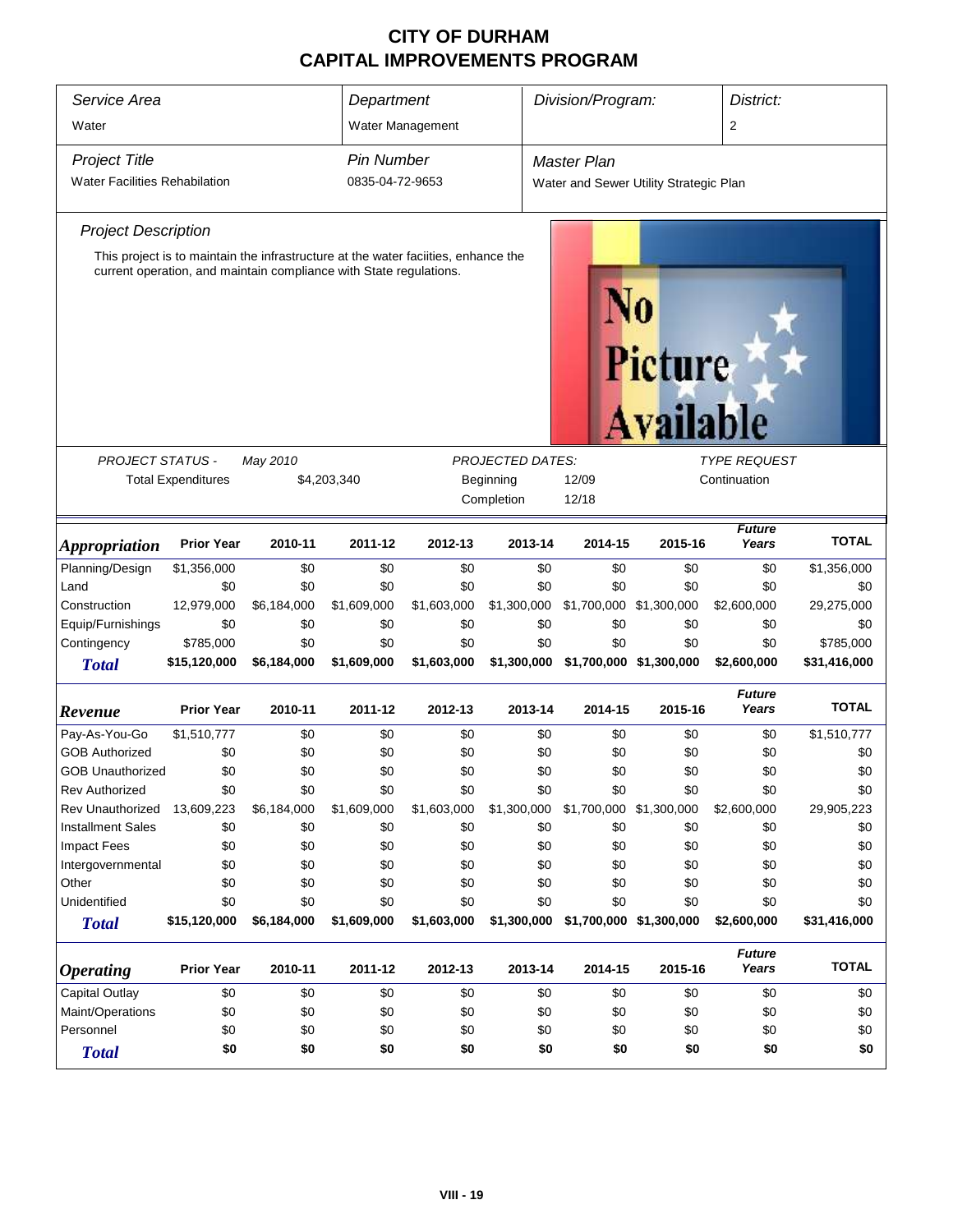| Service Area                                 |                                                                                                                                                                                                                                                                                                                                                                                                     |          | Department                                                      |         |            | Division/Program:              |                                    | District:              |              |
|----------------------------------------------|-----------------------------------------------------------------------------------------------------------------------------------------------------------------------------------------------------------------------------------------------------------------------------------------------------------------------------------------------------------------------------------------------------|----------|-----------------------------------------------------------------|---------|------------|--------------------------------|------------------------------------|------------------------|--------------|
| Water                                        |                                                                                                                                                                                                                                                                                                                                                                                                     |          | Water Management                                                |         |            |                                |                                    | $\overline{2}$         |              |
| <b>Project Title</b>                         |                                                                                                                                                                                                                                                                                                                                                                                                     |          | <b>Pin Number</b>                                               |         |            | <b>Master Plan</b>             |                                    |                        |              |
| <b>Water Regulatory Improvements</b>         |                                                                                                                                                                                                                                                                                                                                                                                                     |          |                                                                 |         |            | Water and Sewer Strategic Plan |                                    |                        |              |
| <b>Project Description</b>                   |                                                                                                                                                                                                                                                                                                                                                                                                     |          |                                                                 |         |            |                                |                                    |                        |              |
| to be in place by 2011.                      | This project consists of Long Term Enhanced Surface Treatment Rule and<br>Safe Drinking Water Act Stage II Disinfection By-Product Rule Improvements<br>that are a result of compliance with new regulations. The projects involve the<br>installation of ultraviolet disinfection, ozone and other ancillary facility<br>improvements at both water treatment plants. The treatment processes need |          |                                                                 |         |            |                                | <b>Picture</b><br><b>Available</b> |                        |              |
|                                              |                                                                                                                                                                                                                                                                                                                                                                                                     |          |                                                                 |         |            |                                |                                    |                        |              |
| <b>PROJECT STATUS -</b>                      |                                                                                                                                                                                                                                                                                                                                                                                                     | May 2010 | <b>PROJECTED DATES:</b><br><b>TYPE REQUEST</b>                  |         |            |                                |                                    |                        |              |
|                                              | <b>Total Expenditures</b>                                                                                                                                                                                                                                                                                                                                                                           |          | \$3,853,394<br>Beginning<br>12/07<br>New<br>Completion<br>12/11 |         |            |                                |                                    |                        |              |
| <b>Appropriation</b>                         | <b>Prior Year</b>                                                                                                                                                                                                                                                                                                                                                                                   | 2010-11  | 2011-12                                                         | 2012-13 | 2013-14    | 2014-15                        | 2015-16                            | <b>Future</b><br>Years | <b>TOTAL</b> |
| Planning/Design                              | \$6,000,000                                                                                                                                                                                                                                                                                                                                                                                         | \$0      | \$0                                                             | \$0     | \$0        | \$0                            | \$0                                | \$0                    | \$6,000,000  |
| Land                                         | \$0                                                                                                                                                                                                                                                                                                                                                                                                 | \$0      | \$0                                                             | \$0     | \$0        | \$0                            | \$0                                | \$0                    | \$0          |
| Construction                                 | 24,768,000                                                                                                                                                                                                                                                                                                                                                                                          | \$0      | \$0                                                             | \$0     | \$0        | \$0                            | \$0                                | \$0                    | 24,768,000   |
| Equip/Furnishings                            | \$0                                                                                                                                                                                                                                                                                                                                                                                                 | \$0      | \$0                                                             | \$0     | \$0        | \$0                            | \$0                                | \$0                    | \$0          |
| Contingency                                  | \$3,000,000                                                                                                                                                                                                                                                                                                                                                                                         | \$0      | \$0                                                             | \$0     | \$0        | \$0                            | \$0                                | \$0                    | \$3,000,000  |
| <b>Total</b>                                 | \$33,768,000                                                                                                                                                                                                                                                                                                                                                                                        | \$0      | \$0                                                             | \$0     | \$0        | \$0                            | \$0                                | \$0                    | \$33,768,000 |
| Revenue                                      | <b>Prior Year</b>                                                                                                                                                                                                                                                                                                                                                                                   | 2010-11  | 2011-12                                                         | 2012-13 | 2013-14    | 2014-15                        | 2015-16                            | <b>Future</b><br>Years | <b>TOTAL</b> |
| Pay-As-You-Go                                | \$2,260,000                                                                                                                                                                                                                                                                                                                                                                                         | \$0      | \$0                                                             | \$0     | \$0        | \$0                            | \$0                                | \$0                    | \$2,260,000  |
| <b>GOB Authorized</b>                        | \$0                                                                                                                                                                                                                                                                                                                                                                                                 | \$0      | \$0                                                             | \$0     | \$0        | \$0                            | \$0                                | \$0                    | \$0          |
| <b>GOB Unauthorized</b>                      | \$0                                                                                                                                                                                                                                                                                                                                                                                                 | \$0      | \$0                                                             | \$0     | \$0        | \$0                            | \$0                                | \$0                    | \$0          |
| <b>Rev Authorized</b>                        | \$0                                                                                                                                                                                                                                                                                                                                                                                                 | \$0      | \$0                                                             | \$0     | \$0        | \$0                            | \$0                                | \$0                    | \$0          |
| Rev Unauthorized                             | 31,508,000                                                                                                                                                                                                                                                                                                                                                                                          | \$0      | \$0                                                             | \$0     | \$0        | \$0                            | \$0                                | \$0                    | 31,508,000   |
| <b>Installment Sales</b>                     | \$0                                                                                                                                                                                                                                                                                                                                                                                                 | \$0      | \$0                                                             | \$0     | \$0        | \$0                            | \$0                                | \$0                    | \$0          |
| Impact Fees                                  | \$0                                                                                                                                                                                                                                                                                                                                                                                                 | \$0      | \$0                                                             | \$0     | \$0        | \$0                            | \$0                                | \$0                    | \$0          |
| Intergovernmental                            | \$0                                                                                                                                                                                                                                                                                                                                                                                                 | \$0      | \$0                                                             | \$0     | \$0        | \$0                            | \$0                                | \$0                    | \$0          |
| Other                                        | \$0                                                                                                                                                                                                                                                                                                                                                                                                 | \$0      | \$0                                                             | \$0     | \$0        | \$0                            | \$0                                | \$0                    | \$0          |
| Unidentified                                 | \$0                                                                                                                                                                                                                                                                                                                                                                                                 | \$0      | \$0                                                             | \$0     | \$0<br>\$0 | \$0<br>\$0                     | \$0                                | \$0                    | \$0          |
| <b>Total</b>                                 | \$0<br>\$33,768,000<br>\$0<br>\$0                                                                                                                                                                                                                                                                                                                                                                   |          |                                                                 |         |            |                                | \$0                                | \$0                    | \$33,768,000 |
| <i><b>Operating</b></i>                      | <b>Prior Year</b>                                                                                                                                                                                                                                                                                                                                                                                   | 2010-11  | 2011-12                                                         | 2012-13 | 2013-14    | 2014-15                        | 2015-16                            | <b>Future</b><br>Years | <b>TOTAL</b> |
| Capital Outlay                               | \$0                                                                                                                                                                                                                                                                                                                                                                                                 | \$0      | \$0                                                             | \$0     | \$0        | \$0                            | \$0                                | \$0                    | \$0          |
| Maint/Operations                             | \$0                                                                                                                                                                                                                                                                                                                                                                                                 | \$0      | \$0                                                             | \$0     | \$0        | \$0                            | \$0                                | \$0                    | \$0          |
| Personnel<br>\$0<br>\$0<br>\$0<br>\$0<br>\$0 |                                                                                                                                                                                                                                                                                                                                                                                                     |          |                                                                 |         |            |                                | \$0                                | \$0                    | \$0          |
| <b>Total</b>                                 | \$0                                                                                                                                                                                                                                                                                                                                                                                                 | \$0      | \$0                                                             | \$0     | \$0        | \$0                            | \$0                                | \$0                    | \$0          |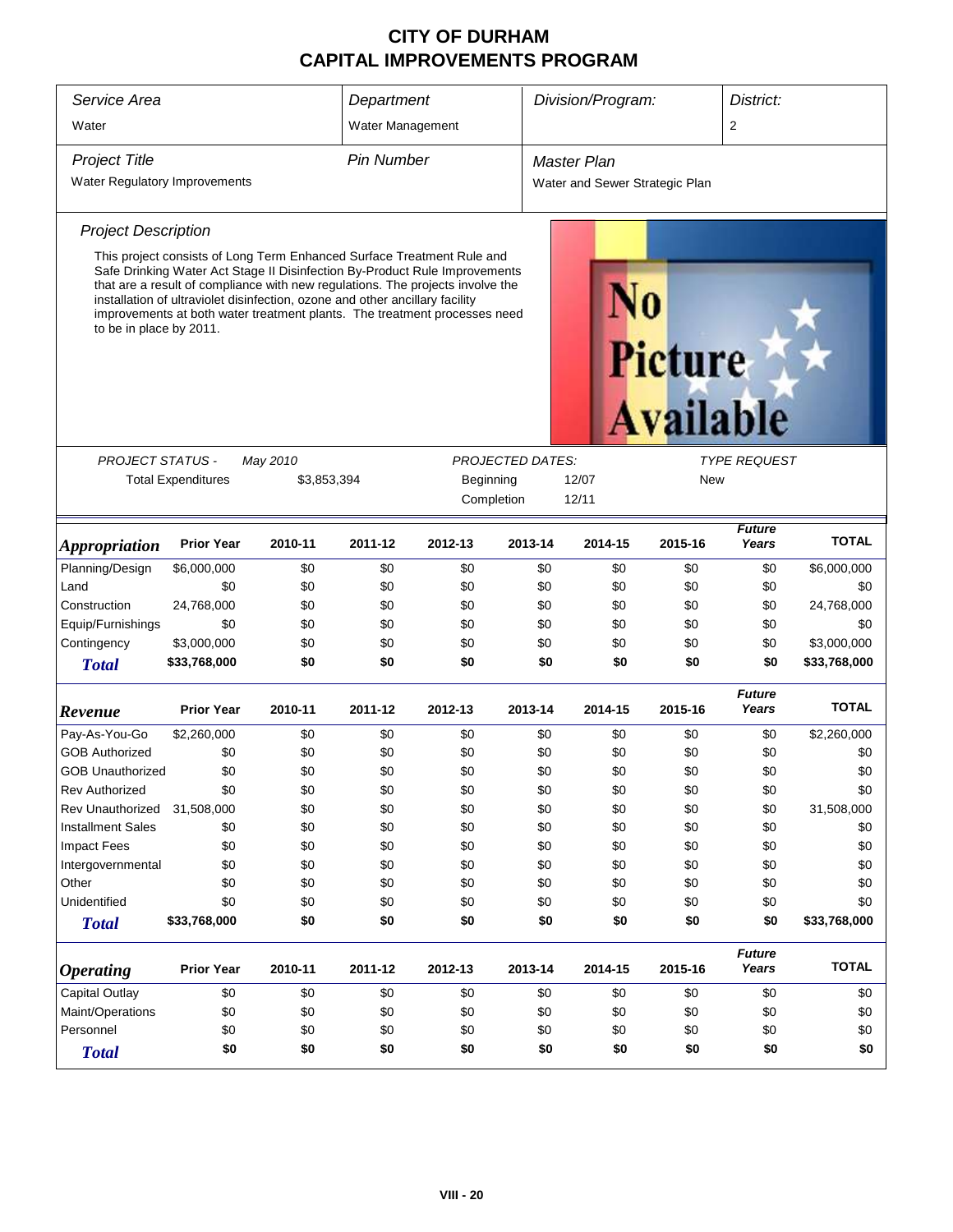| Service Area<br>Division/Program:<br>Department |                                                                                                                                                              |          |                   |                    |                         |                    | District:                              |                        |              |
|-------------------------------------------------|--------------------------------------------------------------------------------------------------------------------------------------------------------------|----------|-------------------|--------------------|-------------------------|--------------------|----------------------------------------|------------------------|--------------|
| Water                                           |                                                                                                                                                              |          |                   | Water Management   |                         |                    |                                        | All                    |              |
| <b>Project Title</b>                            |                                                                                                                                                              |          | <b>Pin Number</b> |                    |                         | <b>Master Plan</b> |                                        |                        |              |
| Water Residuals Handling                        |                                                                                                                                                              |          |                   |                    |                         |                    | Water and Sewer Utility Strategic Plan |                        |              |
|                                                 |                                                                                                                                                              |          |                   |                    |                         |                    |                                        |                        |              |
| <b>Project Description</b>                      |                                                                                                                                                              |          |                   |                    |                         |                    |                                        |                        |              |
|                                                 | This project will add facilities at both water treatment plants for residuals<br>management. Facilities will include thickening, dewatering, and disposal of |          |                   |                    |                         |                    |                                        |                        |              |
|                                                 | solids residuals from the water treatment process. This project will enhance<br>the current operations and maintain compliance with State regulations.       |          |                   |                    |                         |                    | <b>Picture</b>                         |                        |              |
|                                                 |                                                                                                                                                              |          |                   |                    |                         |                    | <b>Available</b>                       |                        |              |
| PROJECT STATUS -                                |                                                                                                                                                              | May 2010 |                   |                    | <b>PROJECTED DATES:</b> |                    |                                        | <b>TYPE REQUEST</b>    |              |
|                                                 | <b>Total Expenditures</b>                                                                                                                                    |          | \$0               | 07/10<br>Beginning |                         |                    |                                        |                        |              |
|                                                 |                                                                                                                                                              |          |                   |                    | Completion              | 07/18              |                                        |                        |              |
| <i><b>Appropriation</b></i>                     | <b>Prior Year</b>                                                                                                                                            | 2010-11  | 2011-12           | 2012-13            | 2013-14                 | 2014-15            | 2015-16                                | <b>Future</b><br>Years | <b>TOTAL</b> |
| Planning/Design                                 | \$0                                                                                                                                                          | \$0      | \$0               | \$1,600,000        | \$0                     | \$600,000          | \$0                                    | \$0                    | \$2,200,000  |
| Land                                            | \$0                                                                                                                                                          | \$0      | \$0               | \$0                | \$0                     | \$0                | \$0                                    | \$0                    | \$0          |
| Construction                                    | \$0                                                                                                                                                          | \$0      | 24,000,000        | \$0                | \$9,000,000             | \$0                | \$3,700,000                            | \$0                    | 36,700,000   |
| Equip/Furnishings                               | \$0                                                                                                                                                          | \$0      | \$0               | \$0                | \$0                     | \$0                | \$0                                    | \$0                    | \$0          |
| Contingency                                     | \$0                                                                                                                                                          | \$0      | \$2,400,000       | \$0                | \$900,000               | \$0                | \$370,000                              | \$0                    | \$3,670,000  |
| <b>Total</b>                                    | \$0                                                                                                                                                          | \$0      | \$26,400,000      | \$1,600,000        | \$9,900,000             |                    | \$600,000 \$4,070,000                  | \$0                    | \$42,570,000 |
| Revenue                                         | <b>Prior Year</b>                                                                                                                                            | 2010-11  | 2011-12           | 2012-13            | 2013-14                 | 2014-15            | 2015-16                                | <b>Future</b><br>Years | <b>TOTAL</b> |
| Pay-As-You-Go                                   | \$0                                                                                                                                                          | \$0      | \$0               | \$0                | \$0                     | \$0                | \$0                                    | \$0                    | \$0          |
| <b>GOB Authorized</b>                           | \$0                                                                                                                                                          | \$0      | \$0               | \$0                | \$0                     | \$0                | \$0                                    | \$0                    | \$0          |
| <b>GOB Unauthorized</b>                         | \$0                                                                                                                                                          | \$0      | \$0               | \$0                | \$0                     | \$0                | \$0                                    | \$0                    | \$0          |
| <b>Rev Authorized</b>                           | \$0                                                                                                                                                          | \$0      | \$0               | \$0                | \$0                     | \$0                | \$0                                    | \$0                    | \$0          |
| Rev Unauthorized                                | \$0                                                                                                                                                          | \$0      | 26,400,000        | \$1,600,000        | \$9,900,000             |                    | \$600,000 \$4,070,000                  | \$0                    | 42,570,000   |
| <b>Installment Sales</b>                        | \$0                                                                                                                                                          | \$0      | \$0               | \$0                | \$0                     | \$0                | \$0                                    | \$0                    | \$0          |
| Impact Fees                                     | \$0                                                                                                                                                          | \$0      | \$0               | \$0                | \$0                     | \$0                | \$0                                    | \$0                    | \$0          |
| Intergovernmental                               | \$0                                                                                                                                                          | \$0      | \$0               | \$0                | \$0                     | \$0                | \$0                                    | \$0                    | \$0          |
| Other                                           | \$0                                                                                                                                                          | \$0      | \$0               | \$0                | \$0                     | \$0                | \$0                                    | \$0                    | \$0          |
| Unidentified                                    | \$0                                                                                                                                                          | \$0      | \$0               | \$0                | \$0                     | \$0                | \$0                                    | \$0                    | \$0          |
| <b>Total</b>                                    | \$0                                                                                                                                                          | \$0      | \$26,400,000      | \$1,600,000        | \$9,900,000             |                    | \$600,000 \$4,070,000                  | \$0                    | \$42,570,000 |
| <b>Operating</b>                                | <b>Prior Year</b>                                                                                                                                            | 2010-11  | 2011-12           | 2012-13            | 2013-14                 | 2014-15            | 2015-16                                | <b>Future</b><br>Years | <b>TOTAL</b> |
| <b>Capital Outlay</b>                           | \$0                                                                                                                                                          | \$0      | \$0               | \$0                | \$0                     | \$0                | \$0                                    | \$0                    | \$0          |
| Maint/Operations                                | \$0                                                                                                                                                          | \$0      | \$0               | \$0                | \$0                     | \$0                | \$0                                    | \$0                    | \$0          |
| Personnel                                       | \$0                                                                                                                                                          | \$0      | \$0               | \$0                | \$0                     | \$0                | \$0                                    | \$0                    | \$0          |
| <b>Total</b>                                    | \$0                                                                                                                                                          | \$0      | \$0               | \$0                | \$0                     | \$0                | \$0                                    | \$0                    | \$0          |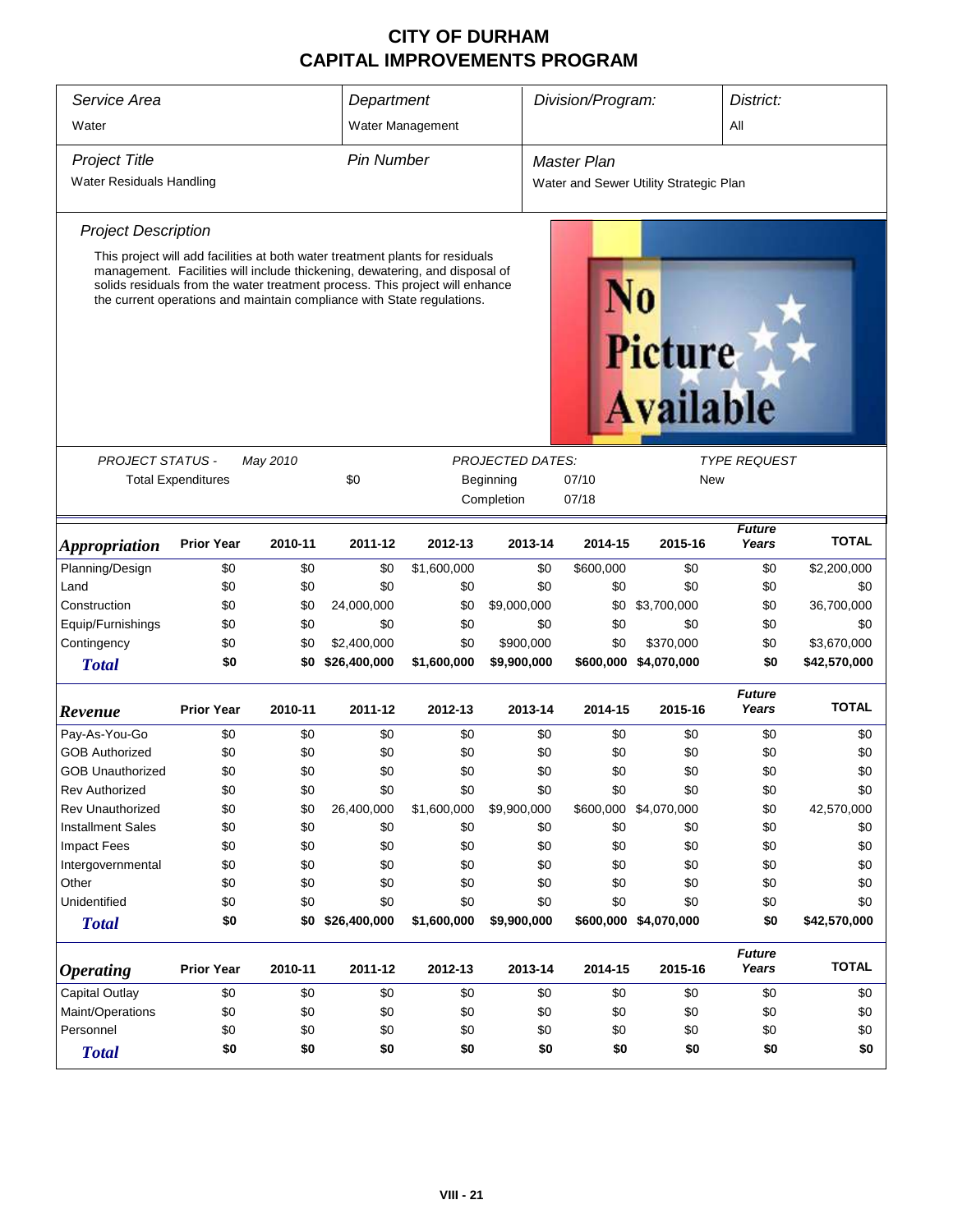| Service Area                                            |                                                                                                                                                                                                                                      |             | Department        |           |                         | Division/Program:                      |         | District:              |              |
|---------------------------------------------------------|--------------------------------------------------------------------------------------------------------------------------------------------------------------------------------------------------------------------------------------|-------------|-------------------|-----------|-------------------------|----------------------------------------|---------|------------------------|--------------|
| Water                                                   |                                                                                                                                                                                                                                      |             | Water Management  |           |                         | Administration                         |         | All                    |              |
| <b>Project Title</b>                                    |                                                                                                                                                                                                                                      |             | <b>Pin Number</b> |           |                         | <b>Master Plan</b>                     |         |                        |              |
| <b>Water Supply Facilities Security</b><br>Improvements |                                                                                                                                                                                                                                      |             | 0821-08-97-8693   |           |                         | Water and Sewer Utility Strategic Plan |         |                        |              |
| <b>Project Description</b>                              |                                                                                                                                                                                                                                      |             |                   |           |                         |                                        |         |                        |              |
|                                                         | This project will provide for increased security at City water treatment<br>facilities. The project will add additional physical barriers, backup power<br>generation and intrusion detection systems to water treatment facilities. |             |                   |           |                         |                                        |         |                        |              |
| <b>PROJECT STATUS -</b>                                 |                                                                                                                                                                                                                                      | May 2010    |                   |           | <b>PROJECTED DATES:</b> |                                        |         | <b>TYPE REQUEST</b>    |              |
|                                                         | <b>Total Expenditures</b>                                                                                                                                                                                                            | \$1,726,957 |                   | Beginning | Completion              | 12/05<br>12/09                         |         | Continuation           |              |
| <b>Appropriation</b>                                    | <b>Prior Year</b>                                                                                                                                                                                                                    | 2010-11     | 2011-12           | 2012-13   | 2013-14                 | 2014-15                                | 2015-16 | <b>Future</b><br>Years | <b>TOTAL</b> |
| Planning/Design                                         | \$166,000                                                                                                                                                                                                                            | \$0         | \$0               | \$0       | \$0                     | \$0                                    | \$0     | \$0                    | \$166,000    |
| Land                                                    | \$0                                                                                                                                                                                                                                  | \$0         | \$0               | \$0       | \$0                     | \$0                                    | \$0     | \$0                    | \$0          |
| Construction                                            | \$1,292,400                                                                                                                                                                                                                          | \$0         | \$0               | \$0       | \$0                     | \$0                                    | \$0     | \$0                    | \$1,292,400  |
| Equip/Furnishings                                       | \$800,000                                                                                                                                                                                                                            | \$0         | \$0               | \$0       | \$0                     | \$0                                    | \$0     | \$0                    | \$800,000    |
| Contingency                                             | \$0                                                                                                                                                                                                                                  | \$0         | \$0               | \$0       | \$0                     | \$0                                    | \$0     | \$0                    | \$0          |
| <b>Total</b>                                            | \$2,258,400                                                                                                                                                                                                                          | \$0         | \$0               | \$0       | \$0                     | \$0                                    | \$0     | \$0                    | \$2,258,400  |
| Revenue                                                 | <b>Prior Year</b>                                                                                                                                                                                                                    | 2010-11     | 2011-12           | 2012-13   | 2013-14                 | 2014-15                                | 2015-16 | <b>Future</b><br>Years | <b>TOTAL</b> |
| Pay-As-You-Go                                           | \$0                                                                                                                                                                                                                                  | \$0         | \$0               | \$0       | \$0                     | \$0                                    | \$0     | \$0                    | \$0          |
| <b>GOB Authorized</b>                                   | \$0                                                                                                                                                                                                                                  | \$0         | \$0               | \$0       | \$0                     | \$0                                    | \$0     | \$0                    | \$0          |
| <b>GOB Unauthorized</b>                                 | \$0                                                                                                                                                                                                                                  | \$0         | \$0               | \$0       | \$0                     | \$0                                    | \$0     | \$0                    | \$0          |
| <b>Rev Authorized</b>                                   | \$0                                                                                                                                                                                                                                  | \$0         | \$0               | \$0       | \$0                     | \$0                                    | \$0     | \$0                    | \$0          |
| Rev Unauthorized                                        | \$0                                                                                                                                                                                                                                  | \$0         | \$0               | \$0       | \$0                     | \$0                                    | \$0     | \$0                    | \$0          |
| <b>Installment Sales</b>                                | \$0                                                                                                                                                                                                                                  | \$0         | \$0               | \$0       | \$0                     | \$0                                    | \$0     | \$0                    | \$0          |
| <b>Impact Fees</b>                                      | \$0                                                                                                                                                                                                                                  | \$0         | \$0               | \$0       | \$0                     | \$0                                    | \$0     | \$0                    | \$0          |
| Intergovernmental                                       | \$2,258,400                                                                                                                                                                                                                          | \$0         | \$0               | \$0       | \$0                     | \$0                                    | \$0     | \$0                    | \$2,258,400  |
| Other                                                   | \$0                                                                                                                                                                                                                                  | \$0         | \$0               | \$0       | \$0                     | \$0                                    | \$0     | \$0                    | \$0          |
| Unidentified                                            | \$0                                                                                                                                                                                                                                  | \$0         | \$0               | \$0       | \$0                     | \$0                                    | \$0     | \$0                    | \$0          |
| <b>Total</b>                                            | \$2,258,400                                                                                                                                                                                                                          | \$0         | \$0               | \$0       | \$0                     | \$0                                    | \$0     | \$0                    | \$2,258,400  |
| <b>Operating</b>                                        | 2012-13                                                                                                                                                                                                                              | 2013-14     | 2014-15           | 2015-16   | <b>Future</b><br>Years  | <b>TOTAL</b>                           |         |                        |              |
| Capital Outlay                                          | \$0                                                                                                                                                                                                                                  | \$0         | \$0               | \$0       | \$0                     | \$0                                    | \$0     | \$0                    | \$0          |
| Maint/Operations<br>\$0<br>\$0<br>\$0<br>\$0<br>\$0     |                                                                                                                                                                                                                                      |             |                   |           |                         | \$0                                    | \$0     | \$0                    | \$0          |
| Personnel<br>\$0<br>\$0<br>\$0<br>\$0                   |                                                                                                                                                                                                                                      |             |                   |           |                         | \$0                                    | \$0     | \$0                    | \$0          |
| <b>Total</b>                                            | \$0                                                                                                                                                                                                                                  | \$0         | \$0               | \$0       | \$0                     | \$0                                    | \$0     | \$0                    | \$0          |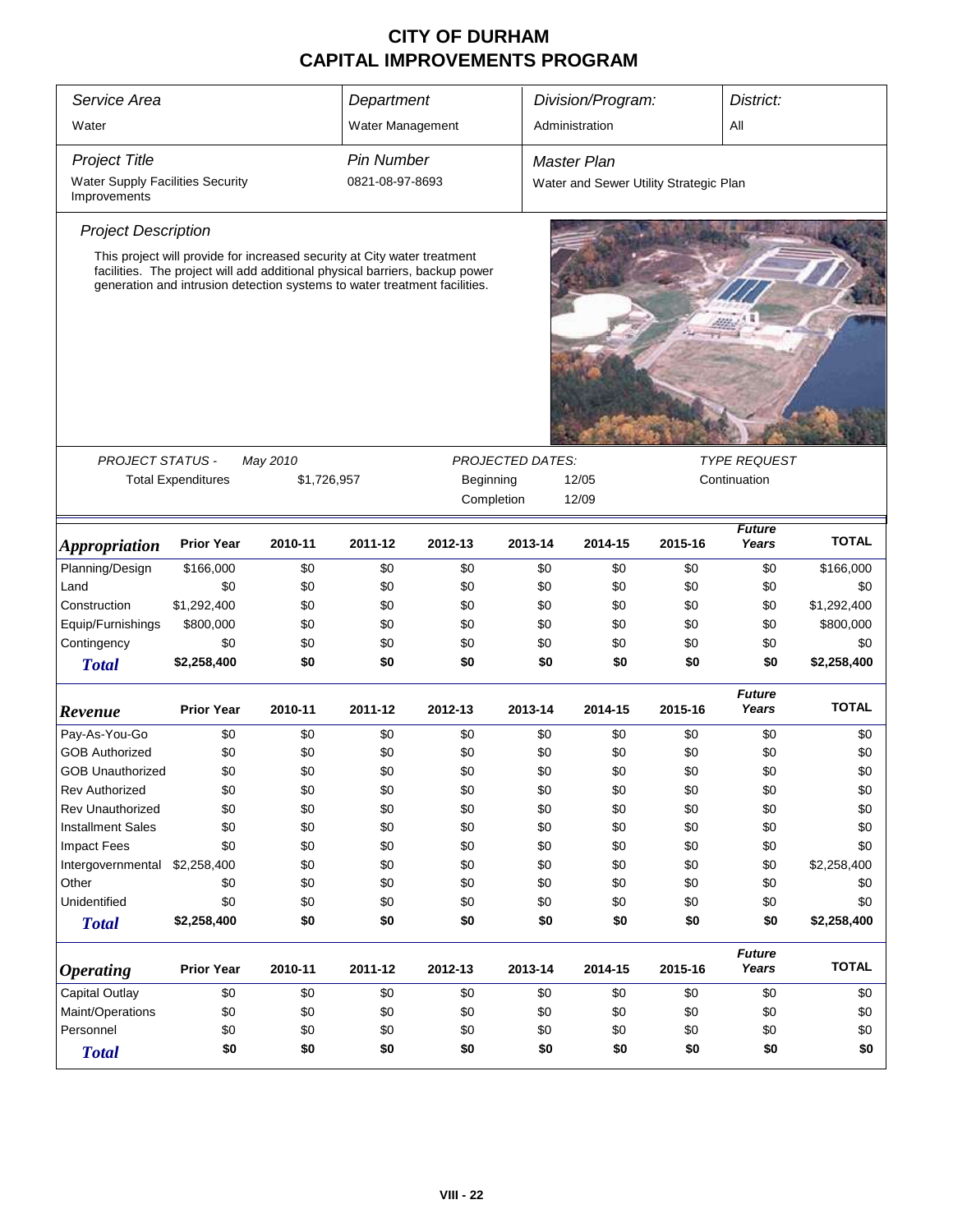| Service Area                          |                                                                    |                                                                                                                                                               | Department        |           |           | Division/Program:                      |           | District:              |              |  |
|---------------------------------------|--------------------------------------------------------------------|---------------------------------------------------------------------------------------------------------------------------------------------------------------|-------------------|-----------|-----------|----------------------------------------|-----------|------------------------|--------------|--|
| Water                                 |                                                                    |                                                                                                                                                               | Water Management  |           |           | Administration                         |           | All                    |              |  |
| <b>Project Title</b>                  |                                                                    |                                                                                                                                                               | <b>Pin Number</b> |           |           | <b>Master Plan</b>                     |           |                        |              |  |
| Water-Future Supply/Source Protection |                                                                    |                                                                                                                                                               |                   |           |           | Water and Sewer Utility Strategic Plan |           |                        |              |  |
| <b>Project Description</b>            |                                                                    |                                                                                                                                                               |                   |           |           |                                        |           |                        |              |  |
| additional buffer areas.              |                                                                    | This project provides funding for the acquisition of lands needed for expansion<br>of the City's water supplies and protection of existing lakes by acquiring |                   |           |           |                                        |           |                        |              |  |
| <b>PROJECT STATUS -</b>               |                                                                    |                                                                                                                                                               |                   |           |           |                                        |           |                        |              |  |
|                                       | <b>Total Expenditures</b>                                          | <b>PROJECTED DATES:</b><br>May 2010<br><b>TYPE REQUEST</b><br>\$1,284,758<br>07/04<br>Continuation<br>Beginning<br>Completion<br>07/17                        |                   |           |           |                                        |           |                        |              |  |
| <i><b>Appropriation</b></i>           | <b>Prior Year</b>                                                  | 2010-11                                                                                                                                                       | 2011-12           | 2012-13   | 2013-14   | 2014-15                                | 2015-16   | <b>Future</b><br>Years | <b>TOTAL</b> |  |
| Planning/Design                       | \$121,426                                                          | \$0                                                                                                                                                           | \$0               | \$0       | \$0       | \$0                                    | \$0       | \$0                    | \$121,426    |  |
| Land                                  | \$1,406,404                                                        | \$300,000                                                                                                                                                     | \$500,000         | \$500,000 | \$500,000 | \$500,000                              | \$500,000 | \$1,000,000            | \$5,206,404  |  |
| Construction                          | \$797,091                                                          | \$0                                                                                                                                                           | \$0               | \$0       | \$0       | \$0                                    | \$0       | \$0                    | \$797,091    |  |
| Equip/Furnishings                     | \$0                                                                | \$0                                                                                                                                                           | \$0               | \$0       | \$0       | \$0                                    | \$0       | \$0                    | \$0          |  |
| Contingency                           | \$0                                                                | \$0                                                                                                                                                           | \$0               | \$0       | \$0       | \$0                                    | \$0       | \$0                    | \$0          |  |
| <b>Total</b>                          | \$2,324,921                                                        | \$300,000                                                                                                                                                     | \$500,000         | \$500,000 | \$500,000 | \$500,000                              | \$500,000 | \$1,000,000            | \$6,124,921  |  |
| Revenue                               | <b>Prior Year</b>                                                  | 2010-11                                                                                                                                                       | 2011-12           | 2012-13   | 2013-14   | 2014-15                                | 2015-16   | <b>Future</b><br>Years | <b>TOTAL</b> |  |
| Pay-As-You-Go                         | \$66,843                                                           | \$0                                                                                                                                                           | \$0               | \$0       | \$0       | \$0                                    | \$0       | \$0                    | \$66,843     |  |
| <b>GOB Authorized</b>                 | \$0                                                                | \$0                                                                                                                                                           | \$0               | \$0       | \$0       | \$0                                    | \$0       | \$0                    | \$0          |  |
| <b>GOB Unauthorized</b>               | \$0                                                                | \$0                                                                                                                                                           | \$0               | \$0       | \$0       | \$0                                    | \$0       | \$0                    | \$0          |  |
| <b>Rev Authorized</b>                 | \$0                                                                | \$0                                                                                                                                                           | \$0               | \$0       | \$0       | \$0                                    | \$0       | \$0                    | \$0          |  |
| <b>Rev Unauthorized</b>               | \$400,000                                                          | \$300,000                                                                                                                                                     | \$500,000         | \$500,000 | \$500,000 | \$500,000                              | \$500,000 | \$1,000,000            | \$4,200,000  |  |
| <b>Installment Sales</b>              | \$0                                                                | \$0                                                                                                                                                           | \$0               | \$0       | \$0       | \$0                                    | \$0       | \$0                    | \$0          |  |
| <b>Impact Fees</b>                    | \$0                                                                | \$0                                                                                                                                                           | \$0               | \$0       | \$0       | \$0                                    | \$0       | \$0                    | \$0          |  |
| Intergovernmental                     | \$1,350,000                                                        | \$0                                                                                                                                                           | \$0               | \$0       | \$0       | \$0                                    | \$0       | \$0                    | \$1,350,000  |  |
| Other                                 | \$508,078                                                          | \$0                                                                                                                                                           | \$0               | \$0       | \$0       | \$0                                    | \$0       | \$0                    | \$508,078    |  |
| Unidentified                          | \$0<br>\$2,324,921                                                 | \$0                                                                                                                                                           | \$0               | \$0       | \$0       | \$0                                    | \$0       | \$0<br>\$1,000,000     | \$0          |  |
| <b>Total</b>                          |                                                                    | \$300,000                                                                                                                                                     | \$500,000         | \$500,000 | \$500,000 | \$500,000                              | \$500,000 |                        | \$6,124,921  |  |
| <i><b>Operating</b></i>               | <b>Prior Year</b>                                                  | 2010-11                                                                                                                                                       | 2011-12           | 2012-13   | 2013-14   | 2014-15                                | 2015-16   | <b>Future</b><br>Years | <b>TOTAL</b> |  |
| Capital Outlay                        | \$0                                                                | \$0                                                                                                                                                           | \$0               | \$0       | \$0       | \$0                                    | \$0       | \$0                    | \$0          |  |
| Maint/Operations                      | \$0                                                                | \$0                                                                                                                                                           | \$0               | \$0       | \$0       | \$0                                    | \$0       | \$0                    | \$0          |  |
| Personnel                             | \$0                                                                | \$0                                                                                                                                                           | \$0               | \$0       |           | \$0                                    | \$0       | \$0                    | \$0          |  |
| <b>Total</b>                          | \$0<br>\$0<br>\$0<br>\$0<br>\$0<br>\$0<br>\$0<br>\$0<br>\$0<br>\$0 |                                                                                                                                                               |                   |           |           |                                        |           |                        |              |  |